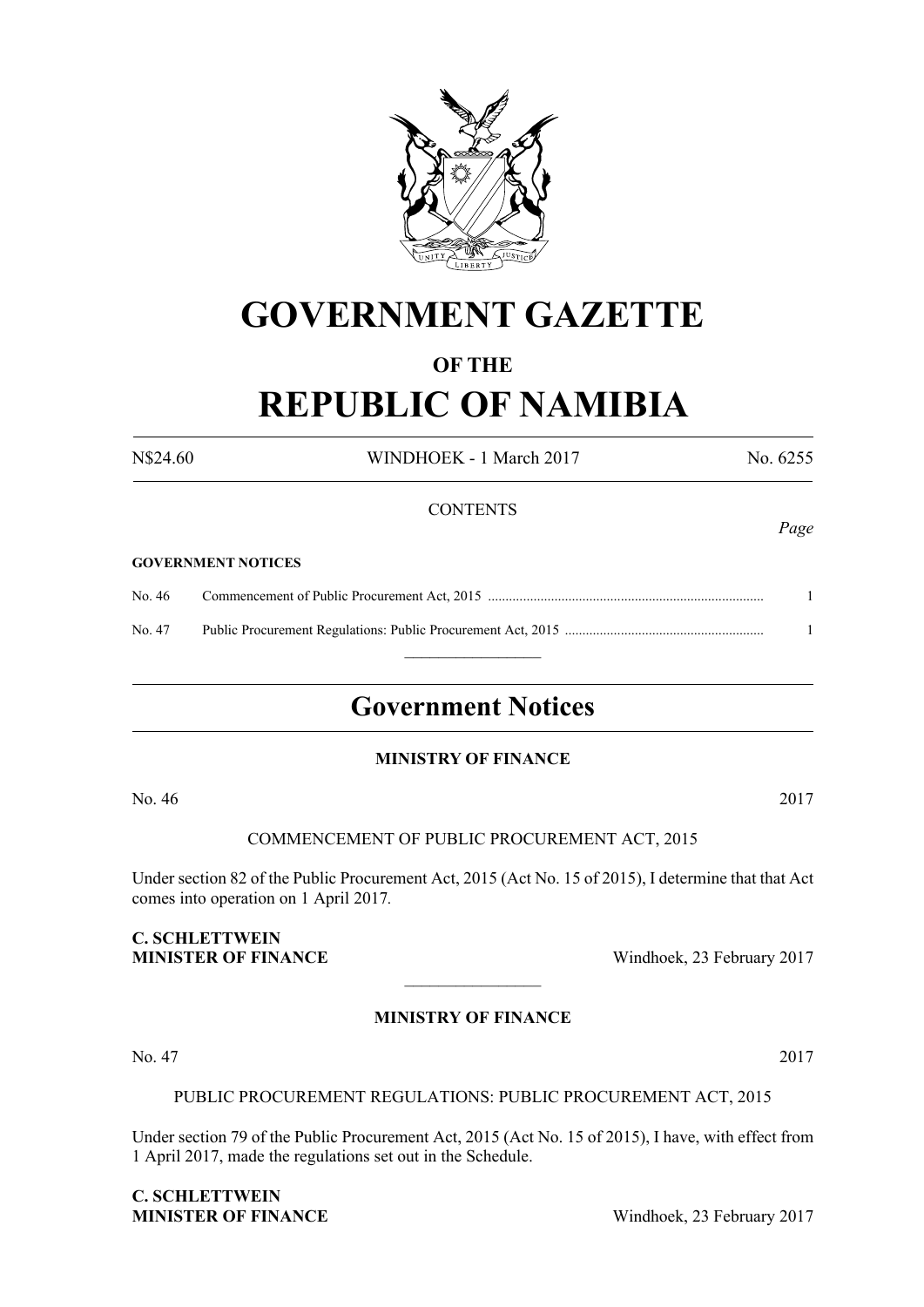#### **SCHEDULE** ARRANGEMENT OF REGULATIONS

#### PART 1 PRELIMINARY

# 1 Definitions

#### PART 2 PROCUREMENT THRESHOLDS

- 2. Procurement thresholds by public entities
- 3. Procurement thresholds for procurement methods
- 4. Threshold for purposes of section 5 of Act

# PART 3

# INTERNAL ORGANISATIONAL STRUCTURES

- 5. Internal organisational structure
- 6. Procedures and processes for procurement committee
- 7. Procedures and processes for bid evaluation committee
- 8. Procedures and processes for procurement management unit
- 9. Meetings of committees
- 10. Proceedings of internal organisational structure
- 11. Constitution of procurement committee
- 12. Constitution of procurement management unit
- 13. Constitution of bid evaluation committee

#### PART 4

# METHODS OF PROCUREMENT

- 14. Pre-approved supplier eligibility lists
- 15. Request for sealed quotations
- 16. Requirements, procedures and conditions when using sealed quotations
- 17. Requirements, procedures and conditions when using emergency procurement
- 18. Requirements, proceduress and conditions when using direct procurement
- 19. Procedures for using electronic reverse auction
- 20. Record for small value procurement
- 21. Expression of interests in consultancy services

#### PART 5

#### QUALIFICATIONS CONCERNING BIDDERS AND SUPPLIERS

- 22. Procedure for submission of bids when using agent
- 23. Involvement of major subcontractors by bidders or suppliers
- 24. Qualification requirements when supplying certain goods
- 25. Technical capacity to perform goods contract
- 26. Authorisation by manufacturer
- 27. After sale service
- 28. Qualification requirement for contractors of works
- 29. Technical capacity to perform works contract
- 30. Qualification requirements for procurement of services
- 31. Technical capacity to perform consultant service contract and non-consultant service contracts
- 32. Economic and financial standing information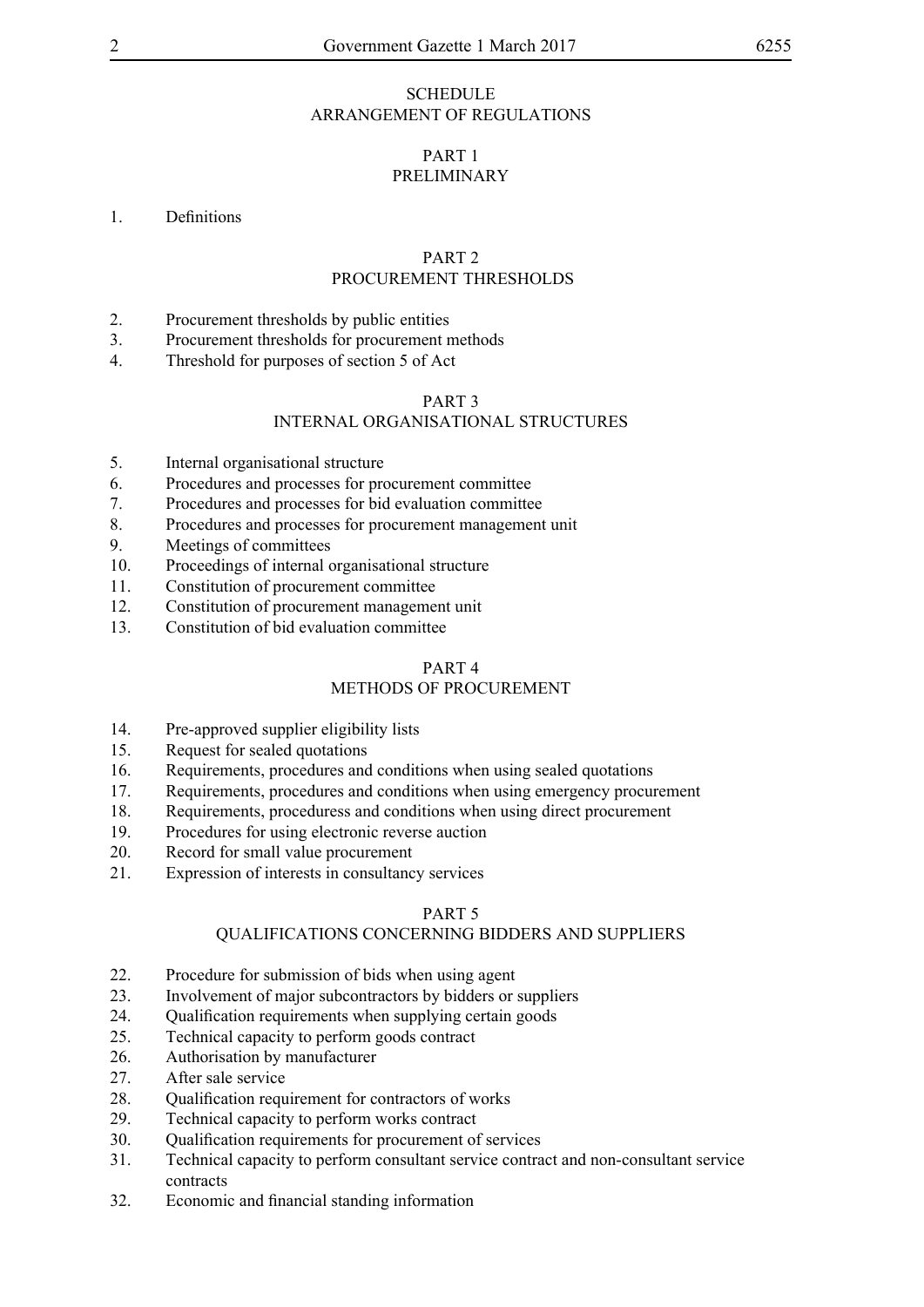#### PART 6 BIDDING PROCESS

- 33. Bidding documents
- 34. Request for clarification of bidding document
- 35. Minimum period for submission of bids
- 36. Other methods for submission of bids
- 37. Bid security or bid securing declaration
- 38. Notice of selection of procurement contract
- 39. Notice of procurement award

# PART 7

#### PROCUREMENT CONTRACTS

- 40. Contents of procurement contracts
- 41. Contract price adjustment

#### PART 8

#### REVIEW PROCEEDINGS

- 42. Application for review
- 43. Additional information, documents or evidence
- 44. Review proceedings
- 45. Keeping of review register

#### PART 9

#### PROCUREMENT INTERGRITY

- 46. Application for suspension or debarment
- 47. Consideration and determination of request for suspension or debarment
- 48. Suspension or debarment proceedings
- 49. Effect of suspension or debarment
- 50. Disclosure of suspension or debarment
- 51. Register of suspension and debarment

# PART 10

#### **PREFERENCES**

- 52. National preferences
- 53. Exclusive preference to local suppliers
- 54. Registration of bidders and suppliers
- 55. Partnership between Namibian bidders and suppliers and foreign entities
- 56. Bid securing declaration for preferences

#### PART 11

#### GENERAL PROVISIONS

- 57. Service of documents
- 58. Oath of office
- Annexure 1: Procurement thresholds for public entities
- Annexure 2: Procurement thresholds for procurement methods
- Annexure 3: Procurement thresholds for purposes of section 5 of Act
- Annexure 4: Bid securing declaration
- Annexure 5: Notice for selection of award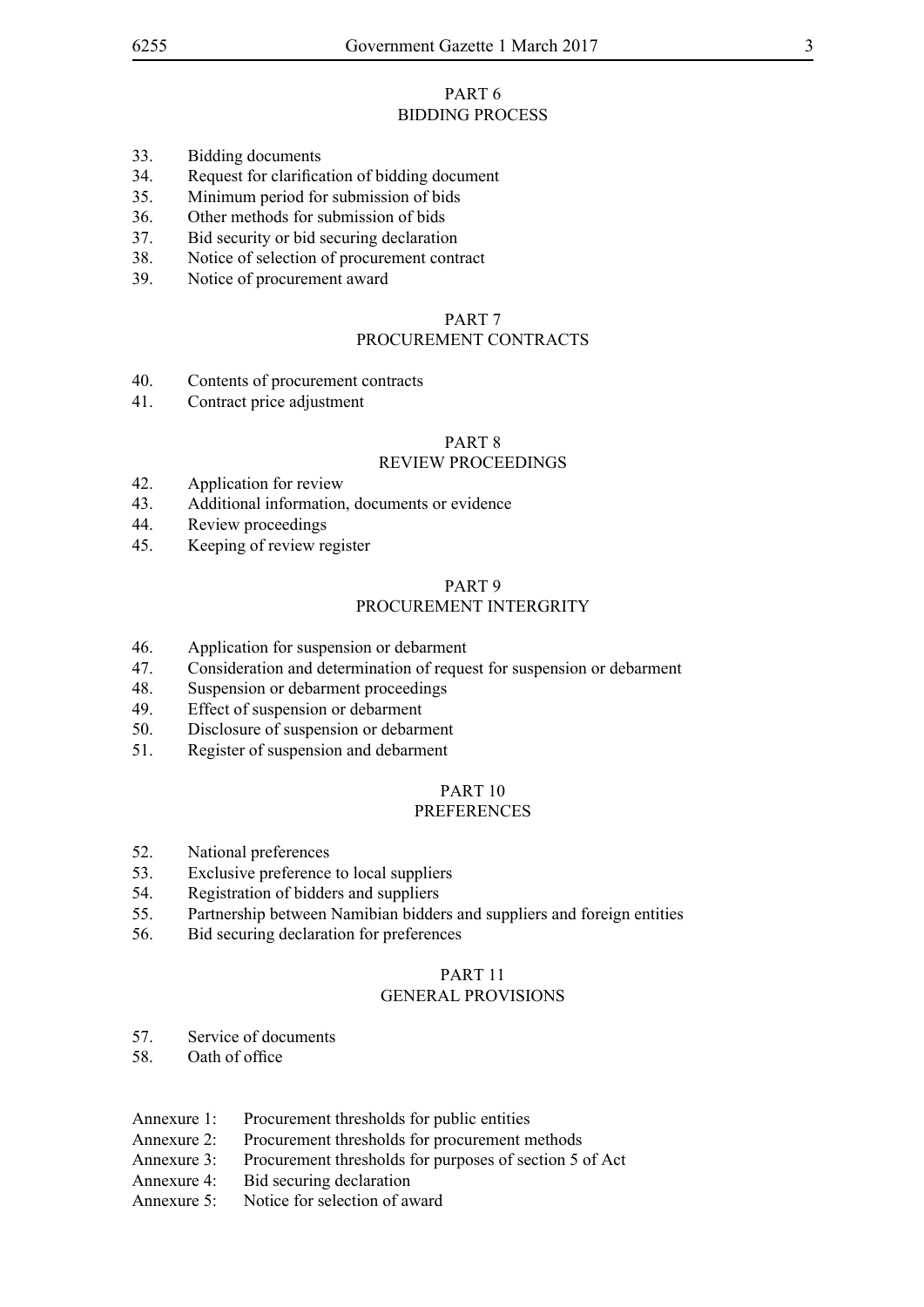Annexure 6: Oath or solemn affirmation of members of Board or Review Panel Annexure 7: Amounts for purposes of exclusive preference to local suppliers Annexure 8: Registration of bidders and suppliers to be eligible for preference

# PART 1 PRELIMINARY

## **Definitions**

**1.** (1) In these regulations a word or an expression to which a meaning has been assigned in the Act has that meaning, and unless the context otherwise indicates -

"agent" means a person, firm or company who or that undertakes agency of a Namibian or foreign person, firm or company in Namibia;

"bid securing declaration" means a bid securing declaration referred to in section 45 of the Act;

"standstill period" means a period of seven days referred to in section 55(5) of the Act within which other bidders, other than the successful bidder, may make an application for review for the selection of the successful bidder for the award; and

"the Act" means the Public Procurement Act, 2015 (Act No. 15 of 2015).

(2) For the purposes of these regulations, unless the context otherwise indicates, any reference to a public entity under these regulations, includes the Board.

#### PART 2 PROCUREMENT THRESHOLDS

#### **Procurement thresholds by public entities**

**2**. (1) The Board must conduct the bidding process on behalf of a public entity for the award of a contract that exceed the threshold for such public entity as specified in Annexure 1.

(2) A public entity must conduct its own bidding process for the award of a contract that is within the threshold as specified in Annexure 1.

(3) For the purposes of procurement, public entities are categorised into Category 1 to Category 3, as specified in Annexure 1, to enable the Board to conduct the bidding process on behalf of public entities for the award of contracts of different procurement values.

#### **Procurement thresholds for choice of procurement methods**

- **3.** A public entity, as a choice of procurement method, may use -
- (a) an open international bidding as contemplated in section 30 of the Act, if the estimated value of the procurement exceeds;
- (b) restricted bidding as contemplated in section 31 of the Act, if the estimated value of the procurement does not exceed;
- (c) request for sealed quotations as contemplated in section 32 of the Act, if the estimated value of the procurement does not exceed;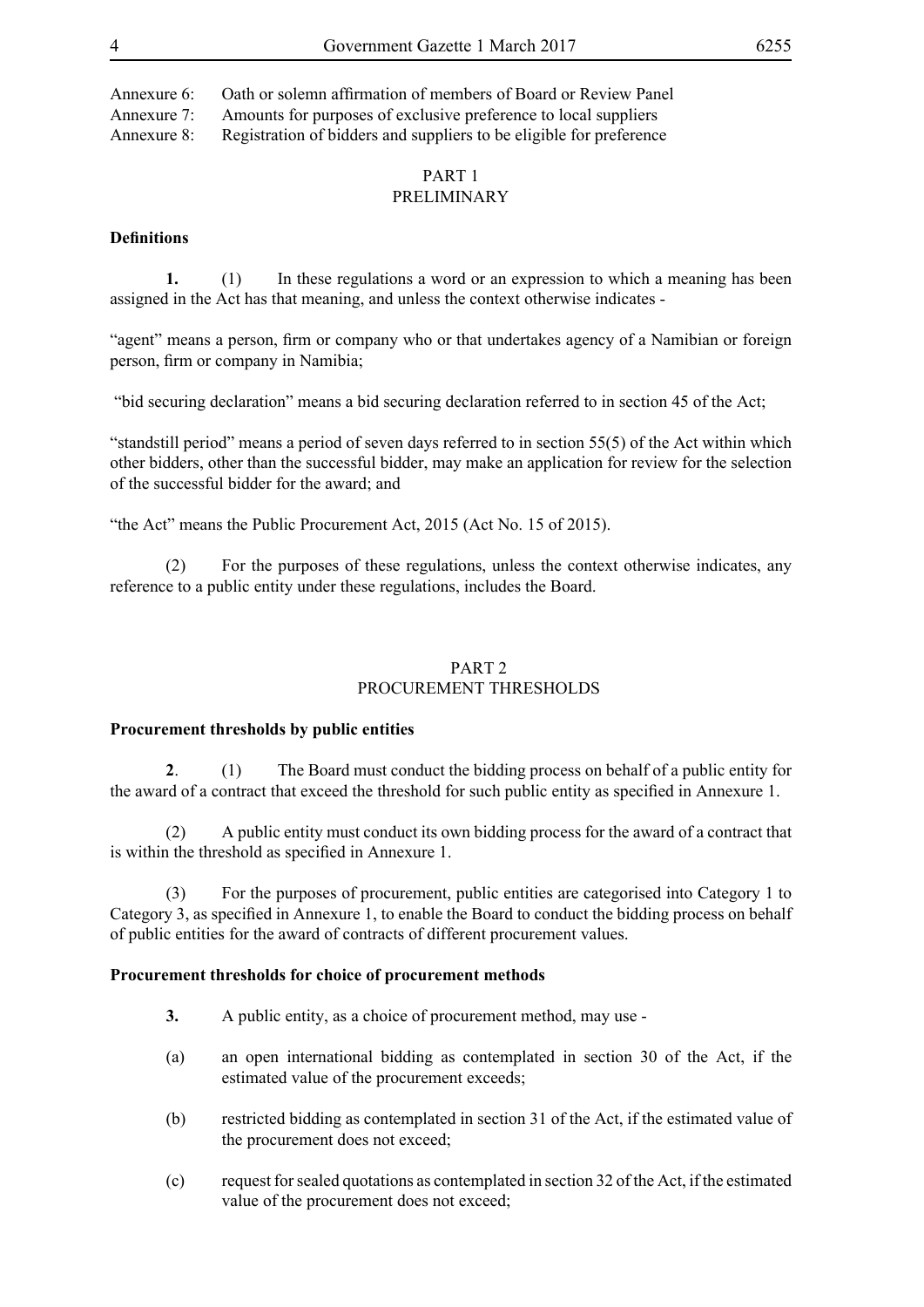- (d) request for proposal as contemplated in section 35 of the Act, if the estimated value of procurement is above; or
- (e) small value procurement as contemplated in section 38 of the Act, if the estimated value of procurement does not exceed,

the threshold specified in Annexure 2.

#### **Threshold for purposes of section 5 of Act**

**4.** The threshold for the purposes of section 5(2) of the Act, if an entity is declared a public entity under that section, is set out in Annexure 3.

#### PART 3 INTERNAL ORGANISATIONAL STRUCTURES

#### **Internal organisational structure**

**5.** (1) In addition to a procurement committee and procurement management unit referred to in section 25(1) of the Act, an internal organisational structure of a public entity must also include a bid evaluation committee.

(2) Section 10(1) and (2) of the Act applies with necessary changes to a person appointed or designated as part of the internal organisational structure.

(3) A member of an internal structure appointed or designated under these regulations must enter into a performance agreement with the accounting officer within 30 days of being designated or appointed.

#### **Procedures and processes for procurement committee**

**6.** (1) A procurement committee oversees the procurement process conducted by a public entity.

- (2) A procurement committee, in accordance with the provisions of the Act, must -
- (a) recommend to the accounting officer the bidding process of a public entity;
- (b) review the evaluation of pre-qualification or bid for procurement made and submitted to it by the bid evaluation committee;
- (c) attend to clarification of the issues pertaining to bidding during bidding stage and evaluation stage;
- (d) ensure that the implementation of the procurement contract is made in accordance with the provisions of the Act and procurement contract;
- (e) review and recommend to the accounting officer submission made for variations, addenda or amendments in accordance with the provisions of the Act;
- (f) recommend to the accounting officer the approval for the award of the procurement contract; and
- (g) annually submit to the accounting officer a list of procurement contracts awarded by the public entity.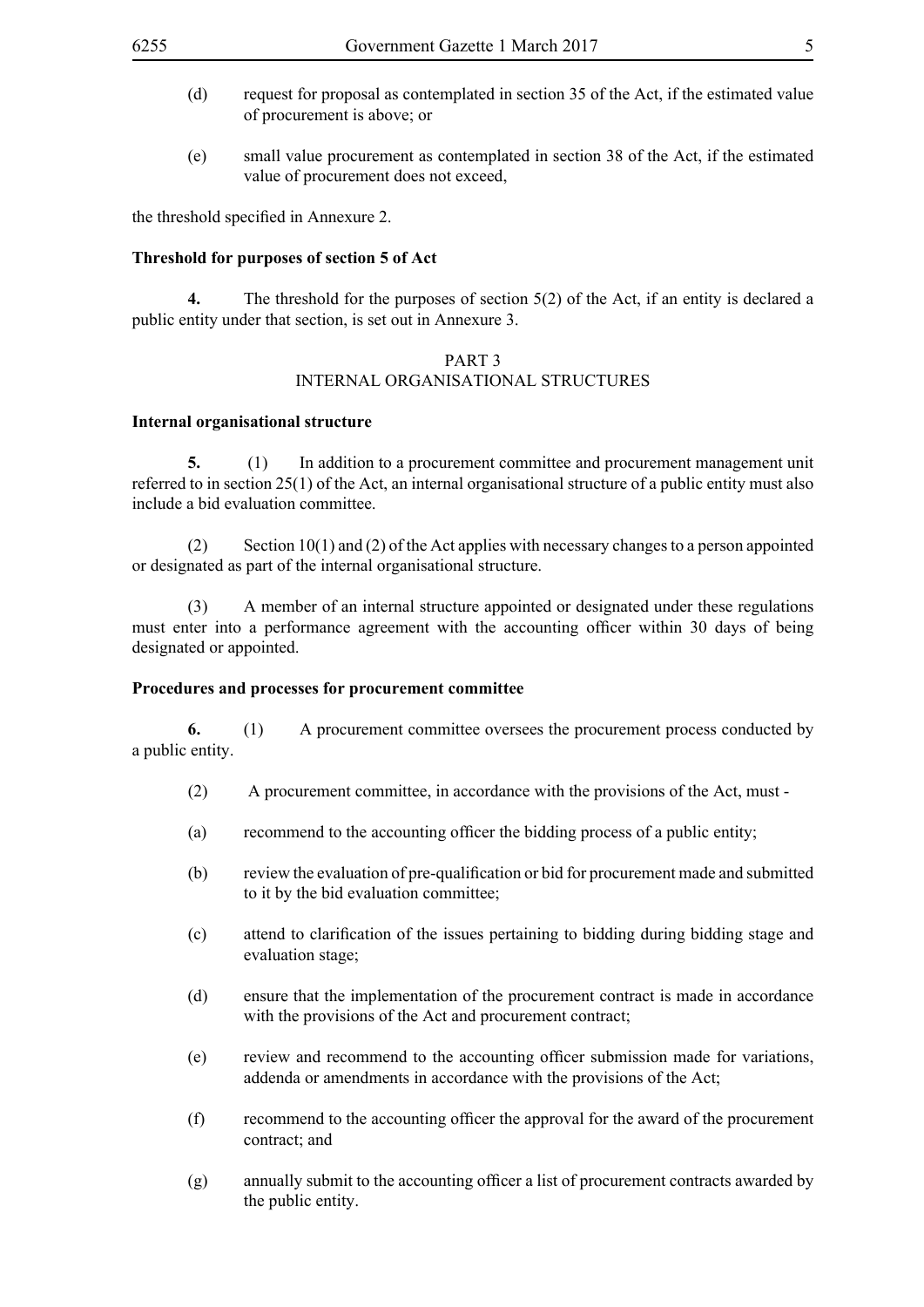(3) An accounting officer may accept the recommendation for the award of the procurement contract made under subregulation  $(2)(f)$  or request the bid evaluation committee to re-evaluate the bids submitted to the public entity and to re-submit to the procurement committee for reconsideration and recommendation.

#### **Procedures and processes for bid evaluation committee**

**7.** (1) The bid evaluation committee must, with the approval of the accounting officer and on the request by the procurement committee -

- (a) provide clarification on the contents of the evaluation reports referred to in section 26(4) of the Act; and
- (b) may review the evaluation report referred to in paragraph (a) on a specific ground backed by the contents of the bidding documents and in accordance with the Act.

(2) The bid evaluation committee must commence with the process of examination and evaluation of bids in accordance with section 52 of the Act within five days after the opening of bids.

The process of examination and evaluation of bids referred to in subregulation (2) must be completed within 14 days after the opening of the bids or such other period as a public entity may extend, but not exceeding 30 days.

#### **Procedures and processes for procurement management unit**

**8.** (1) The procurement management unit is responsible for conducting and management of procurement activities of a public entity from the initiation of the procurement to the award of the procurement contract, but the procurement management unit is not responsible for the evaluation of bids or awarding or termination of procurement contracts.

- (2) The procurement management unit must -
- (a) support the functioning of the procurement committee and provide secretarial services and technical input to the procurement committee;
- (b) serve as the channel of communication for the public entity procurement;
- (c) handle complaints by suppliers, contractors or consultants and submit to the accounting officer a report on how such complaints have been or are to be resolved;
- (d) prepare an annual procurement plan that a public entity intend to carry out during the financial year which includes -
	- (i) types and quantity of the goods, works or services to be procured by the public entity;
	- (ii) a schedule of the planned delivery, implementation or completion dates for goods, works or services required by the public entity;
	- (iii) an indication of whether goods, works or services is procured within a year or under a multi-year arrangement;
	- (iv) an indication of possible packages of procurement and the value or an estimate of the value of each package of goods, works or services required to be produced;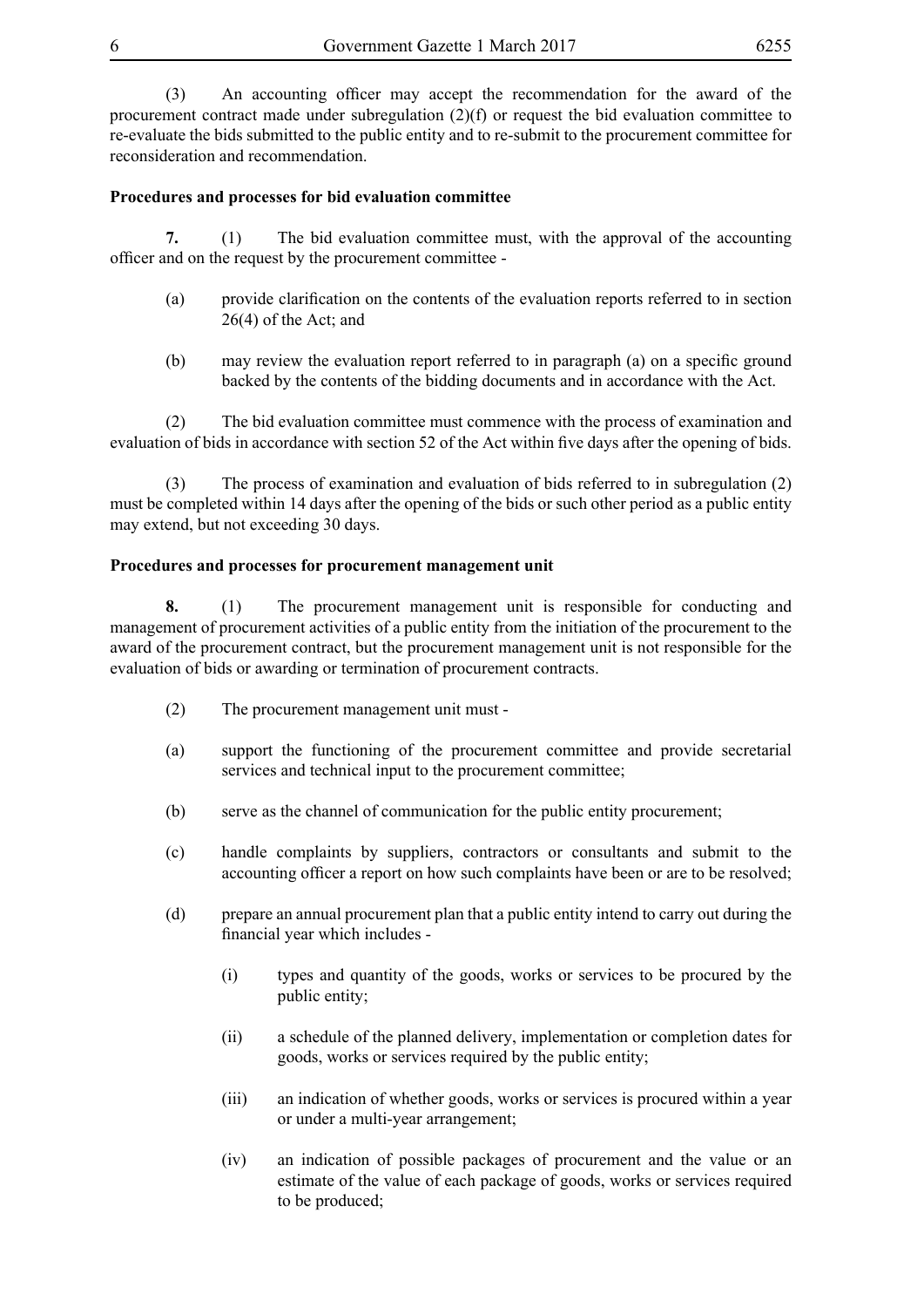- $(v)$  an indication of possible pre-qualification proceedings;
- (vi) an indication of which items can be aggregated for procurement as a single package or for procurement through an applicable arrangement for commonuser items;
- (vii) an indication of the budget available and source of funding for the procurement of the goods, works or services;
- (viii) an indication of the appropriate procurement method for each procurement requirement; and
- (ix) such other information as may be required by accounting officer or the Policy Unit;
- (e) initiate a procurement activity on receipt of a purchase requisition approved by the accounting officer; and
- (f) implement procurement policy decisions of a public entity and decisions made by the Review Panel.

(3) In addition to an annual procurement plan referred to in subregulation (2), the procurement management unit must prepare an individual procurement plan for each individual procurement and the individual procurement plan must take into account -

- (a) the identification and assessment of the need for procurement;
- (b) the estimate of the time required for each stage in the procurement process;
- (c) the identification of the amount and source of funding;
- (d) the acquisition history for similar goods, works or services;
- (e) the estimation for the cost of the proposed procurement;
- (f) possible aggregation of procurement requirement taking into account factors such as achieving economies of scale in purchasing, optimised use of procurement and contract administration resources; and
- (g) the selection of appropriate procurement method in accordance with section 27 of the Act and the reason for the selection of the procurement method.

(4) The procurement management unit must maintain and keep records of procurement of a public entity in accordance with the provisions of the Act.

- (5) The procurement management unit must -
- (a) monitor every stage of the procurement process and ensure delivery of procurement contracts in accordance with the Act;
- (b) initiate necessary action against defaulting suppliers and contracts; and
- (c) provide timely procurement reports to the accounting officer and the Policy Unit, which report must include -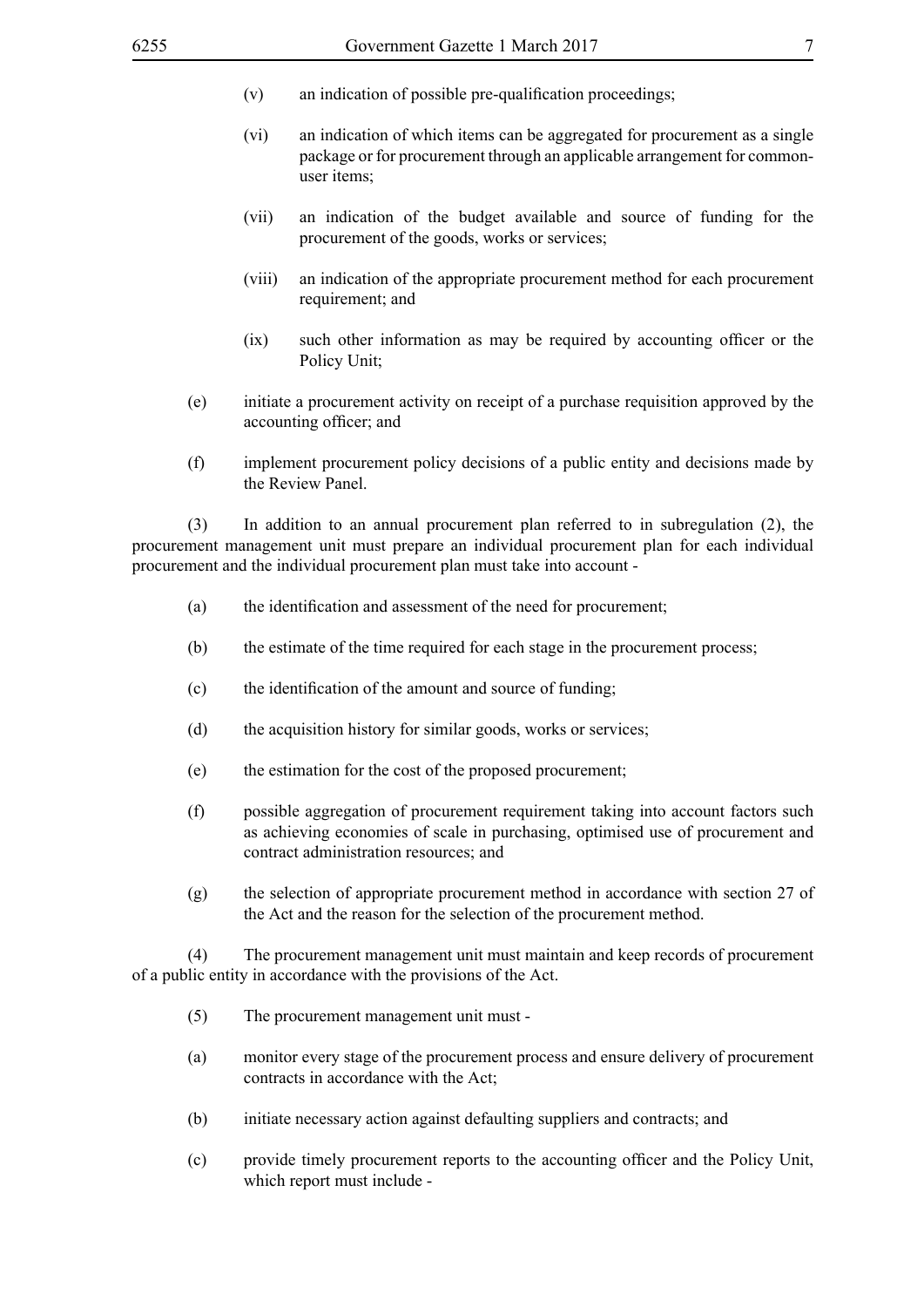- (i) the date of signature of the procurement contract;
- (ii) goods, works or services procured;
- (iii) estimated value of the procurement;
- (iv) name of supplier or contractor; and
- (v) total sum of procurement contract awarded during a specified period.

#### **Meetings of committees**

- **9.** (1) For the purposes of this regulation, "committee" means a -
- (a) procurement committee; or
- (b) bid evaluation committee.

(2) The first meeting of a committee is held at such place and date as the accounting officer may determine, and the chairperson of committee must convene other meetings at any time as the chairperson may determine in order to discuss procurement matters of a public entity.

(3) The accounting officer may in writing request any matter pertaining to the functions of a committee to be placed on the agenda of a meeting of the committee for consideration.

(4) The majority of members of a committee present at a meeting of the committee, which members must include the chairperson, deputy chairperson and financial advisor or their alternate members constitute a quorum at the meeting.

(5) If a quorum cannot be obtained at a meeting of a committee, the meeting is adjourned to a time and date determined by the chairperson of a committee.

(6) A decision of the majority of the members present and voting at a meeting of a committee constitutes a decision of the committee, and in the event of an equality of votes, the chairperson has a casting vote in addition to his or her deliberative vote.

(7) The secretary of a committee must take minutes of the meeting of the committee and such minutes must be approved by the members of the committee and original copy of the minutes must be kept by the committee.

(8) The copy of the minutes referred to in subregulation (7) and other records pertaining to procurement are open for inspection by the Policy Unit.

(9) The chairperson of a committee presides at meetings of the committee and in his or her absence the deputy chairperson presides at the meeting.

#### **Proceedings of internal organisational structure**

**10.** (1) A public entity must ensure that bids received from bidders are kept in a secured manner and that the bids are only opened in accordance with section 51 of the Act.

(2) For the purposes of subregulation (1), a public entity must maintain a securelylocked bid box into which bidders must deposit their bids.

(3) If the size of the bid makes it impossible to place them in the box referred to in subregulation (2), the bidder must hand over the bid to the secretary of the procurement committee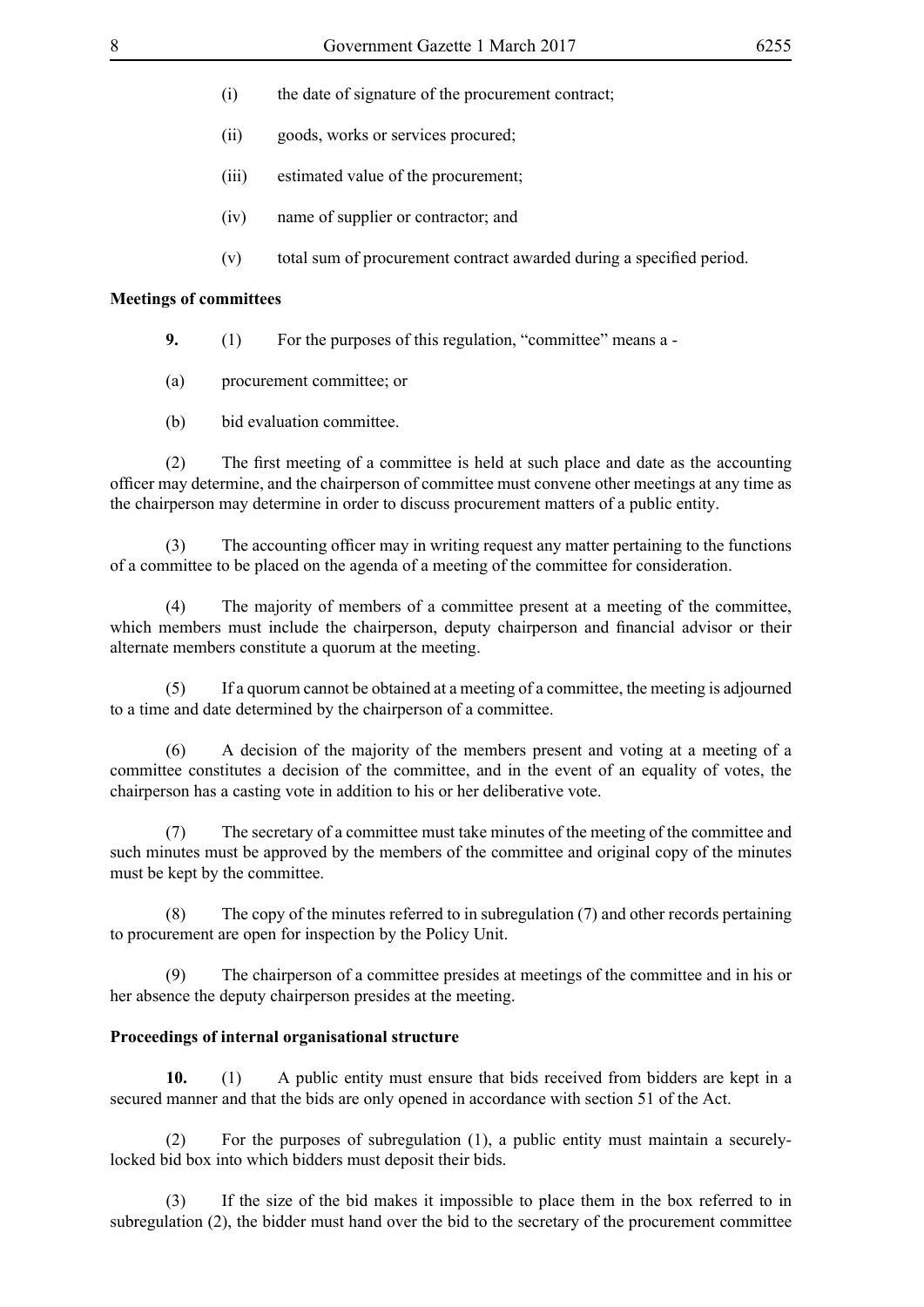#### **Constitution of procurement committee**

**11.** (1) An accounting officer, pursuant to subsection (1)(a) of section 25 of the Act and subject to subsection (2) of that section, must constitute a procurement committee after consultation with the Policy Unit.

(2) A procurement committee must consist of not less than three and not more than five members and must include -

- (a) a financial advisor or manager responsible for finance;
- (b) one or more other persons at management level and their alternates appointed in writing by the accounting officer; and
- (c) the head of the procurement management unit who is an ex-officio member and who acts as secretary to the committee.

 $(3)$  An accounting officer must, from among the persons referred to in subregulation  $(2)$ (b), appoint a chairperson and deputy chairperson of a procurement committee.

 (4) If an accounting officer is unable to constitute a procurement committee due to the size of the public entity, the accounting officer must consult the Policy Unit and request the Policy Unit to recommend persons from other procurement committees to be appointed by the accounting officer as members of the procurement committee.

(5) Subject to the approval of the Policy Unit, an accounting officer may appoint more than one procurement committee for different threshold or categories of procurement with a view to achieve efficiency and effectiveness.

- (6) A member of a procurement committee or an alternate member is appointed -
- (a) for a term of three years and is eligible for reappointment at the expiry of his or her term, except for an ex officio member; and
- (b) with regards to his or her
	- (i) experience or technical and professional competence;
	- (ii) procurement skills and knowledge required for the performance of the functions of the procurement committee; and
	- (iii) proven integrity and sound decision-making abilities.

(7) In appointing the members of a procurement committee or alternate members, an accounting officer must seek to establish a balance of skills and experience among the members and their alternates in order to ensure that the procurement committee -

- (a) has an appropriate level of seniority and experience in decision-making;
- (b) includes persons with knowledge and experience in public procurement and other relevant professional disciplines; and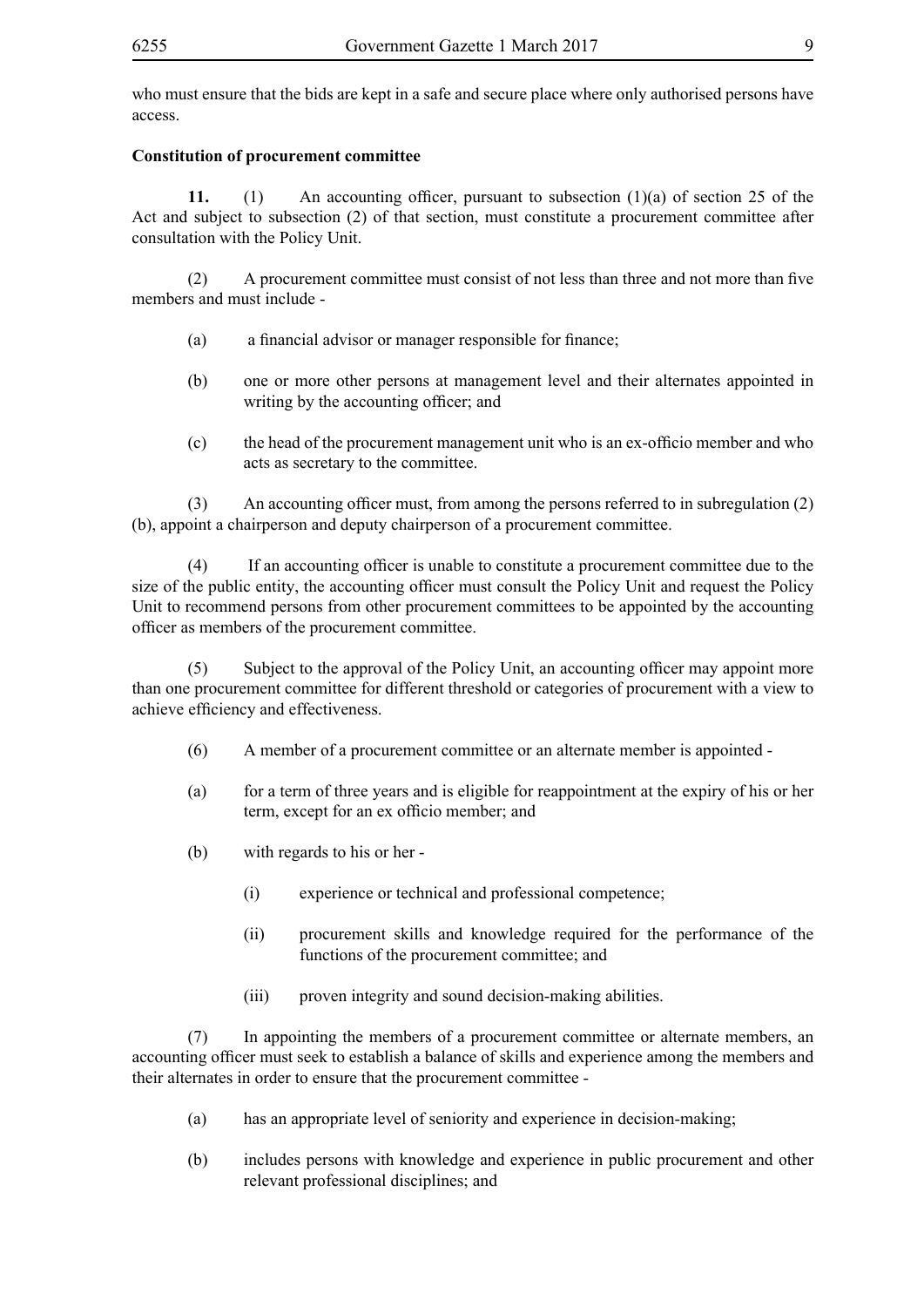(c) includes persons with knowledge and experience of the operations of a public entity.

(8) An accounting officer must, when appointing members or alternate members of a procurement committee, ensure -

- (a) the continuity and rotation in the membership of the procurement committee; and
- (b) that the term of office of appointed members does not exceed three years without being renewed.
- (9) A procurement committee may seek technical advice from -
- (a) experts or staff members of the procurement management unit within the public entity with the prior approval of the accounting officer; or
- (b) the Policy Unit through the office of the accounting officer.

#### **Constitution of procurement management unit**

**12.** (1) The accounting officer, pursuant to subsection  $(1)(a)$  of section 25 of the Act and subject to subsection (2) of that section, must constitute a procurement management unit after consultation with the Policy Unit.

(2) A procurement management unit consists of a head and supporting staff or in small public entity, a person responsible for procurement.

- (3) The persons referred to in subregulation (2) must have -
- (a) technical and professional competence;
- (b) procurement knowledge and skills; and
- (c) integrity and sound decision-making abilities.

(4) The size of the procurement management unit and the level of seniority of the staff in a public entity must be proportionate to the value and volume of procurement in that public entity.

## **Constitution of bid evaluation committee**

**13.** Subject to section 26 of the Act, the accounting officer, when establishing an *ad hoc*  bid evaluation committee under that section, must appoint not less than three and not more than seven members as members of the bid evaluation committee, after consultation with the Policy Unit.

#### PART 4 METHODS OF PROCUREMENT

#### **Pre-approved supplier eligibility lists**

**14.** (1) When drawing up a pre-approved supplier eligibility list for the purpose of section  $31(1)(c)$  of the Act, a public entity must ensure that -

(a) names of suppliers to be included on pre-approved supplier eligibility list are received at any time from the interested party and is entered into the list as soon as possible after receipt of the names;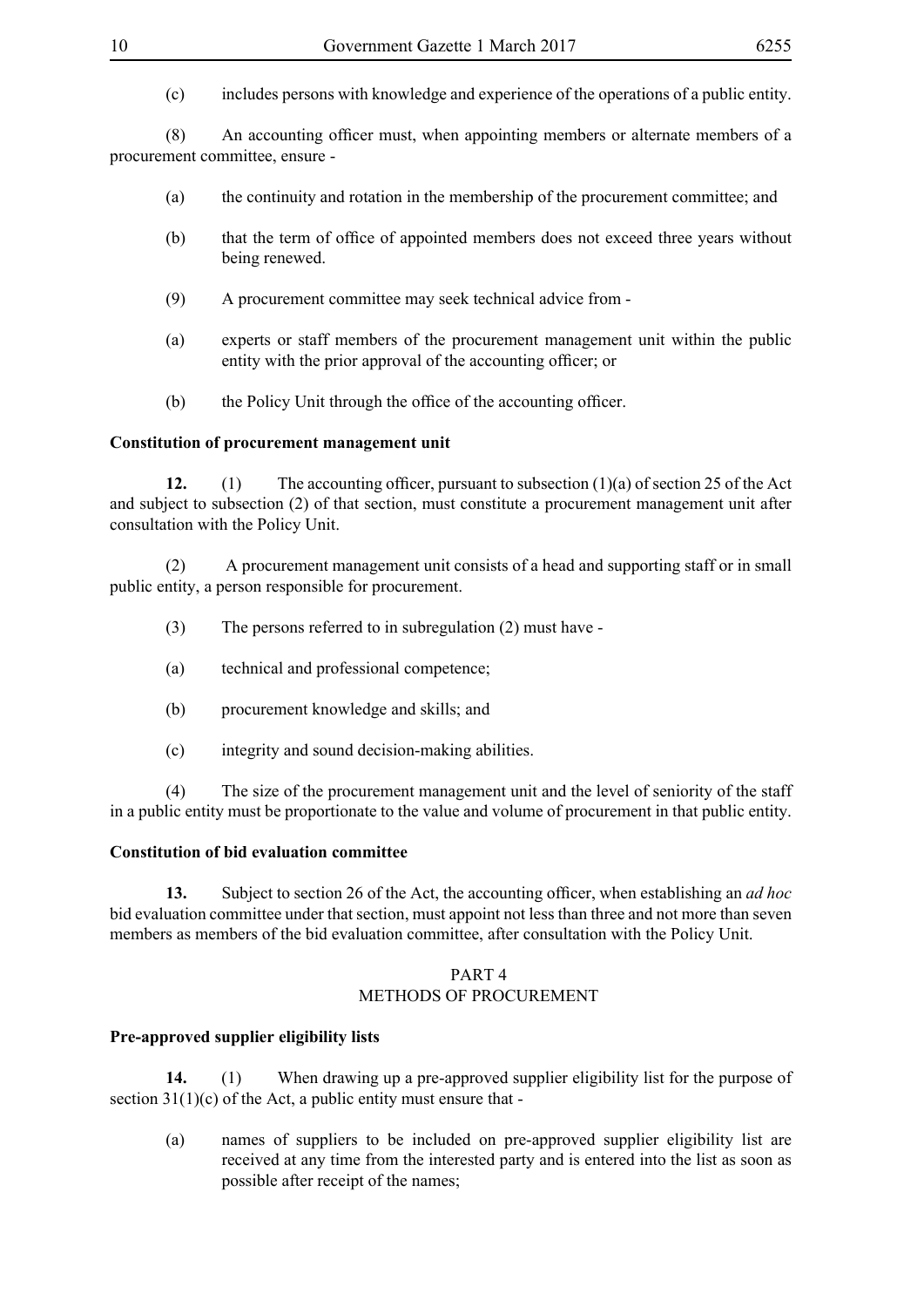- $(b)$  the -
	- (i) existing pre-approved supplier eligibility list referred to in subregulation (1);
	- (ii) conditions to be complied with for a supplier to be eligible for the inclusion in the list:
	- (iii) verification of the conditions referred to in paragraph (ii);
	- (iv) validity period for the name of the supplier to remain in the list;
	- (v) procedure for entry of names of the suppliers into the list;
	- (vi) removal of entry from or into the list,

are regularly communicated to the interested parties; and

- (c) a supplier whose name is entered into the list is notified of the inclusion into, or removal from, the list.
- (2) A pre-approved supplier eligibility list referred to in subregulation (1) is -
- (a) in a form of a hard copy or in an electronic format;
- (b) drawn up and maintained in a way that is easily retrievable by the users; and
- (c) regularly reviewed and updated.

#### **Request for sealed quotations**

**15.** (1) In addition to the statement of the requirements by a public entity for a request for sealed quotations under section 32 of the Act, such requirements of the request must also contain -

- (a) any specific aspect of a special requirements;
- (b) required components of the bid price;
- (c) the validity period of the quotation;
- (d) whether a quotation to be issued is for one item or all the items procured, where more than one type of an item is being procured; and
- (e) the deadline for submission of a quotation.

(2) The request for sealed quotation referred to in subregulation (1) must for the purposes of price comparison -

- (a) inform interested parties that prices are to be converted to a local currency at the exchange rate prevailing on the last day of the submission of a quotation; and
- (b) be signed on behalf of a public entity.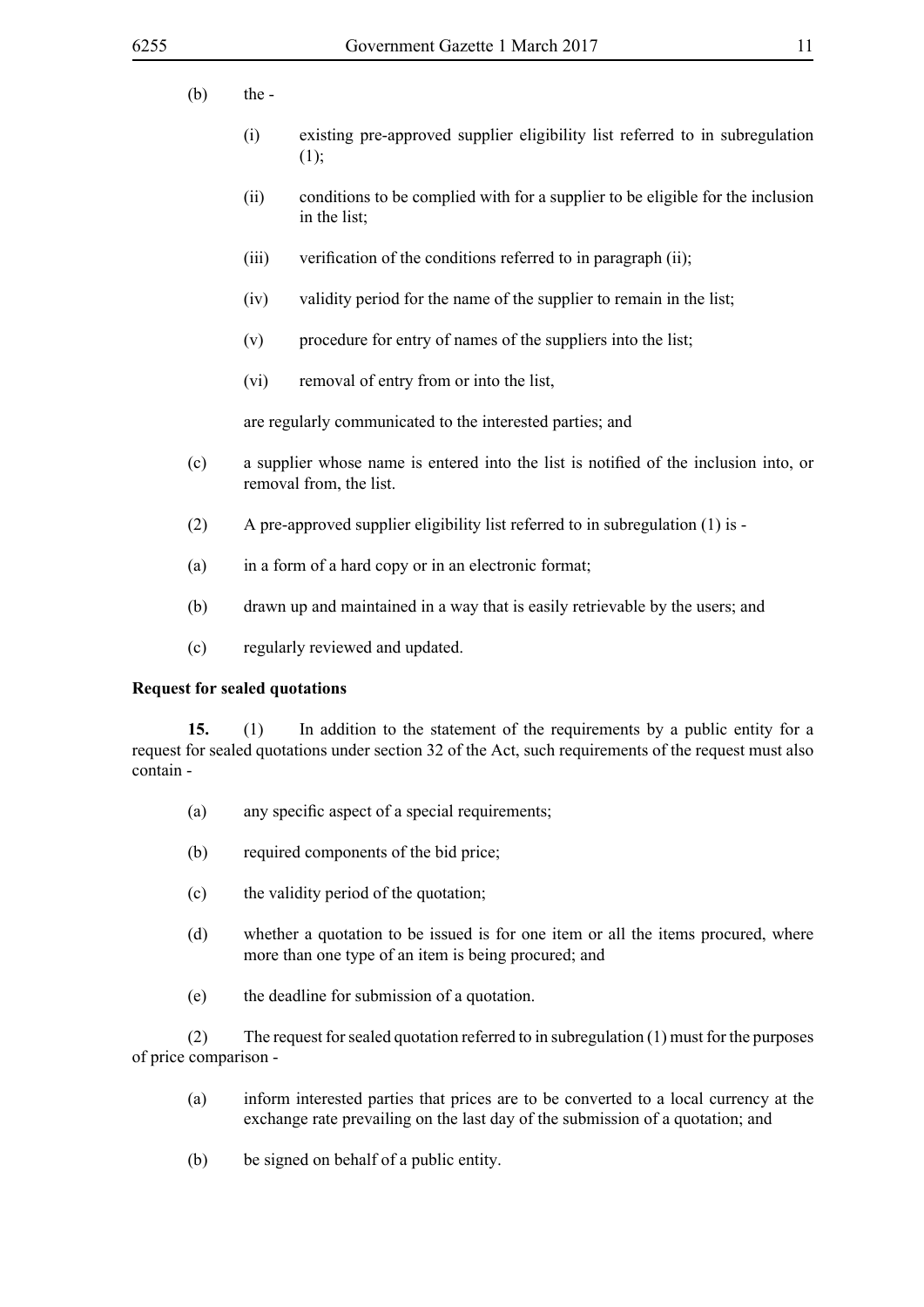## **Requirements, procedures and conditions when using sealed quotations**

**16.** (1) The lowest priced quotation obtained from among the quotations that complied with the technical and commercial terms in a request for sealed quotation is selected and a purchase order is issued and delivered to it.

(2) A purchase order of a public entity issued and delivered under subregulation (1) constitutes an acceptance of a quotation of a successful bidder and forms a binding contract.

(3) A bidder or supplier to whom a purchase order is issued and delivered under subregulation  $(1)$  -

- (a) must confirm the purchase order within three days of receipt of the purchase order;
- (b) may not change or alter the terms of the purchase order; and
- (c) must undertake to deliver the goods or services on or before the date set in the purchase order for delivery of the goods or services.

(4) Section  $63(1)(a)$  of the Act applies with the necessary changes to a purchase order issued under this regulation.

#### **Requirements, procedures and conditions when using emergency procurement**

**17.** In a case of emergency procurement as contemplated in section 33 of the Act, a public entity must limit the procurement of goods, works or services to the quantity and duration needed to deal with the emergency.

#### **Requirements, procedures and conditions when using direct procurement**

**18.** Before choosing direct procurement as a choice of procurement method as contemplated in section 36 of the Act, a public entity must ascertain whether -

- (a) goods to be procured cannot be procured using other procurement methods as contemplated in section 27 of the Act;
- (b) the supplier is able to perform in terms of the procurement contract to be entered between the parties;
- (c) the quality and technical aspect of the proposal of the supplier meet the requirements of the public entity; and
- (d) the price to be paid to the supplier is fair and reasonable.

#### **Procedures for using electronic reverse auction**

**19.** (1) Subject to section 37 of the Act and where a public entity in awarding a procurement contract intends to use the electronic reverse auction as a phase in any procurement method provided for in the Act, the public entity must notify the bidders or suppliers that the electronic reverse auction will be used in a specified phase of a specified procurement method and of -

- (a) the formula to be used in the evaluation procedure during the electronic reverse auction;
- (b) how the electronic reverse auction can be accessed, including appropriate information regarding connection to the electronic reverse auction site;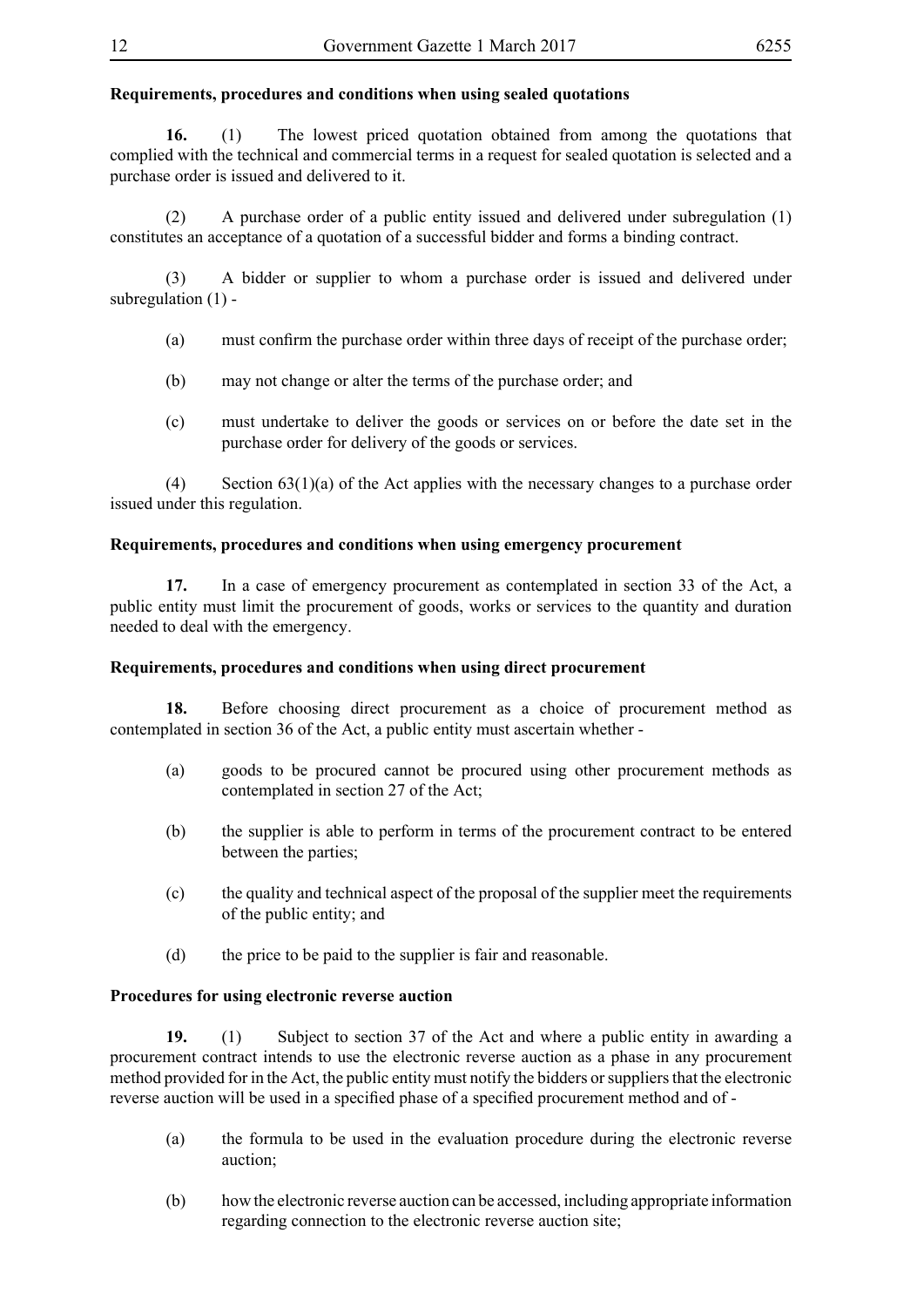- (c) the deadline by which the suppliers or contractors must register for the electronic reverse auction and requirements for registration:
- (d) the date and time of the opening of the electronic reverse auction and requirements for the identification of bidders at the opening of the auction;
- (e) the criteria governing the closing of the electronic reverse auction;
- (f) any other procedure relating to the conduct of the electronic reverse auction, including information that is made available to the bidders during the electronic reverse auction and the conditions under which the bidders are able to bid; and
- (g) any other information that the public entity may wish to communicate to the bidders.

(2) Where an evaluation of bids other than the evaluation of the proceedings of the electronic reverse auction has taken place, the notification of the bidders or suppliers in terms of subregulation (1) must be accompanied by the outcome of that evaluation as relevant to the bidders or supplier to which the invitation is addressed.

- (3) During the electronic reverse auction -
- (a) all bidders or suppliers have equal and continuous opportunity to present their bids;
- (b) there is automatic evaluation of all bids in accordance with the criteria, procedure and formula provided to suppliers or contractors;
- (c) each bidderreceives promptly and sufficientinformation pertaining to the proceedings of the electronic reverse auction on a continuous basis during the electronic reverse auction allowing the bidder or suppliers to determine the standing of its bid against other bids;
- (d) there is no communication between the procuring entity and the bidders or among the bidders other than as provided for in paragraphs (a) and (c); and
- (e) the procuring entity may not disclose the identity of a bidder during the electronic reverse auction to the public.

(4) The electronic reverse auction is closed in accordance with the criteria specified to suppliers or contractors under subregulation  $(2)$ .

- (5) A public entity -
- (a) must suspend or terminate the auction in the case of failure in its communication system that put at risk the proper conduct of the electronic reverse auction or for other reasons stipulated in the rules for the conduct of the auction communicated to the bidders; and
- (b) may not disclose the identity of any bidder in the case of suspension or termination of the auction.

(6) The bidder that bids at the lowest price at the closure of the electronic reverse auction is the successful bid, unless otherwise provided for in the invitation.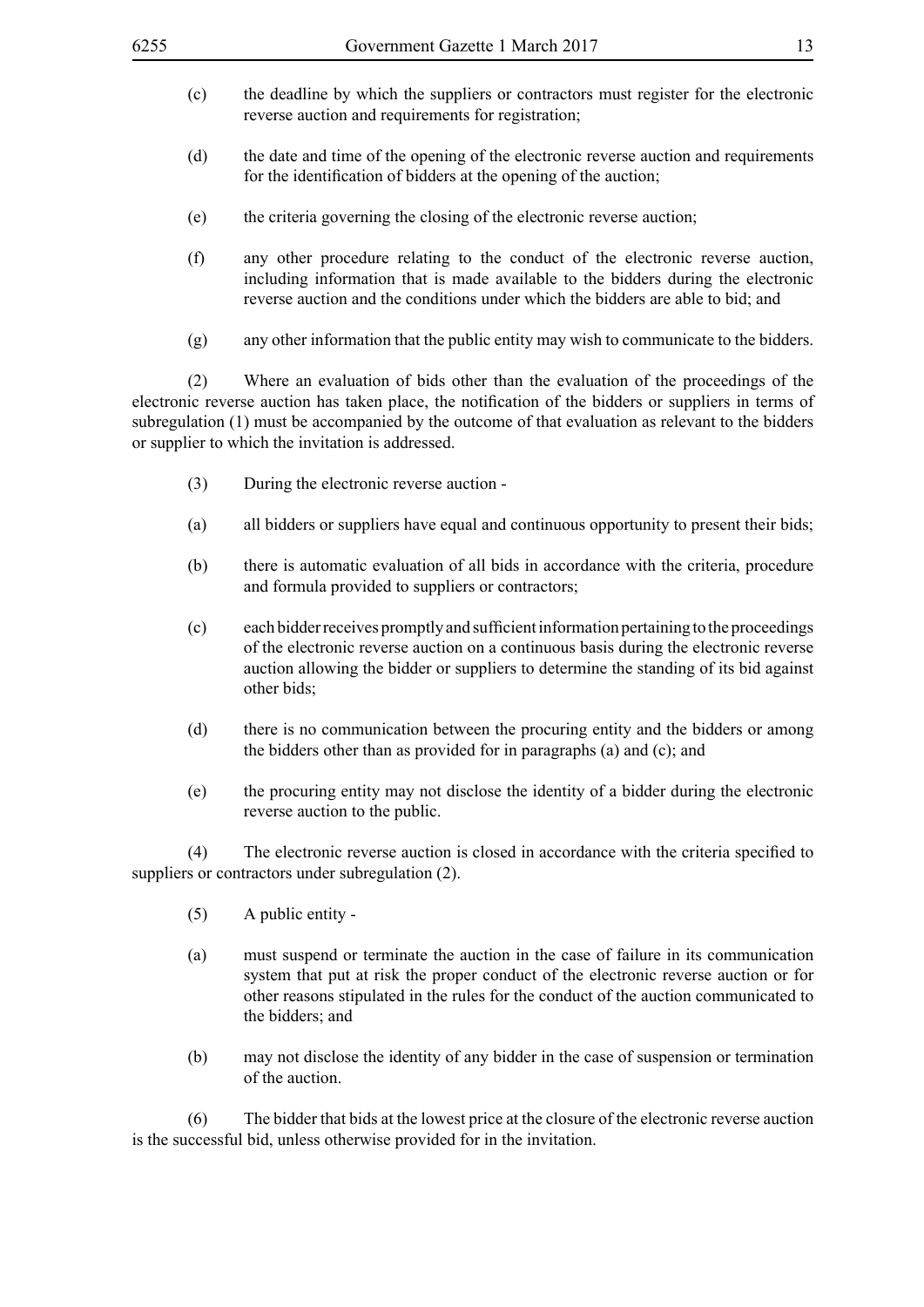#### **Record for small value procurement**

**20.** (1) A procurement management unit must maintain a procurement file for every procurement effected through small value procurement procedure in accordance with section 38 of the Act.

(2) The procurement file maintained in terms of subregulation (1) must contain quotations obtained in respect of a small value procurement and a report prepared and duly signed by the accounting officer which contains data that proved decisive for the procedure and choice of bidder, including -

- (a) the basic elements of the offer, such as price, payment model, timeframe for delivery; and
- (b) such other data necessary for procurement.

#### **Expression of interests in consultancy services**

**21.** (1) A public entity when requesting short-listed consultants to express their interests as contemplated in section 35(3)(b) of the Act, the request must, if applicable, include -

- (a) a description of the services of a consultant;
- (b) a description of the background of the assignment;
- (c) objectives, goals and scope of the assignment, including a list of existing relevant studies and basic data, to facilitate the preparation of the proposal by the consultant;
- (d) scope of work and tasks to be performed and the deliverables to be submitted, for example, reports, data, map surveys;
- (e) outline of any transfer of knowledge or training that is required, including details of number of staff to be trained;
- $(f)$  functions and qualifications of key personnel and an estimate of the level of key staff inputs required of the consultants;
- $(g)$  location where the services are to be provided;
- (h) required period when the services are to be provided;
- (i) anticipated date on which the selected bidder must be expected to commence with the work;
- (j) inputs to be supplied by the public entity such as services, information, facilities or equipment;
- (k) reporting requirements and procedures;
- (I) the identification and contact information for the public entity;
- (m) an identification and general description of the assignment or project in question, including the working location and any project identification code;
- (n) the date of issue of the notice and the closing date and instructions for submission of the expression of interest;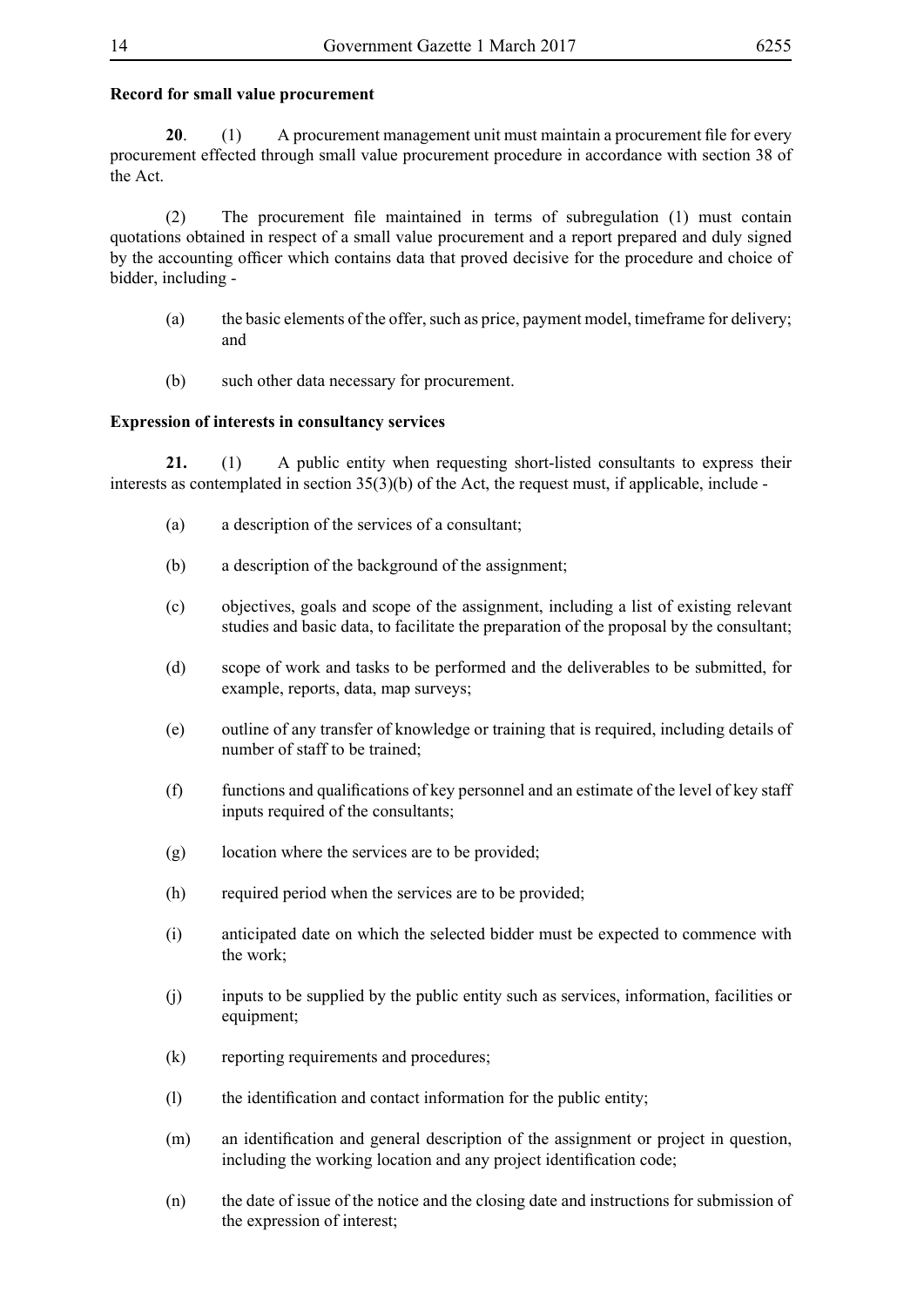- (o) any source of funding;
- (p) the projected period for implementation and completion of the assignment;
- (q) the qualification criteria to be met to be short-listed for consultancy services;
- $(r)$  a profile of the company, its organisation and staffing;
- (s) in the case of associations between two or more firms, the name, address and profile of the participating firm and nature of the association such as joint venture, or subcontract agreement;
- (t) identification of any lead firm;
- (u) details of experience or similar assignments undertaken in the previous five years, including their locations;
- $(v)$  the focus on the role of a firm in similar assignments in the region or elsewhere;
- $(w)$  the curriculum vitae of staff who could be available to work on the assignment;
- $(x)$  in the case of individual consultant, the curriculum vitae of the consultant;
- (y) a statement that short-listed consultants will be invited to submit proposals; and
- (z) the number of copies of the requested information to be submitted, the address to which submission is to be made and the address from which additional information may be obtained.

(2) A public entity must give a consultant who intends to express his or her interest under section 35 of the Act at least 15 days from the date of publication of the notice to submit the proposal to the public entity.

(3) A public entity must in writing notify a consultant who has expressed his or her interest to participate in the procurement and who has been shortlisted.

## PART 5 QUALIFICATIONS CONCERNING BIDDERS AND SUPPLIERS

#### **Procedure for submission of bids when using agent**

**22.** (1) A bidder submitting a bid to a public entity must disclose whether an agent is appointed in Namibia to render agency services on behalf of the bidder.

(2) Where an agent is appointed as disclosed in terms of subregulation (1), a bidder must disclose to a public entity -

- (a) the name and address of the agent;
- (b) the amount payable to the agent as commission;
- (c) the type of currency to be used in paying out such commission;
- (d) the mode of payment of such commission;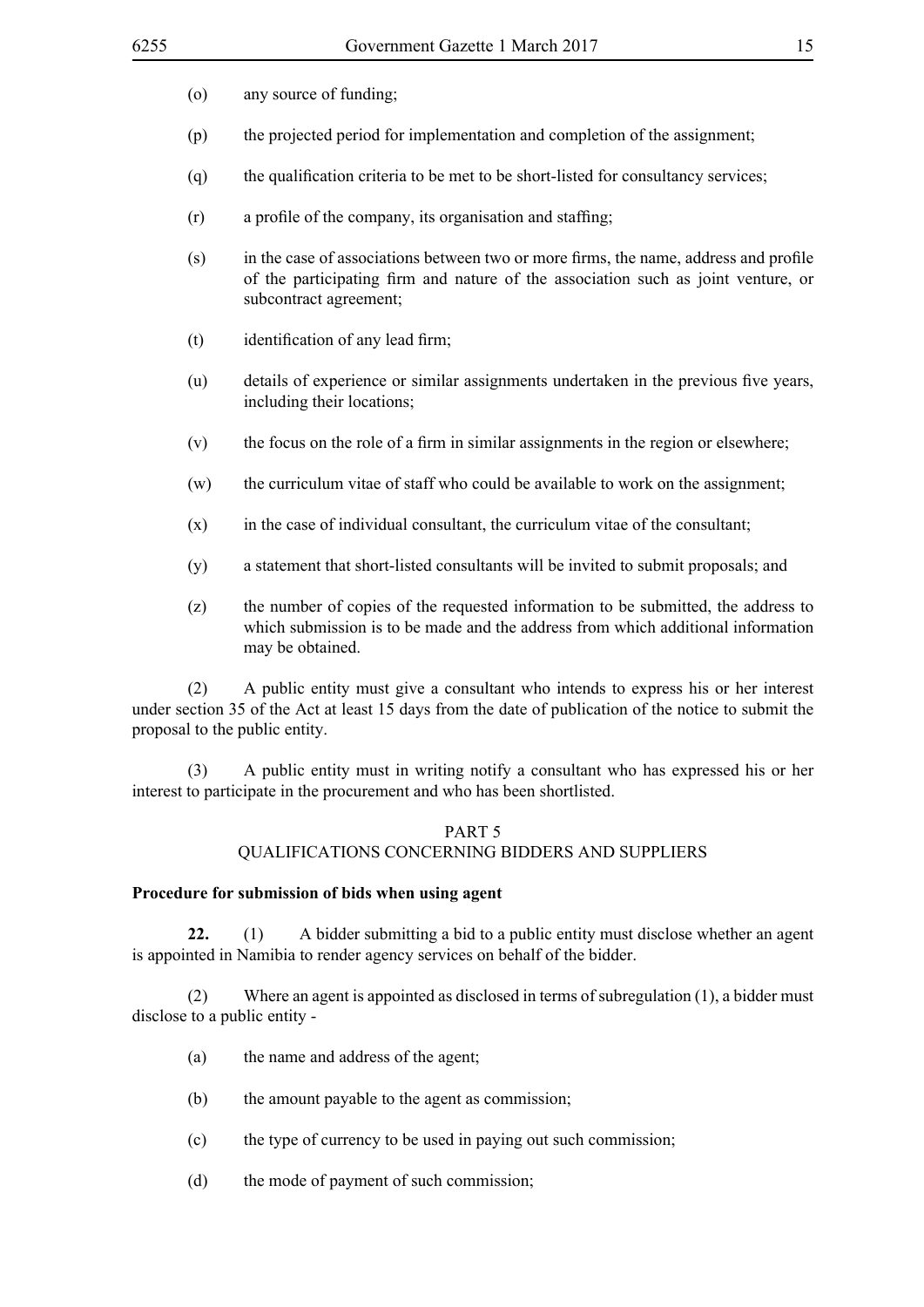- (e) the tax registration number of the agent in Namibia;
- (f) the acceptance letter by the agent; and
- (g) any other conditions agreed with the agent.

#### **Involvement of major subcontractors by bidders or suppliers**

**23.** (1) A bidder or supplier must disclose to a public entity any major subcontractors that the bidder or supplier intends to involve in the performance of a procurement contract.

(2) A public entity may review a subcontractor engaged under subregulation (1) and approve the engagement of such subcontractor or reject the engagement of a subcontractor if the public entity considers -

- (a) the involvement of a subcontractor as critical due to the complexity and magnitude of the procurement contract and work or services to be rendered by the subcontractor; or
- (b) that the subcontractor has been suspended, debarred or disqualified as a bidder or supplier from participating in procurement proceedings under section 68 of the Act.
- (3) Regulation 22(2) applies with necessary changes to this regulation.

#### **Qualification requirements when supplying certain goods**

**24.** A public entity may in the bid document require that bidders or suppliers bidding to supply certain goods must provide a public entity with -

- (a) manufacturing record, technical competence, financial capability and competence of professionals involved in the installation of such goods; and
- (b) a catalogue or list of the product offered for a specific period, its maintainability, service and spare parts availability.

#### **Technical capacity to perform goods contract**

**25**. (1) A bidder or supplier must furnish evidence of his or her technical capability according to the nature, quantity or importance and use of the goods by one or more of the following means -

- (a) a list of the principal deliveries effected in the past three years with the sums, dates and recipients, whether public or private, involved;
- (b) where the goods to be supplied are complex or exceptional, and the bidder is not known, a check carried out by the public entity or on its behalf by a qualified official body of the country in which the bidder is established on the production capacities of the supplier;
- (c) certificates drawn up by official quality control institutes or agencies of recognised competence attesting the conformity of the goods clearly identified by references to specifications or standards on the basis of inspection of the specified goods such as -
	- (i) samples, descriptions or photographs, the authenticity of which must be certified if the public entity so requests; and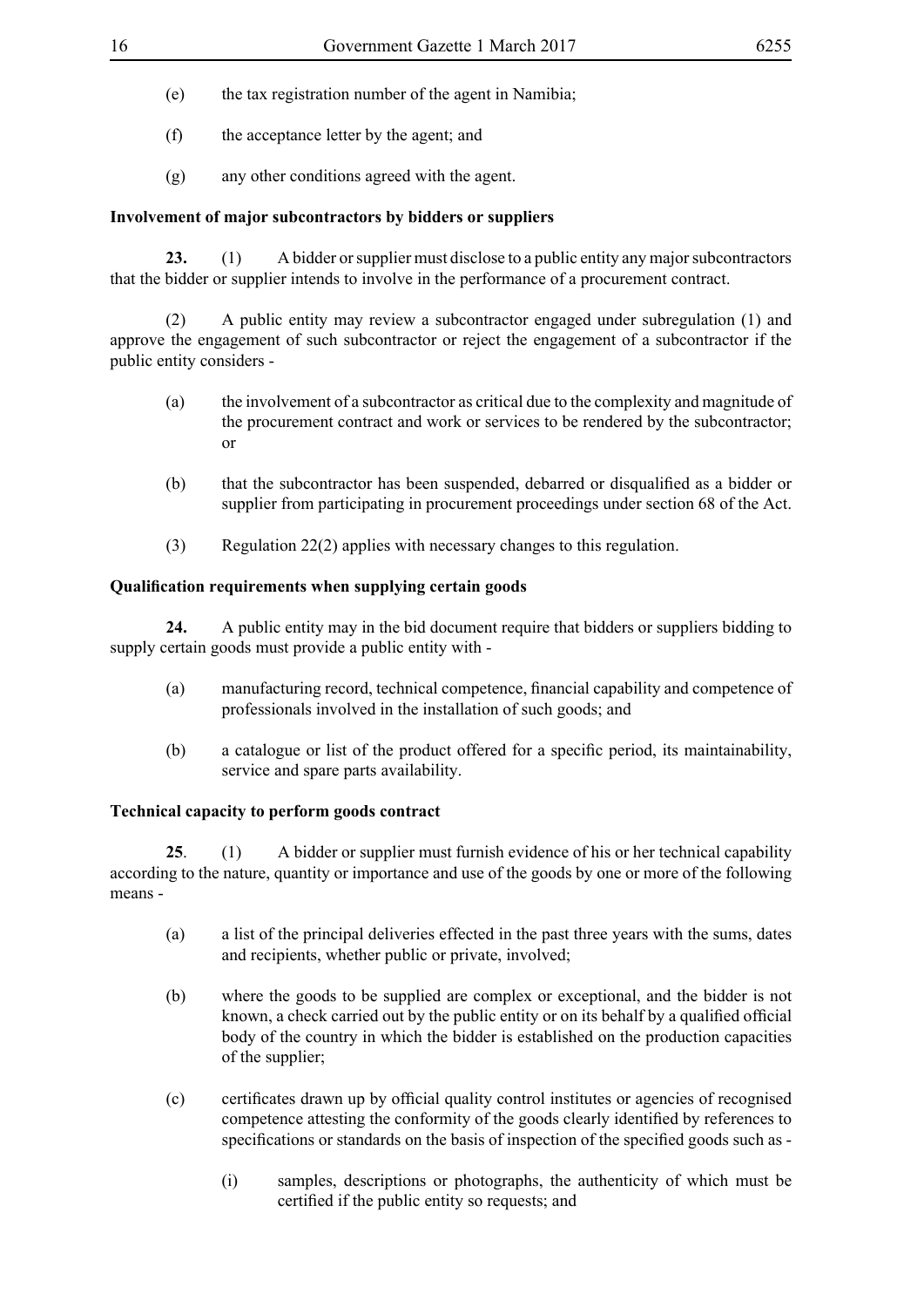(ii) an indication of the proportion of the contract which the bidder intends possibly to subcontract.

(2) In procedures for awarding public contracts including supplies requiring installation of work, the provision of services and the execution of works, the ability of bidders to provide the service or to execute the installation or the work may be evaluated in particular with regard to their skills, efficiency, experience and reliability.

#### **Authorisation by manufacturer**

**26**. If a bid document requires that certification or authorisation be given by the manufacturer or supplier of certain goods to be procured, a bidder must submit to a public entity documentary proof that the bidder is duly authorised by such manufacturer or supplier to supply or install such goods, equipment or machinery in Namibia.

#### **After sale service**

**27**. A bidder not having a place of business in Namibia must establish to the satisfication of a public entity that if a procurement contract is awarded to that bidder -

- (a) the bidder is represented or will be represented by an agent in Namibia within 30 days of the award of procurement contract; and
- (b) the agent is equipped and able to carry out the maintenance, repair and spare parts stocking obligations as contained in a procurement contract or technical specifications.

#### Q**ualification requirements for contractors of works**

**28.** (1) In the case of works, the qualification requirements must cover technical, personnel, financial, equipment capabilities as well as past performance, including disclosure of any matter where the bidder has been taken to court or before arbitration proceedings for performing substandard work.

(2) If prequalification proceedings are held, the prequalification documents or the bidding documents may require a bidder to demonstrate that -

- (a) regarding the general experience of the bidder, it has been actively engaged in civil works construction for a specified period as prime contractor, management contractor, partner in a joint venture or as a subcontractor;
- (b) regarding its particular experience, the bidder has conducted similar construction activities and has successfully completed the specified number of contracts of a nature, complexity and construction technology similar to the proposed contract during a specified period as a prime contractor, management contractor, partner in a joint venture or as a subcontractor;
- (c) regarding its financial capabilities, the bidder has access to, or has available, liquid assets, unencumbered real assets, lines of credit and other financial means, independent of any contractual advance payment, sufficient to meet the construction cash flow requirements for the proposed contract in the event of stoppage, start-up or other delays in payment, as well as to meet the cash flow requirements on works currently in progress and for future commitments;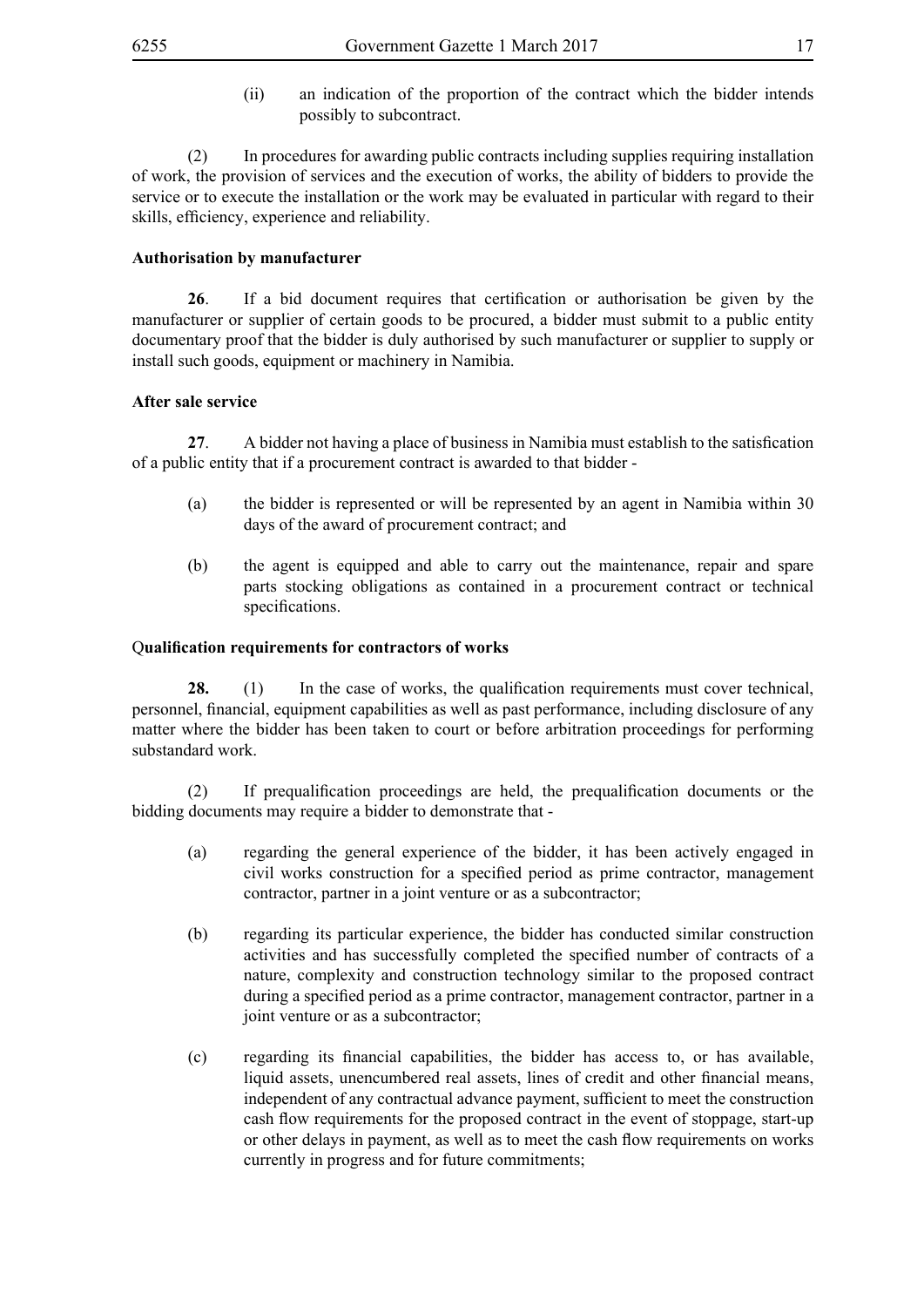- (d) regarding its personnel capabilities, the bidder has made provision for suitably qualified personnel to fill the key positions listed in the bidding documents, as required during contract implementation; and
- (e) regarding its equipment capabilities, the bidder owns or has assured access, through hire, lease, purchase agreement, other commercial means or approved subcontracting, to key items of equipment in full working order as listed in the bidding documents or prequalification documents, if applicable, and that the equipment will be available for timely use in the proposed contract.

#### **Technical capacity to perform works contract**

**29**. Evidence of the technical capability of a bidder must, according to the nature, quantity or importance and use of the works, be furnished by one or more of the following means -

- (a) in the case of procurement of works, a list of the works carried out over the past five years, indicating the value, date and site of the works and specifying whether the work were carried out according to the rules of the trade and properly completed;
- (b) an indication of the proportion of the contract which the bidder intends possibly to subcontract;
- (c) a statement of the tools, plant or technical equipment available to the bidder for carrying out the contract; or
- (d) a statement of the average annual manpower of the contractor and the number of managerial staff for the last three years.

#### **Qualification requirements for procurement of services**

**30**. In the case of consultants the qualification requirements must cover academic and practical experience of key staff, institutional experience of the firm and past performance and litigation background.

#### **Technical capacity to perform consultant and non-consultant service contracts**

**31.** Evidence of the technical capability by a consultant or service provider may, according to the nature, quantity or importance and use of the services, be furnished by one or more of the following means -

- (a) a list of the main services of a similar size and nature provided in the past three years, with the sums, dates and recipients involved, whether public or private;
- (b) an indication of the proportion of the contract which the bidder intends to subcontract;
- (c) a statement of the tools, plant or technical equipment available to the service provider for carrying out the contract; or
- (d) a statement of the average annual manpower of the service provider and the number of managerial staff for the last three years.

#### **Economic and financial standing information**

- **32**. Supporting documents to prove economic and financial standing may include -
- (a) statements from the bankers of a bidder;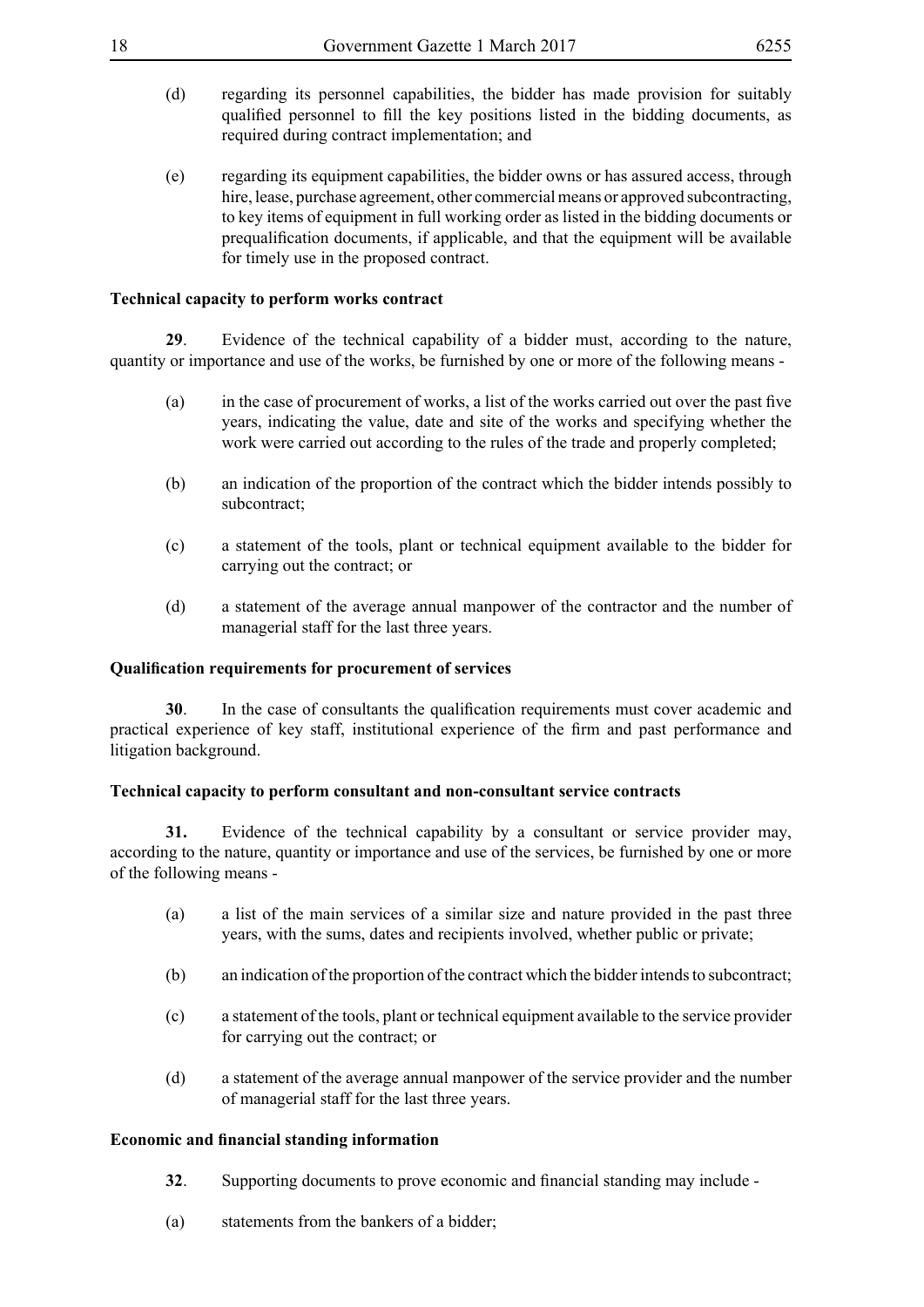- (b) statement of accounts or extracts from such accounts relating to the business of the bidder;
- (c) statements of liabilities and assets and profit and loss;
- (d) a statement of the overall inventory turnover of the business of the bidder and the turnover in respect of construction in the previous three financial years of the bidder; and
- (e) other information needed to assess the economic and financial standing of a bidder.

#### PART 6 BIDDING PROCESS

#### **Bidding documents**

**33.** (1) In addition to the particulars referred to in section 43(2) of the Act, a bidding document may include -

- (a) a copy of the invitation to bid;
- (b) instructions for the preparation of bids;
- (c) requirement for bidders to provide samples;
- (d) requirement for the bidders to submit a table of spare parts recommended by the manufacturer along with the stock number for each item, the quantity, unit price and an indication of any escalation of prices for spare parts after the contractually guaranteed period for spare-parts prices;
- (e) requirement that the bidder must state in the bid, the country of origin of the supplier or manufacturer, the name of the manufacturer or supplier, the brand name, model and catalogue number;
- (f) if alternatives to the characteristics of the goods, works, services, contractual terms and conditions or other requirements set forth in the bidding documents are permitted, a statement to that effect and a description of the manner in which alternative bids are to be evaluated and compared;
- (g) if bidders are permitted to submit bids for only a portion of the goods, works or services to be procured, a description of the portion for which bids may be submitted;
- (h) the manner in which the bid price is to be formulated and expressed, including a statement as to whether the price is to cover elements other than the cost of the goods, works or services such as any transportation and insurance charges, customs duties and taxes;
- (i) whether the price is to be fixed or adjustable and, if so, the formula applicable and the use of standard trade terms such as the incoterms;
- (j) requirements that the currency in which the bid price is to be expressed is in Namibia Dollar;
- (k) requirement of the public entity with respect to the issuer and the nature, form, amount and other principal terms and conditions of a bid and any performance security to be provided by the successful bidder;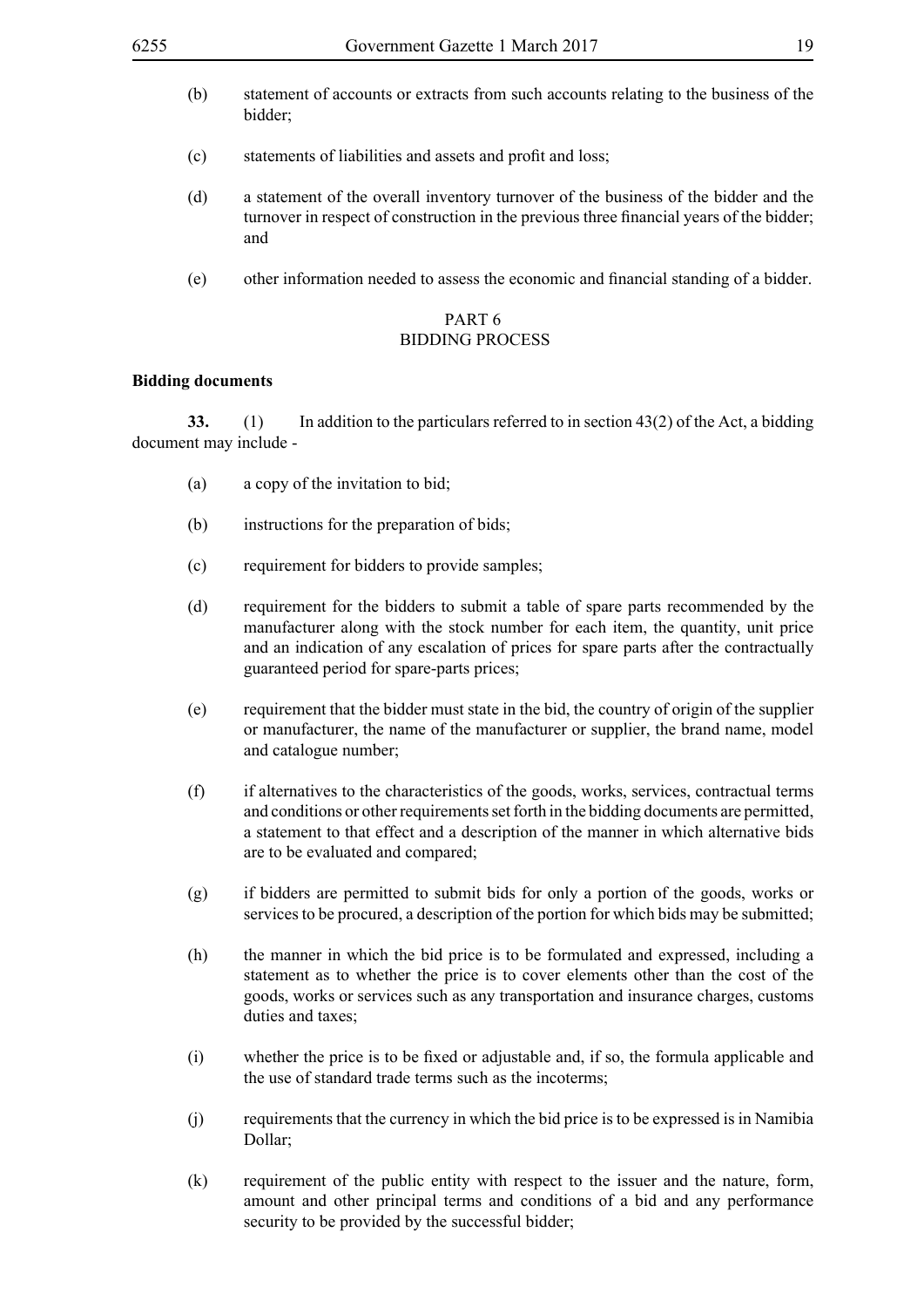- (l) where a bid security is required, a requirement that
	- (i) a bid security in the form of a bank guarantee must be issued by a commercial bank in order to be acceptable by a public entity;
	- (ii) in the case of foreign bank guarantee to be provided by the bidder, there must be a counter guarantee from a commercial bank having its place of business in Namibia; and
	- (iii) withdrawal or modification of the bid after the deadline for submission of bids will result in forfeiture of the bid security amount;
- (m) the manner, place and deadline for the submission of bids;
- (n) the manner in which the bidders may seek clarifications of bidding documents or whether the public entity intends to hold a meeting of bidders in order to clarify the bidding document, including if applicable, the arrangement of site visits;
- (o) the bid validity period;
- (p) the place, date and time for the opening of bids and the procedure for opening bids;
- (q) the criteria and methodology to be used by the public entity for the examination, evaluation, comparison and determination of the successful bidder;
- (r) the currency that will be used for the purpose of comparing bids, the exchange rate that will be used for the conversion of bids into that currency or a statement that the selling rate for that currency published by a specified financial institution or international news media prevailing on the date of the opening of bids will be used;
- (s) the functional title, address and contact information of one or more employees of the public entity who are authorised to directly communicate with the bidders in connection with the procurement proceedings;
- (t) provisions relating to review that may be made under sections 55 or 59 of the Act;
- (u) a statement that the public entity reserves the right to cancel the bidding process in accordance with section 54 of the Act;
- $(v)$  in the absence of pre-qualification, the criteria and methodology for the evaluation of the qualifications of bidders;
- (w) any formalities required for the execution of a procurement contract;
- (x) the requirements as to documentary evidence or other information that must be submitted by a bidder to demonstrate his or her eligibility and qualifications;
- (y) schedule of requirements and technical specifications describing the nature and required technical and quality characteristics of the goods, works or services to be procured, including -
	- (i) technical specifications or desired function or performance, plans, drawings and designs;
	- (ii) the bill of quantities, in the case of a unit price works contract;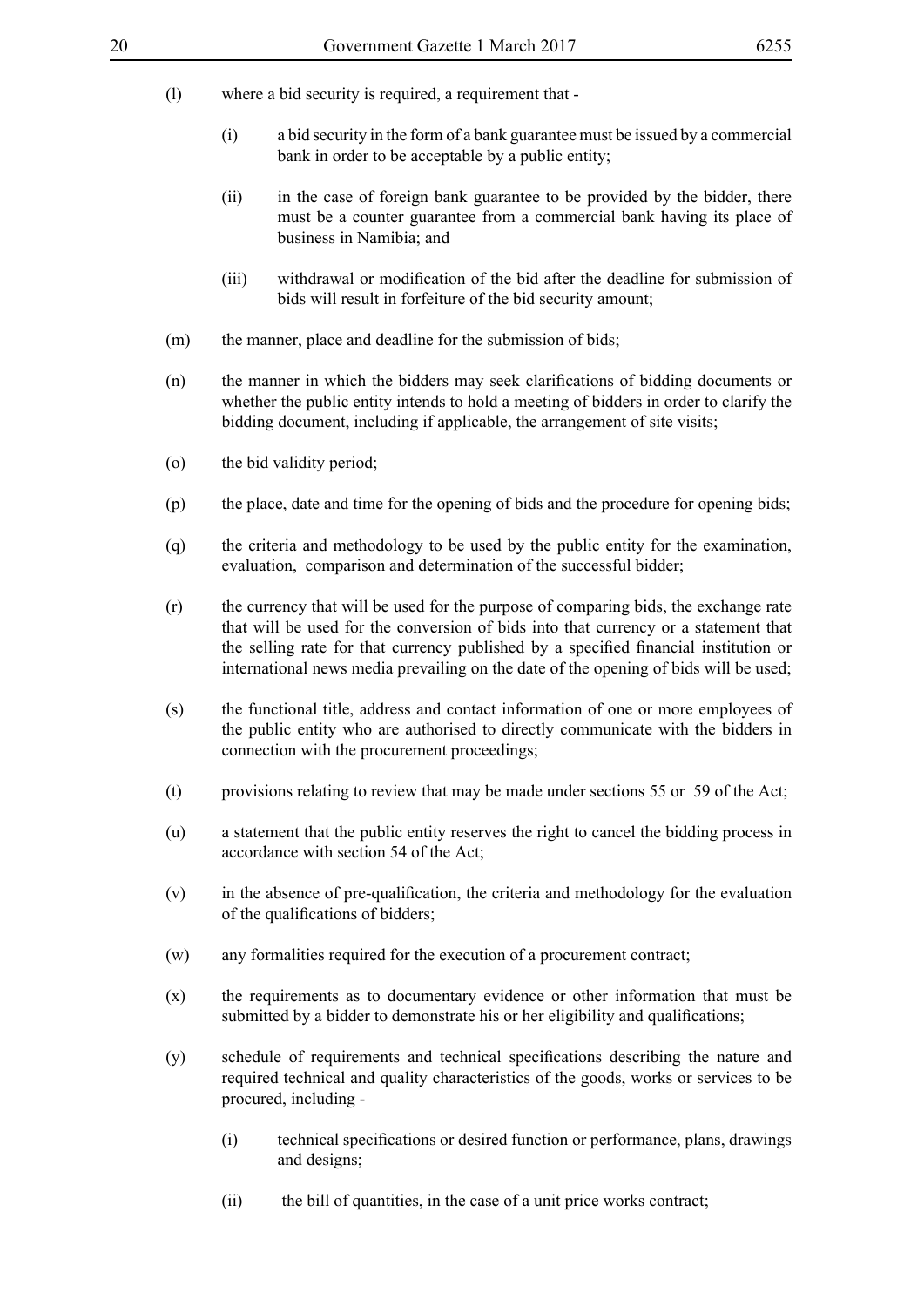- (iii) the quantity of the goods;
- (iv) any incidental services to be performed;
- (v) the location where the goods are to be delivered, works are to be carried out or the services to be rendered;
- (vi) the required time, if applicable, when the goods are to be delivered, when works are to be carried out or when services are to be rendered;
- (vii) any warranty and maintenance requirements;
- (viii) the tests, standards and methods to be employed to judge the conformity of goods or works with technical specifications provided in the bidding documents; and
- (ix) any requirement that supplies, materials, spare parts must be brand new and original; or
- (z) any other requirements in conformity with the Act that a bid document may include.

#### **Request for clarification of bidding document**

**34.** (1) A bidder may request a public entity to give clarification to a provision contained in a bid document to enable the bidder to bid.

(2) A bidder requesting a public entity to give clarification under subregulation (1) must submit such request in writing to the public entity -

- (a) in the case of procurement method involving competition between bidders, 14 days prior to the deadline for the submission of bids; or
- (b) in the case of procurement method not involving competition, seven days prior to the deadline for the submission of bids.

(3) The public entity in writing must, within three working days of receipt of the request for clarification under subregulation (1), give clarification to the bidder who request for the clarification and -

- (a) communicate the clarification to other bidders to whom a public entity has provided a bid document; and
- (b) modify the bid document to ensure that the clarification is communicated to other bidders yet to obtain a bid document,

without disclosing the bidder who requested for the clarification under subregulation (1).

(4) Despite subregulation (3)(b) and at any time prior to the deadline for the submission of bids, the public entity may on its own initiative or as a result of a request for clarification under subregulation (1) modify the bidding document.

(5) The modification made to the bidding document must be communicated to the bidders to whom the public entity has provided the bidding document.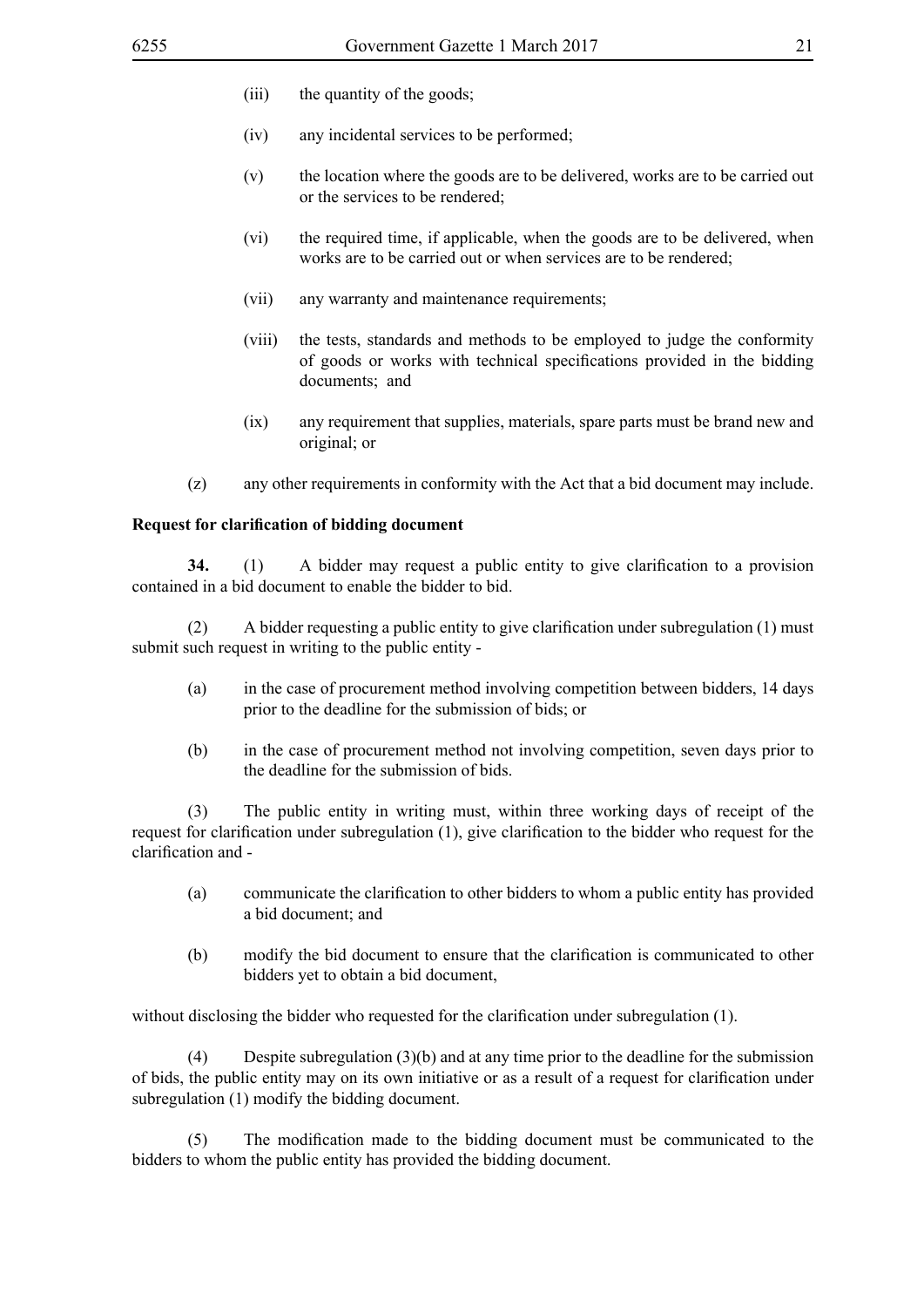# **Minimum period for submission of bids**

**35.** For the purposes of section 47 of the Act, a public entity may not set a deadline for the submission of bids, applications for pre-qualification and expression of interest which is less than 30 days from the date of publication of such invitation.

# **Other methods for submission of bids**

**36**. In addition to other methods of submission of bids that the bidding document may provide as contemplated in section 46(2) of the Act, the bidding documents may also authorise the submission of bids by way of facsimile or other electronic means as may be specified in a bidding document.

#### **Bid security or bid securing declaration**

- **37**. (1) A public entity -
- (a) must include in a bidding document the requirements for a bid security where
	- (i) the value of the procurement contract exceeds N\$500 000; or
	- (ii) time is of the essence and failure of the successful bidder to sign the procurement contract would result in delay; or
- (b) may include in a bidding document the requirements for a bid securing declaration where the value of the procurement contract is below N\$500 000.

 (2) A public entity may, with the consent of the bidders, confirm the acceptance of the bid security with a proposed issuer or confirmer of the bid security.

(3) Despite subregulation (2), a public entity may reject a bid security provided by a bidder if the issuer or confirmer has become insolvent or otherwise lacks creditworthiness and the bidder must then provide the public entity with an acceptable bid security.

(4) Where a bid security is issued by a foreign bank, the bidder in whose favour such bid security is given must provide a public entity with a counter-guarantee from a commercial bank from Namibia.

(5) A bid securing declaration is made in the form set out in Annexure 4.

# **Notice of selection of procurement contract**

**38.** (1) A notice for the selection of an award of a procurement contract to the successful bidder and other bidders as contemplated in section 55 of the Act is made in the form set out in Annexure 5.

(2) In addition to other details referred to in subsection (4) of section 55 of the Act, the notice referred to in subregulation (1) must inform the bidders -

- (a) of the amount offered by the successful bidder and accepted by the public entity;
- (b) of the date and time when the standstill period commences and ends;
- (c) that a bidder who intends to request a public entity to reconsider its selection for the award to apply for the review of the selection for the award within a standstill period; and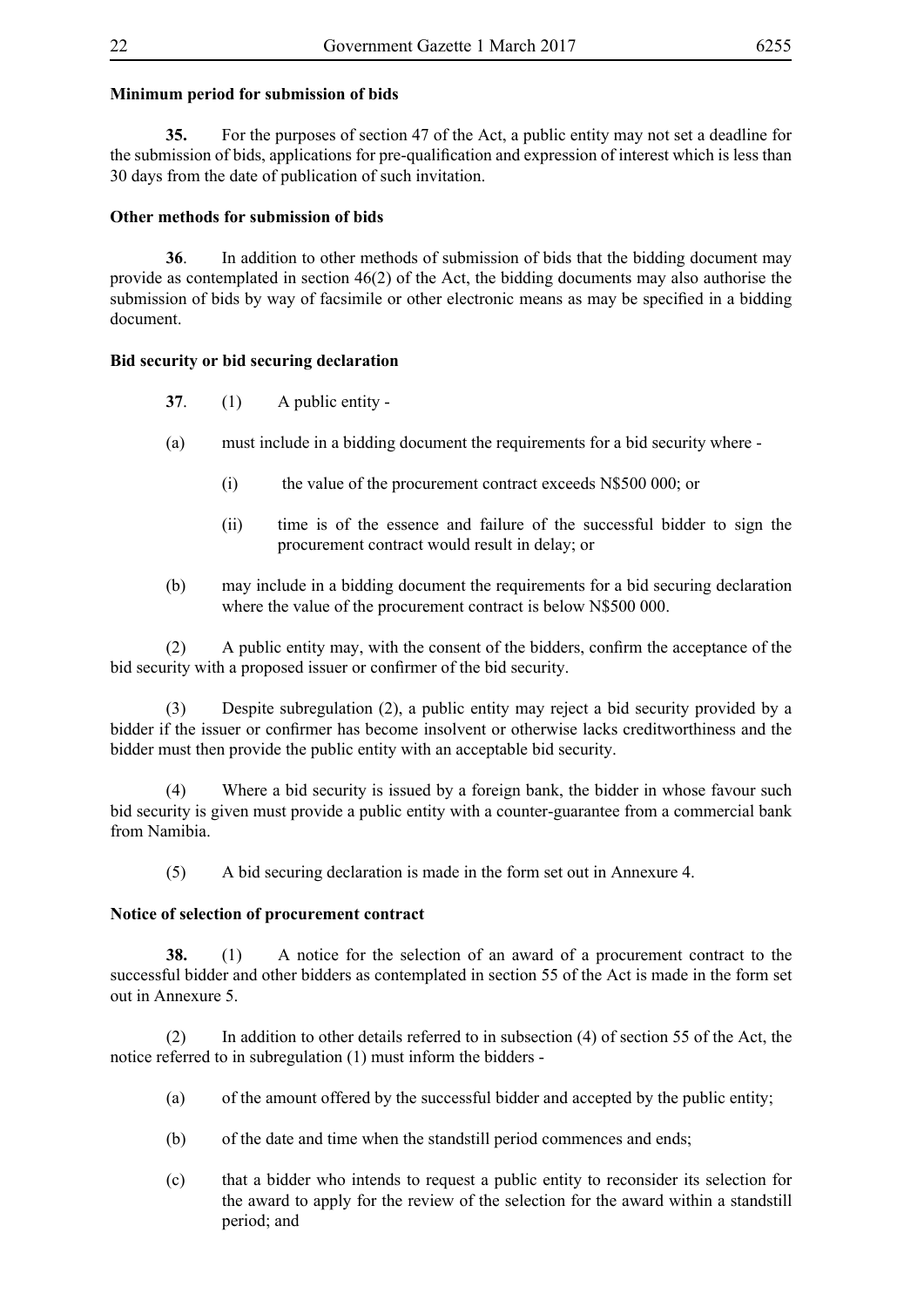(d) that failure to request a public entity to reconsider its selection for award under paragraph (c) will result in the awarding of the contract to the successful bidder as contemplated in subsection (5) of that section within seven days from the standstill period.

(3) The Board or a procurement committee must assess the review made by a bidder under subregulation (2), and the Board or procurement committee may -

- (a) refer the matter to the bid evaluation committee, if the Board or procurement committee is of the view that the outcome of the review warrant a re-evaluation of the bids;
- (b) make other orders as the Board or procurement committee may considers necessary; or
- (c) recommend to the accounting officer that the award of the procurement contract to be made to the successful bidder selected under section 55 of the Act.

(4) A bidder to whom a procurement contract is awarded fails to sign a contract or to provide the required security for the performance of the contract within a period 30 days from the date of the notification of the award or such further period as may be extended by the public entity, the public entity must select another bidder from amongst the remaining valid bidders as contemplated in section 55(7) of the Act.

(5) A notice referred to in subregulation (1) is served to the successful bidder and other bidders under that subregulation by registered mail, e-mail facsimile or other electronic means determined by the Board or a procurement committee.

#### **Notice of procurement award**

**39.** (1) For the purposes of section 55(8) of the Act, a public entity must publish on its website and on any other print media widely circulated in Namibia a notice of every procurement together with the executive summary of the bid evaluation report within seven days of the procurement award.

(2) The notice referred to in subregulation (1) must include the subject matter of the procurement or disposal, the name and address of the successful bidder and the contract price.

#### PART 7 PROCUREMENT CONTRACTS

#### **Contents of procurement contracts**

- **40.** Subject to section 62 of the Act, a procurement contract may include provisions -
- (a) relating to the administration of procurement contract;
- (b) relating to the furnishing of reports by a contractor, consultant or supplier to a public entity relating to the execution of the procurement contract;
- (c) outlining stages of how payment is to be made or effected;
- (d) relating to the withholding of payment or call for performance security in accordance with the provisions for procurement contract;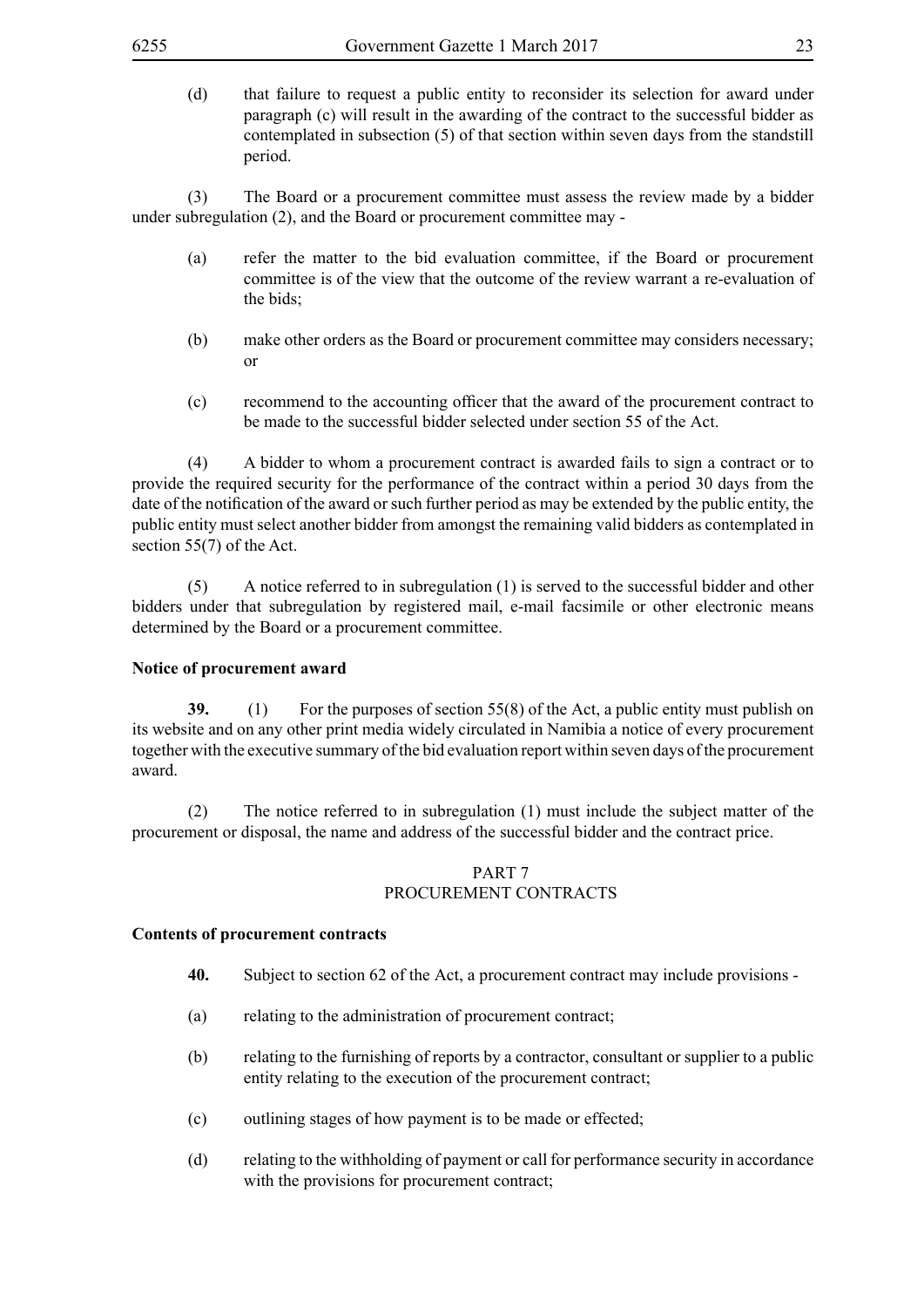- (e) stating that goods, machinery or equipment to be deliver be inspected, sampled and tested by the public entity and rejection of such good, machinery or equipment if they are not in accordance with the agreed standard or specification and who incurs any cost sustained by a party;
- (f) for the accounting officer to appoint inspection and acceptance committee
	- (i) to conduct the inspection of goods delivered by a contractor or supplier on behalf of a public entity;
	- (ii) to ensure that goods supplied or deliver are in accordance with the provisions of the procurement contract; and
	- (iii) to visit and inspect any site where work is being carried on by a contractor;
- $(g)$  on how disputes between the parties is to be resolved;
- (h) on consequences of failure by a party to perform under the procurement contract;
- (i) relating to the adjustment of contract price;
- (i) relating to amendment of the contract;
- (k) on how the procurement contract enters into force; or
- (I) that the procurement contract be signed by both parties to the contract;

#### **Contract price adjustment**

**41.** (1) Subject to section 62(3) of the Act, a public entity may not adjust the price stated in the procurement contract unless the procurement contract -

- (a) permits the price adjustment;
- (b) states the circumstance for the adjustment of the contract price; and
- (c) provides for the formula or method for the determination of the adjustment of the contract price.

(2) Where provision is made in the bidding document or procurement contract for foreign currency fluctuations the upward risk adjustment of such fluctuation is with the bidder, supplier, contractor or consultant.

(3) Pursuant to section 62(3) of the Act, the adjustment of the contract price adjustment may not exceed 15 per cent as contemplated in that section, except where the adjustment is effected for reason specified in section  $36(2)(b)$  or (c) of the Act.

#### PART 8 REVIEW PROCEEDINGS

#### **Application for review**

**42.** (1) A supplier or bidder who wishes to lodge an application for review under section 59 of the Act must, within 7 days of receipt of the decision or an action taken by a public entity, apply to the Review Panel for review.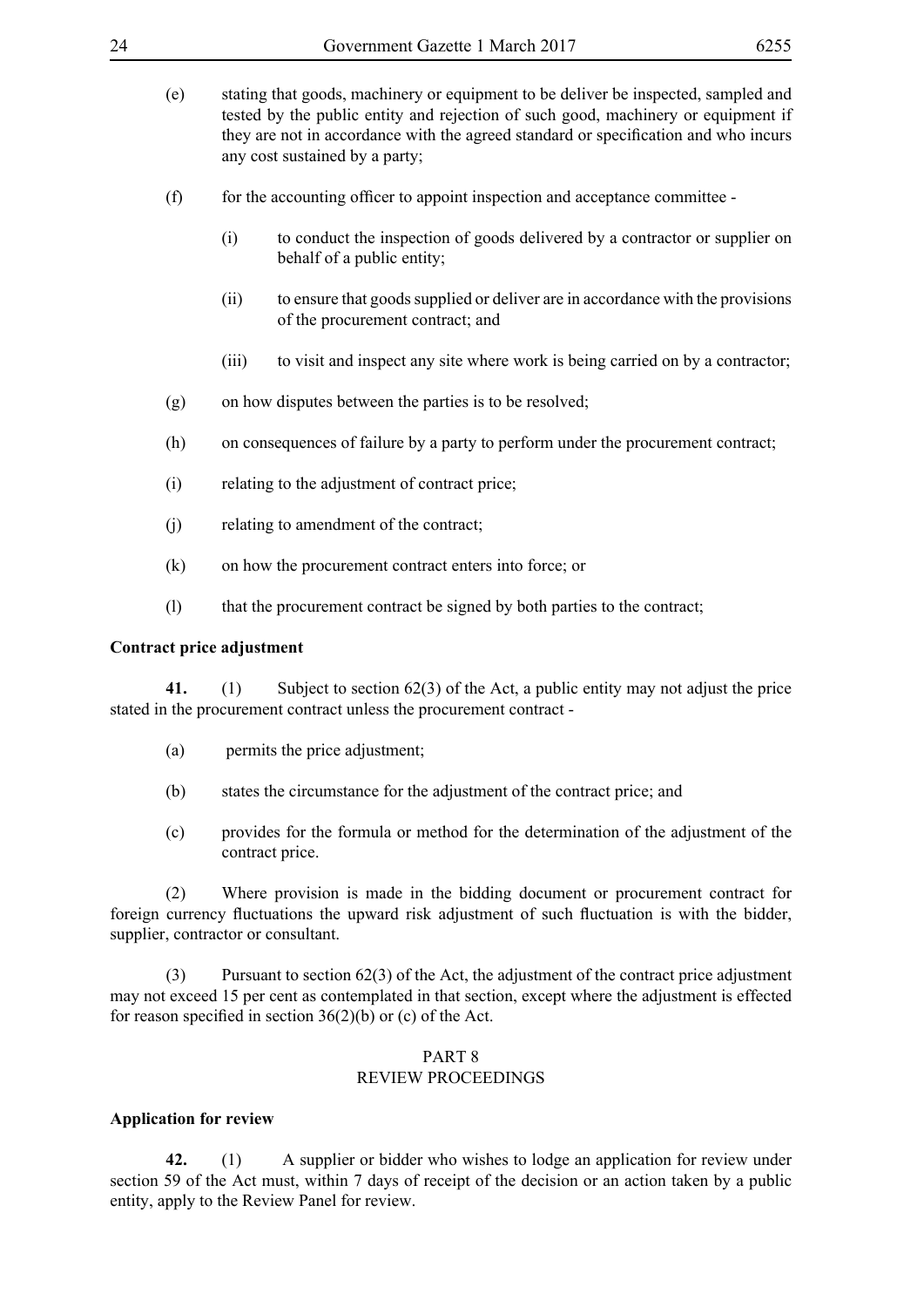- (2) An application for review contemplated in subregulation (1) must -
- (a) contain the grounds for review as well as any supporting documents on which the supplier or bidder rely on; and
- (b) be accompanied by an application fee of N\$5 000.

(3) The supplier or bidder must lodge the review application with the Review Panel and serve copies of the review application on a public entity referred to in subregulation (1) and on any other interested person.

(4) Upon being served with the copies of the review application under subregulation (3), the public entity or any other interested person must within two days file with the Review Panel a replying affidavit to the allegations made by a bidder or supplier.

(5) The Review Panel may at any time prior to the date of the hearing of a review application at its own initiative or on application by a person and if it is convenient to do so -

- (a) allow a number of persons who has a claim for review against a public entity or any other interested persons to join the review proceedings as applicants against the same defendant or as defendants against the same applicant; or
- (b) where separate review applications have been instituted and after notifying all interested parties, consolidate the review applications as one action.

#### **Additional information, documents or evidence**

**43.** (1) On receipt of a replying affidavit by a public entity or any other interested party in terms of regulation 42, the Review Panel may at any time before the date of hearing of a review application request any party to the review application to furnish the Review Panel with any additional information, document or evidence relating to the application for review within a period specified by the Review Panel.

(2) Additional information, documents or evidence referred to in subregulation (1) may include -

- (a) the bid or proposal submitted by the applicant;
- (b) the bid or proposal of the bidder that is being considered for award or whose bid or proposal is being reviewed;
- (c) all qualification assessment and evaluation documents;
- (d) the invitation to bid or request for proposals, including the specifications;
- (e) the abstract of bids or proposals;
- (f) requests for clarification of the bidding documents or request for proposals and responses for such clarification; and
- (g) any other relevant documents that the Review Panel may request.

(3) In appropriate cases, the Review Panel may request the applicant to produce relevant documents that are not in the custody of a public entity.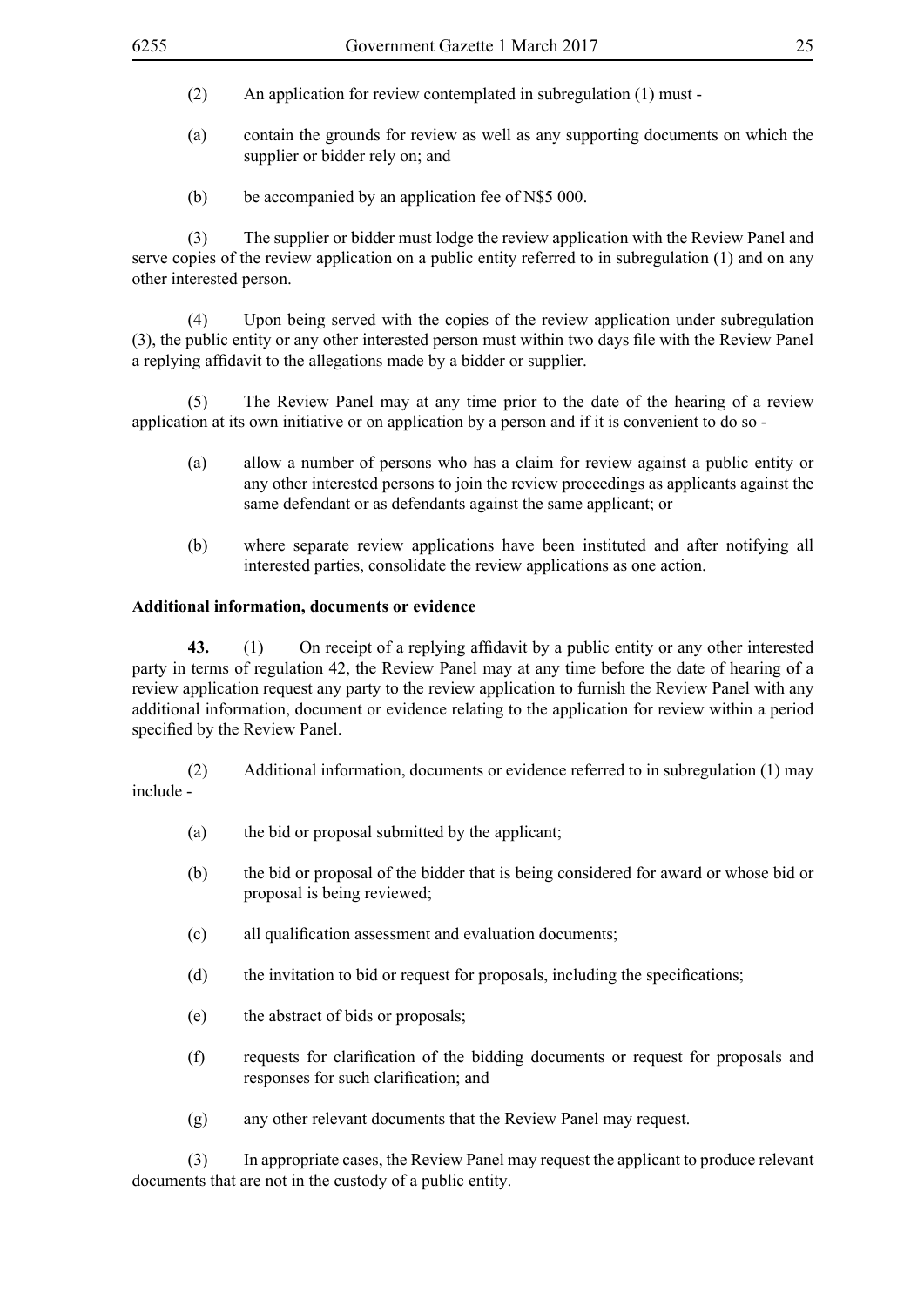(4) The Review Panel may request or allow the submission of additional statements by the parties and by other parties not participating in the application for review as may be necessary for the fair resolution of the review application.

# **Review proceedings**

**44.** The proceedings before the Review Panel are conducted in such a manner as the Review Panel considers most suitable to resolve the issues before the Review Panel.

# **Keeping of review register**

**45.** (1) A staff member assisting the Review Panel in the performance of its administrative functions referred to in section 58(8) of the Act must keep a register of review application in the form determined by the Review Panel.

(2) The register of review application referred to in subregulation (1) must contain the following particulars -

- (a) the number allocated to the review application;
- (b) names of the parties;
- (c) the decision or action reviewed;
- (d) the date and place of hearing of review;
- (e) the decision of the review panel;
- (f) any subsequent proceedings in connection with the review; and
- (g) any other matter which the Review Panel may determine.

#### PART 9 PROCUREMENT INTEGRITY

# **Application for suspension or debarment**

**46.** (1) A request by a public entity for the debarment of a potential bidder or supplier from participation in procurement proceedings is made to the Review Panel by means of a factual record developed by the public entity that proposes the action as contemplated in section  $68(2)(a)$  of the Act.

(2) A request for the debarment under subregulation (1) may include a request that the potential bidder or supplier be suspended from participating in procurement pending the completion of debarment proceedings.

- (3) A request for the debarment under subregulation (1) must -
- (a) specify full names and address of the potential bidder or supplier to be debarred;
- (b) recommend the period of debarment which period may not exceed five year;
- (c) specify the grounds for the request for the debarment; and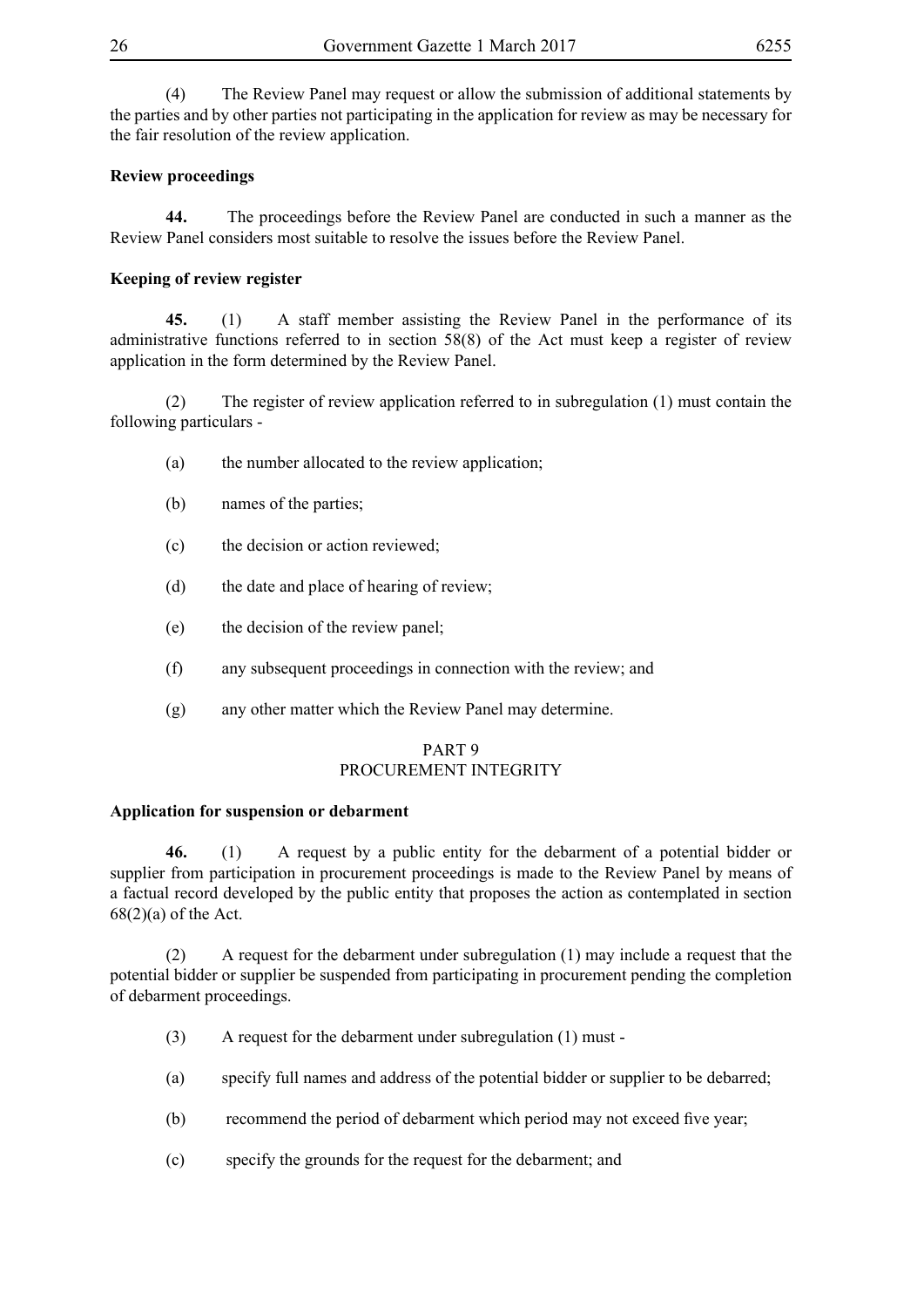(d) be accompanied by a factual record referred to in section  $68(2)(a)$  of the Act which includes evidence and information known by the public entity against the potential bidder or supplier relating to the request for debarment.

#### **Consideration and determination of request for suspension or debarment**

**47**. (1) If the Review Panel considers that there are grounds for suspension or debarment, the Review Panel must notify the bidder or supplier of a request for suspension or debarment made by a public entity.

- (2) A notice referred to in subregulation (1) must -
- (a) inform bidder or supplier that a public entity has requested the Review Panel to debar the bidder or supplier;
- (b) inform the bidder or supplier whether the public entity is requesting the bidder or supplier to be suspended pending the completion of debarment proceedings;
- (c) specify the grounds for the proposed debarment and, if applicable, the grounds for suspension;
- (d) be accompanied by a copy of the request for suspension or debarment and the factual record by the public entity; and
- (e) inform the bidder or supplier to make written representations under oath within a reasonable time specified in the notice and serve a copy of such representation to the Policy Unit.

(3) The Review Panel must consider the request for suspension or debarment and representations made by the bidder or supplier and may -

- (a) suspend the bidder or supplier subject to section 68(4) of the Act; or
- (b) debar the bidder or supplier.

(4) If the Review Panel decides to suspend or debar a bidder or supplier under subregulation (3), the Review Panel must notify the bidder or supplier of its decision to so suspend or debar the bidder or supplier, including the period for which the bidder or supplier is debarred from participating in procurement.

(5) For the purposes of subsection (5) of section 68 of the Act, the maximum time for the Review Panel to issue a decision under that subsection is 60 days from the date which a public entity made a proposal to suspend under subsection (4) of that section.

#### **Suspension or debarment proceedings**

**48.** (1) The suspension or debarment proceedings are conducted in such a manner as the Review Panel may considers most suitable and the Review Panel may call for oral evidence to be made by the parties to the suspension or debarment proceedings.

(2) The Review Panel must keep the records of the determination of a suspension or debarment made by the Review Panel.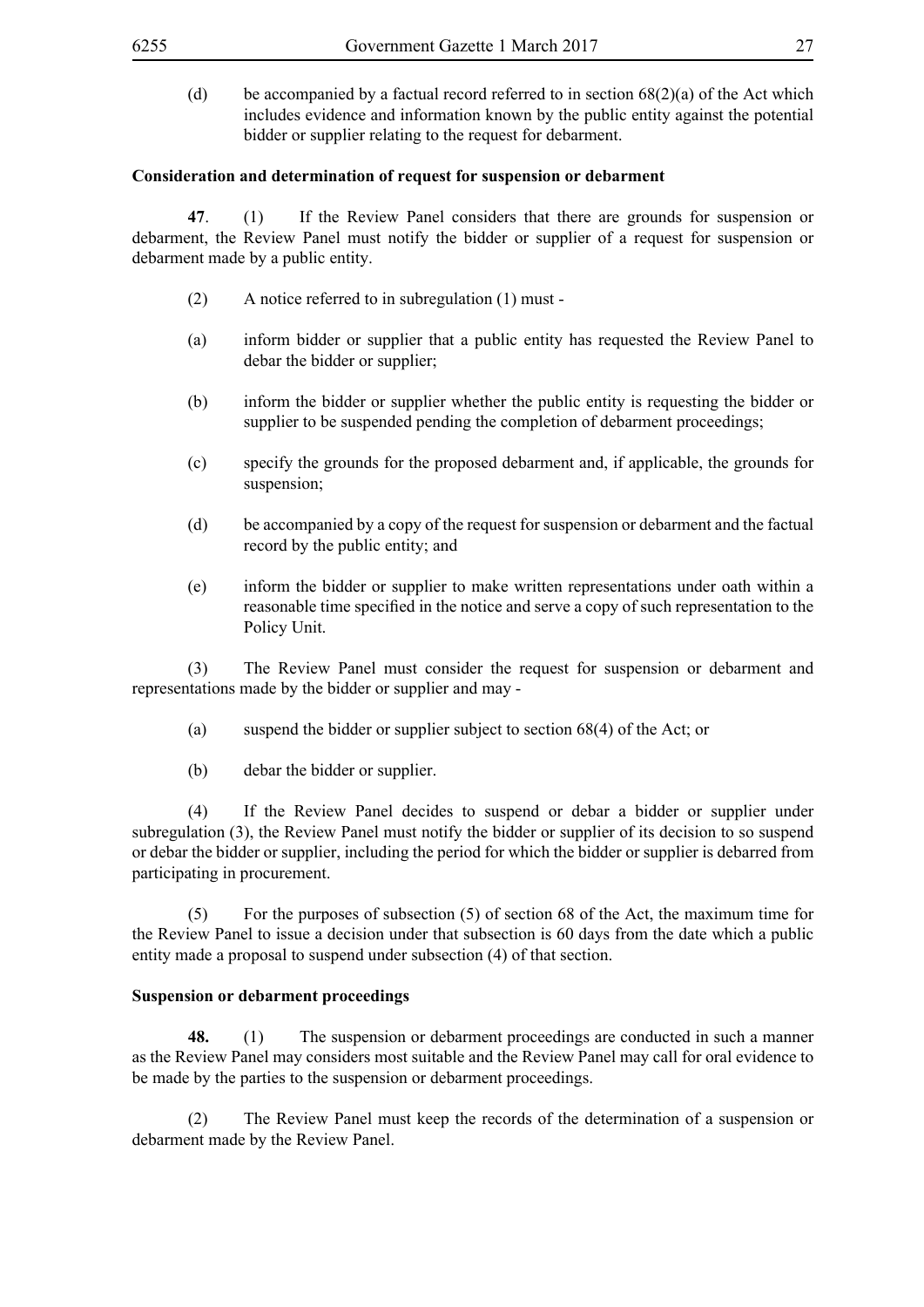#### **Effect of suspension or debarment**

- **49**. (1) The effect of suspension or debarment is that a public entity may not -
- (a) solicit or accept bids, proposals or quotations from a suspended or debarred bidder; or
- (b) consider bids, proposals or quotations submitted by a suspended or debarred bidder or supplier.

(2) A suspension or debarment of a potential bidder or supplier under the Act does not affect an existing procurement contract entered into between the bidder or supplier and a public entity.

#### **Disclosure of suspension or debarment**

**50.** A decision of the Review Panel in respect of a suspension or debarment of a bidder or supplier must be published on the website of the Policy Unit or in any manner as the Policy Unit may determine in order to inform other public entities that the bidder or supplier is suspended or debarred from participating in procurement.

#### **Register of suspension or debarment**

**51.** (1) The Policy Unit must keep and maintain a register of bidders or suppliers suspended or debarred by the Review Panel in a manner that such register is accessible to any person who wishes to inspect that register.

(2) The Policy Unit, in the register kept and established under subregulation (1), must specify -

- (a) the name and address of a bidder or supplier suspended or debarred;
- (b) the grounds for debarment or suspension of a bidder or supplier; and
- (c) the period for which the bidder or supplier is debarred from participating in procurement.

#### PART 10 PREFERENCES

#### **National preferences**

- **52.** (1) A public entity may -
- (a) give preferential treatment in the allocation of procurement contract as contemplated in section  $2(b)(iv)$  of the Act to a person referred to in that section; or
- (b) limit participation in procurement proceedings on the basis of citizenship as contemplated in section 71 of the Act,

if the criteria set out in subsection (3) of section 71 of the Act are met.

(2) In addition to subsection (1), a public entity may give preferential treatment or limit participation under that subregulation if a person -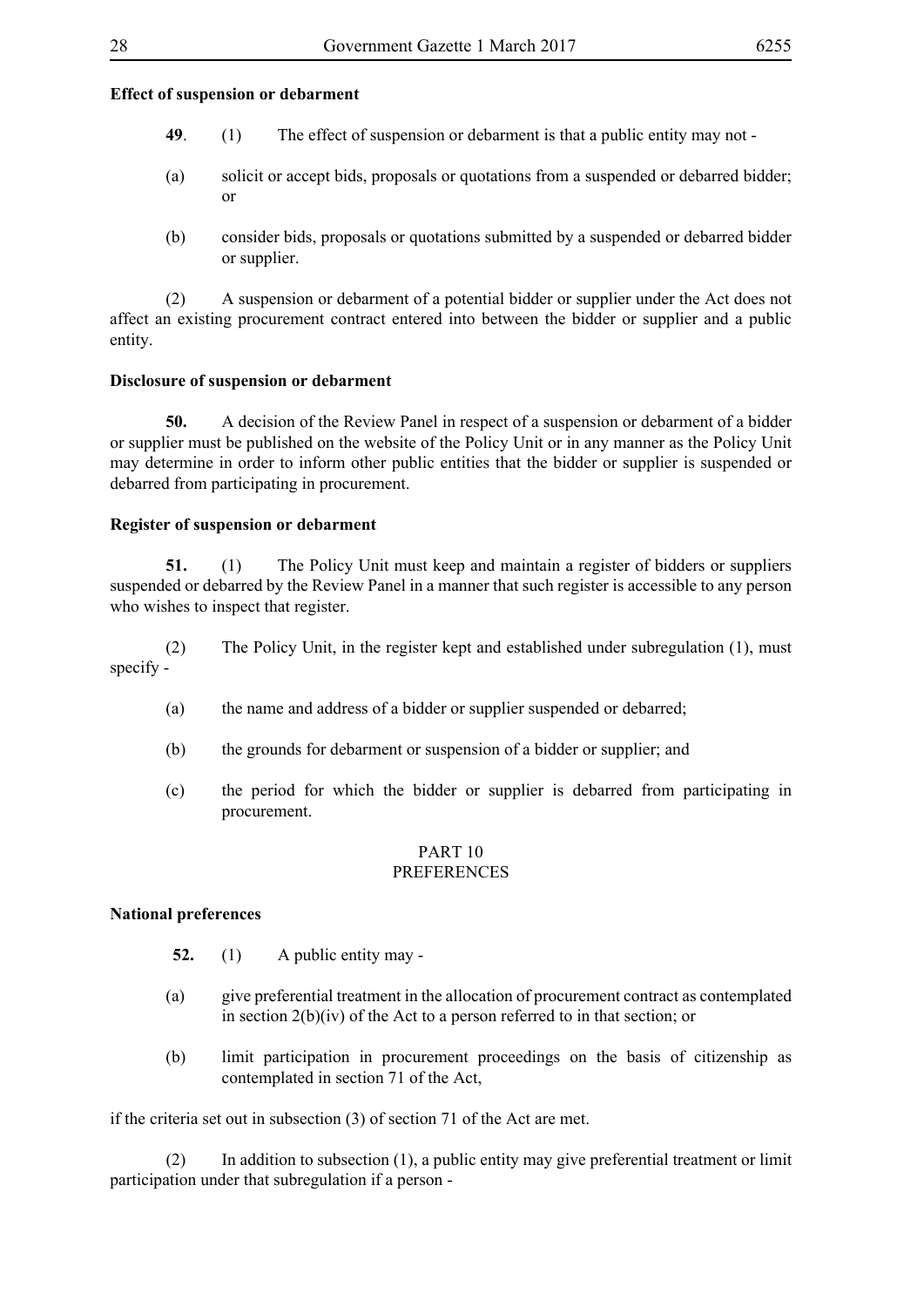- (a) has the necessary qualifications, capability, experience and, if applicable, resources, equipment or facilities to provide goods, works or render services intended to be procured;
- (b) has the legal capacity to enter into procurement contract;
- (c) has not been declared insolvent or bankrupt or is not under curatorship or being wounded up under any law;
- (d) has not been debarred from participating in procurement proceedings under section 68 of the Act; and
- (e) is registered in terms of regulation 54.

(3) A public entity when procuring on the basis of preference must take into account certain categories of economic sector or business activities reserved exclusive to certain categories of investors under section 8 of the Namibia Investment Promotion Act, 2016 (Act No. 9 of 2016).

#### **Exclusive preference to local suppliers**

**53.** For the purposes of section 72(1) of the Act, the procurement of goods or services reserved exclusively for category of local suppliers under that section may not exceed the amount specified in Annexure 7.

#### **Registration of bidders and suppliers**

**54.** (1) In order to be eligible to participate under national preference or exclusive preference to local suppliers, the Minister may from time to time invite bidders and suppliers who meet the criteria set in regulation 52 to apply for registration with the Policy Unit in the form set out in Annexure 8.

(2) In addition to the registration referred to in subregulation (1) and for the purpose of understanding the procurement market, the Policy Unit must establish and maintain a register of bidders and suppliers and post particulars as contained in the register on its electronic database or portal which particulars include -

- (a) reliable and up-to-date information on the competency of bidders and suppliers in the market and the structure of the market for various services, supplies or specialties; and
- (b) a record of current or past contracts and performance by bidders and suppliers.

(3) A public entity when applying exclusive preference to local suppliers as contemplated in section 72 of the Act may use the register of bidders and suppliers referred to in subregulation (2) to determine whether a bidder or supplier qualifies for exclusive preference.

#### **Partnership between Namibian bidders and supplier and foreign entities**

**55**. (1) For the purposes of section 71(4) of the Act, public entities must encourage and promote joint ventures arrangements between foreign entities and Namibian bidders and partnerships in the bidding process and for the period of the execution of procurement contracts by setting a proper weight in the criteria for the evaluation in the procurement plan referred to in section 25(4)(a) of the Act.

(2) For the purpose of subregulation (1), a public entity must consider and give more weight to entities that demonstrate that more than 60 percent of key employees are Namibians.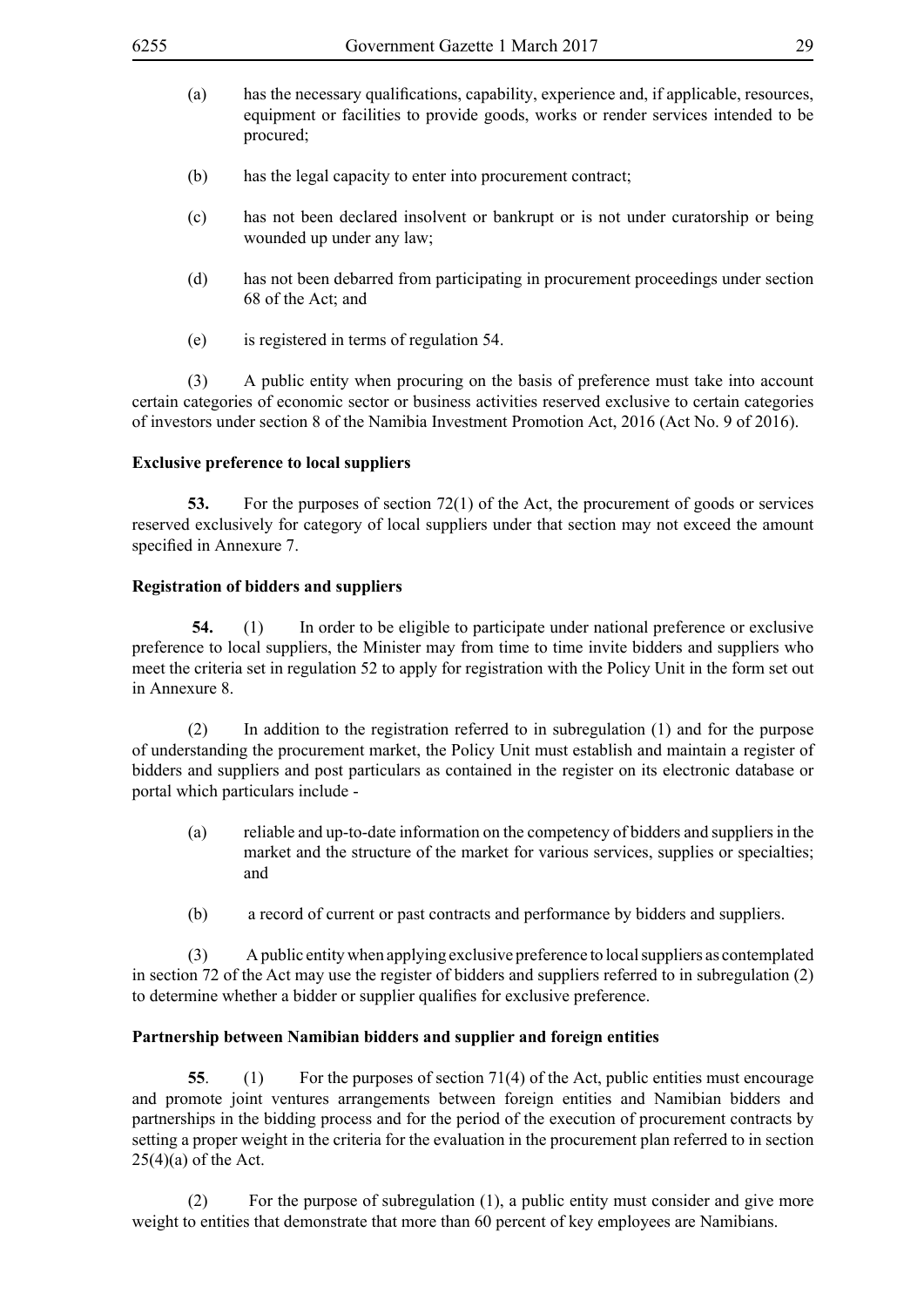#### **Bid securing declaration for preferences**

**56.** (1) A public entity may not require an entity referred to in sections 2(b), 71(3) or categories of local suppliers referred to in section 72(1) to provide a bid security if such award is made for the purposes of preferences under the Act.

(2) Despite subregulation (1), a public entity may request a bidder to whom an award is made under that subregulation to complete and sign the bid securing declaration in the form of Annexure 4.

#### PART 11 GENERAL PROVISIONS

#### **Service of documents**

**57.** (1) Unless otherwise stated by the Act, a notice, order or other document required to be served, delivered or submitted to the Review Panel, public entity or any other person in terms of these regulations is served, delivered or submitted in the manner provided for by subregulation (2).

(2) A notice, order or other document required to be served or delivered to any person in terms of these regulations may be served -

- (a) by delivering it personally to such person or the person's duly authorised agent;
- (b) where a postal address is given, by sending it by registered post to that address;
- (c) where a facsimile number has been given, by transmitting it by facsimile to that address;
- (d) by delivering it at the person's place of residence or place of employment or place of business to a person apparently 16 years of age or older and apparently residing or employed there; or
- (e) in the case of a juristic person, at its local office or principal place of business to a director, secretary or any other person responsible for the management of the juristic person.
- (3) Service may be proved -
- (a) in any case, by an acknowledgment of service signed by the person to be served;
- (b) by a written statement of the person who made the service; or
- (c) service by registered post may be proved by a signed post-office receipt showing that the letter was send.

#### **Oath of office**

**58.** (1) A member of the Board or Review Panel must subscribe to the oath or solemn affirmation as contained in Annexure 6.

(2) The subscription of an oath by members of the Board or Review Panel is made before a judge of the High Court of Namibia designated by the Judge President.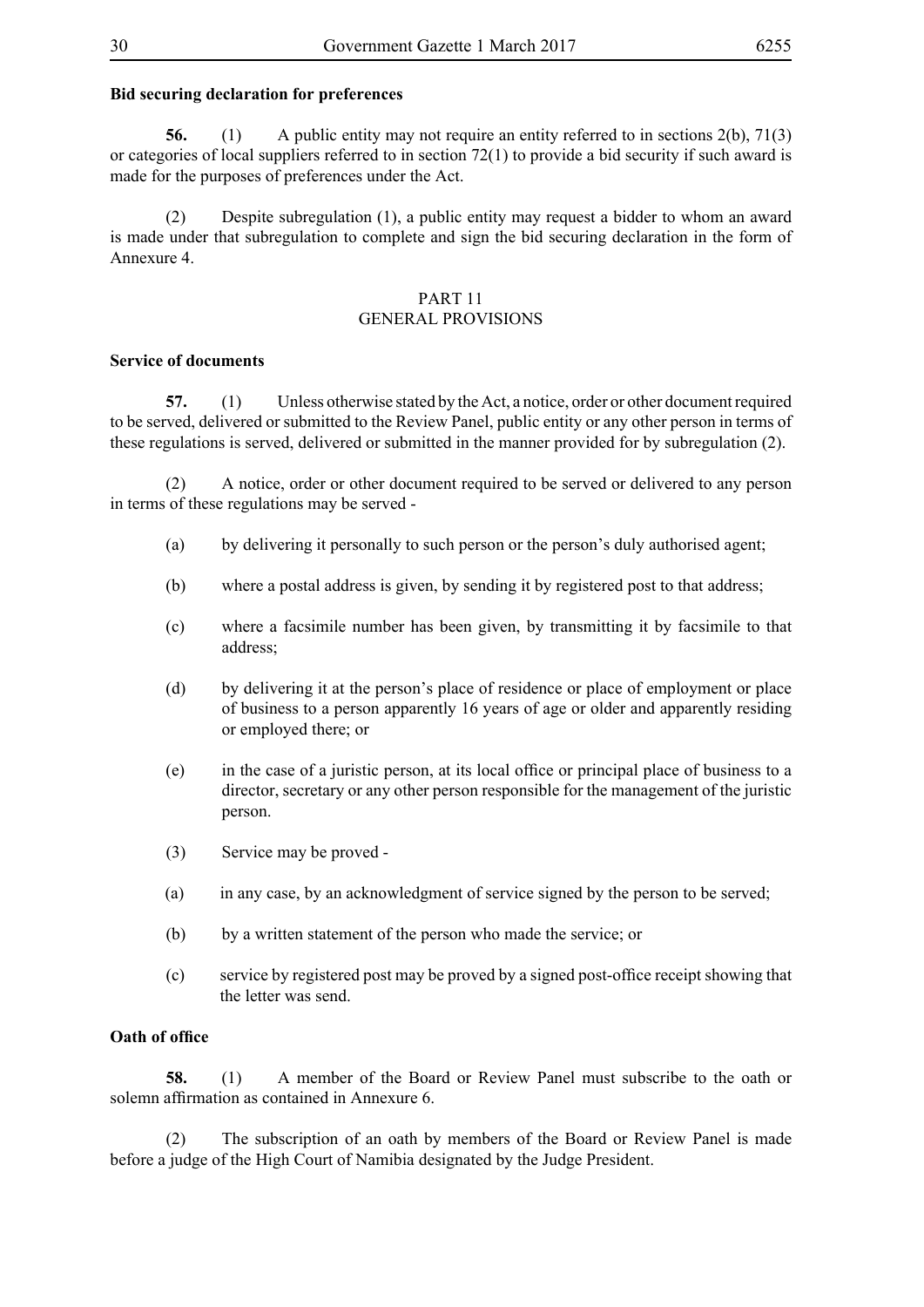# **Annexure 1** PROCUREMENT THRESHOLDS FOR PUBLIC ENTITIES (Section 8(a) of Act) (Regulation 2)

| <b>Public entities</b> |                                                                                                                           | Types of procurement contract                                              |                                                                            |                                                                            |                                                                            |
|------------------------|---------------------------------------------------------------------------------------------------------------------------|----------------------------------------------------------------------------|----------------------------------------------------------------------------|----------------------------------------------------------------------------|----------------------------------------------------------------------------|
|                        | <b>Categories of public entities</b>                                                                                      | Goods                                                                      | <b>Works</b>                                                               | Consultancy<br>services                                                    | Non-consultan-<br>cy services                                              |
|                        | <b>Category 1</b>                                                                                                         | <b>Estimated value</b><br>of procurement<br>not exceeding<br>N\$25 Million | <b>Estimated value</b><br>of procurement<br>not exceeding<br>N\$35 Million | <b>Estimated value</b><br>of procurement<br>not exceeding<br>N\$20 Million | <b>Estimated value</b><br>of procurement<br>not exceeding<br>N\$15 Million |
| 1.                     | Offices, Ministries and<br>Agencies as defined in<br>section 1 of the Public<br>Service Act, 1995 (Act No.<br>13 of 1995) |                                                                            |                                                                            |                                                                            |                                                                            |
| 2.                     | National Assembly                                                                                                         |                                                                            |                                                                            |                                                                            |                                                                            |
| 3.                     | National Council                                                                                                          |                                                                            |                                                                            |                                                                            |                                                                            |
| 4.                     | Electoral Commission of<br>Namibia                                                                                        |                                                                            |                                                                            |                                                                            |                                                                            |
| 5.                     | All municipalities listed<br>under Part I of Schedule 1<br>to the Local Authorities Act,<br>1992 (Act No. 23 of 1992)     |                                                                            |                                                                            |                                                                            |                                                                            |
| 6.                     | Namibian Ports Authority                                                                                                  |                                                                            |                                                                            |                                                                            |                                                                            |
| 7.                     | Namibia Power Corporation                                                                                                 |                                                                            |                                                                            |                                                                            |                                                                            |
| 8.                     | Namibia Water Corporation                                                                                                 |                                                                            |                                                                            |                                                                            |                                                                            |
| 9.                     | Namibia Student Financial<br><b>Assistant Fund</b>                                                                        |                                                                            |                                                                            |                                                                            |                                                                            |
|                        | 10. National Housing Enterprise                                                                                           |                                                                            |                                                                            |                                                                            |                                                                            |
|                        | 11. National Petroleum<br>Corporation of Namibia                                                                          |                                                                            |                                                                            |                                                                            |                                                                            |
|                        | 12. Namibia Airports Company                                                                                              |                                                                            |                                                                            |                                                                            |                                                                            |
|                        | 13. TransNamib Holdings                                                                                                   |                                                                            |                                                                            |                                                                            |                                                                            |
|                        | 14. Air Namibia                                                                                                           |                                                                            |                                                                            |                                                                            |                                                                            |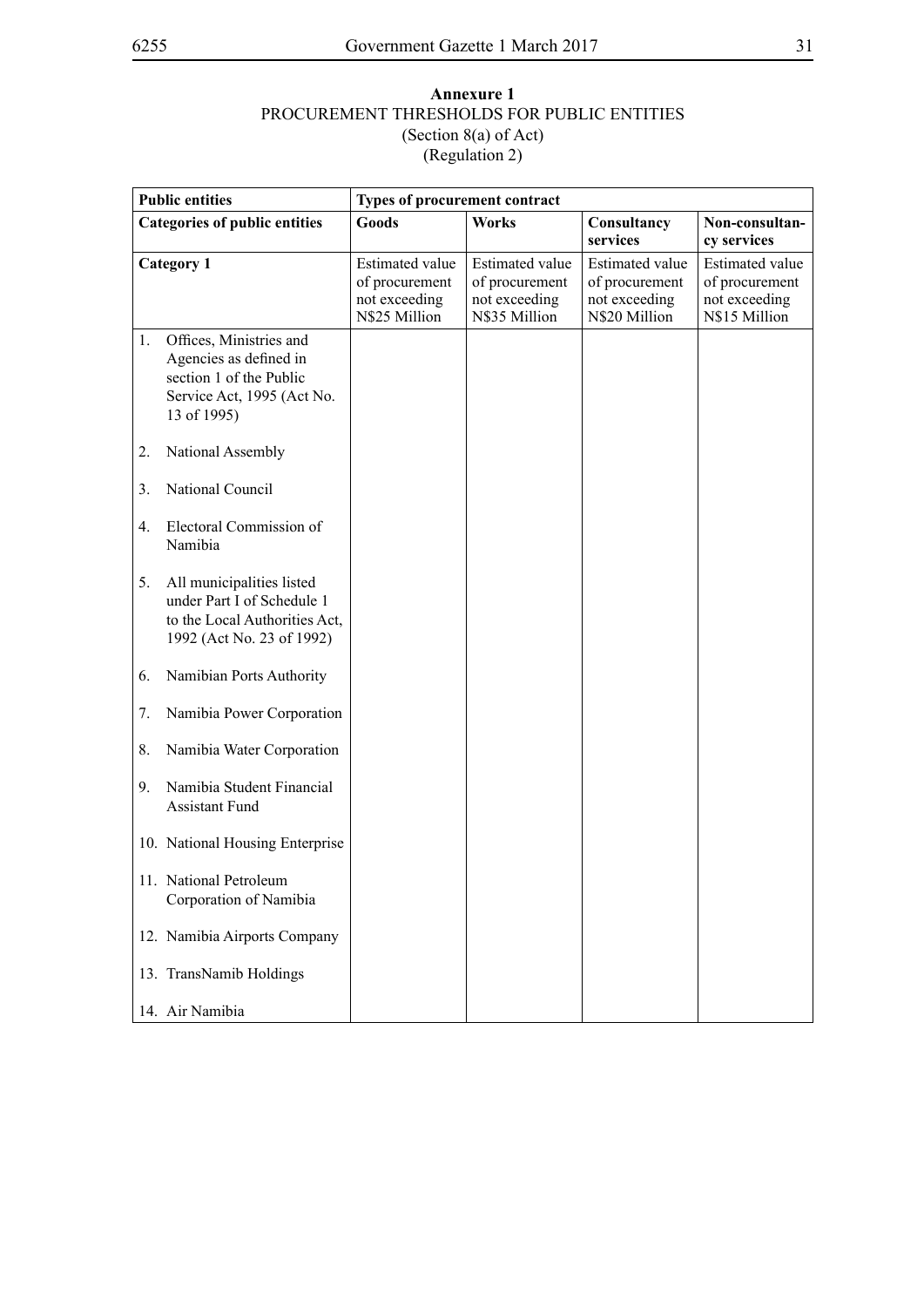| <b>Category 2</b> |                                                                                                                        | <b>Estimated value</b><br>of procurement<br>not exceeding | Estimated value<br>of procurement<br>not exceeding | Estimated value<br>of procurement<br>not exceeding | <b>Estimated value</b><br>of procurement<br>not exceeding |
|-------------------|------------------------------------------------------------------------------------------------------------------------|-----------------------------------------------------------|----------------------------------------------------|----------------------------------------------------|-----------------------------------------------------------|
| 1.                | All municipalities listed<br>under Part II of Schedule 1<br>to the Local Authorities Act,<br>1992 (Act No. 23 of 1992) | N\$20 Million                                             | N\$30 Million                                      | N\$15 Million                                      | N\$10 Million                                             |
| 2.                | All regional councils as<br>defined in section 1 of the<br>Regional Councils Act,<br>1992 (Act No. 22 of 1992)         |                                                           |                                                    |                                                    |                                                           |
| 3.                | <b>Agricultural Business</b><br>Development Agency                                                                     |                                                           |                                                    |                                                    |                                                           |
| 4.                | Polytechnic of Namibia                                                                                                 |                                                           |                                                    |                                                    |                                                           |
| 5.                | University of Namibia                                                                                                  |                                                           |                                                    |                                                    |                                                           |
| 6.                | Mineral Development Fund                                                                                               |                                                           |                                                    |                                                    |                                                           |
| 7.                | Namibia Tourism Board                                                                                                  |                                                           |                                                    |                                                    |                                                           |
| 8.                | Namibia Wildlife Resorts<br>Company                                                                                    |                                                           |                                                    |                                                    |                                                           |
| 9.                | Windhoek Country Club                                                                                                  |                                                           |                                                    |                                                    |                                                           |
|                   | 10. Agricultural Bank of<br>Namibia                                                                                    |                                                           |                                                    |                                                    |                                                           |
|                   | 11. Development Bank of<br>Namibia                                                                                     |                                                           |                                                    |                                                    |                                                           |
|                   | 12. Motor Vehicle Accident<br>Fund                                                                                     |                                                           |                                                    |                                                    |                                                           |
|                   | 13. Namibia Financial<br><b>Institutions Supervisory</b><br>Authority                                                  |                                                           |                                                    |                                                    |                                                           |
|                   | 14. Namibia Institute of<br>Pathology                                                                                  |                                                           |                                                    |                                                    |                                                           |
|                   | 15. Namibia Broadcasting<br>Corporation                                                                                |                                                           |                                                    |                                                    |                                                           |
|                   | 16. Telecom                                                                                                            |                                                           |                                                    |                                                    |                                                           |
|                   | 17. Electricity Control Board                                                                                          |                                                           |                                                    |                                                    |                                                           |
|                   | 18. Epangelo Mining Company                                                                                            |                                                           |                                                    |                                                    |                                                           |
|                   | 19. SME Bank of Namibia                                                                                                |                                                           |                                                    |                                                    |                                                           |
|                   | 20. Roads Authority                                                                                                    |                                                           |                                                    |                                                    |                                                           |
|                   | 21. Roads Contractor Company                                                                                           |                                                           |                                                    |                                                    |                                                           |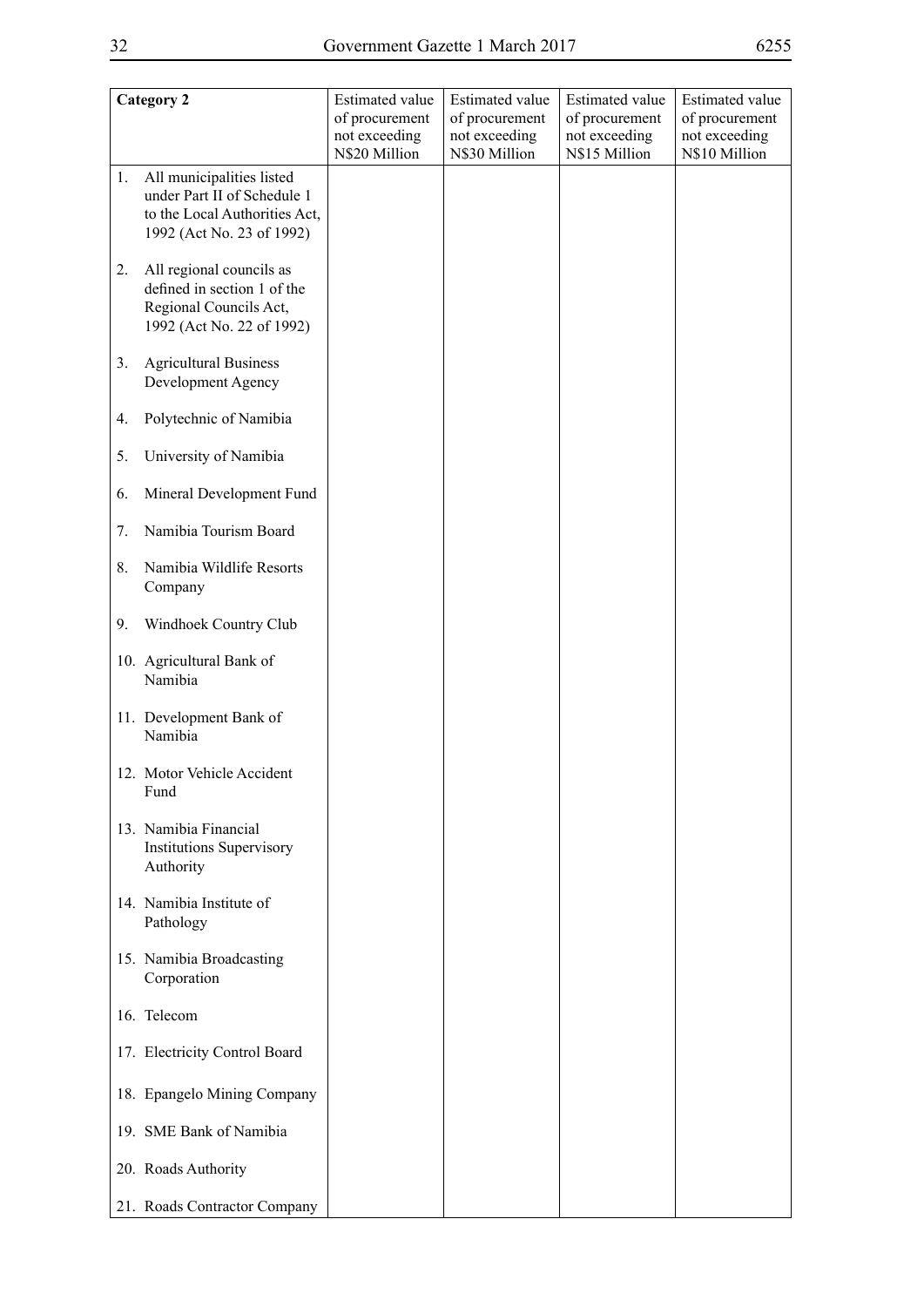| 22. Namibia Sports<br>Commission                                                                            |                                                                     |                                                                            |                                                                            |                                                                           |
|-------------------------------------------------------------------------------------------------------------|---------------------------------------------------------------------|----------------------------------------------------------------------------|----------------------------------------------------------------------------|---------------------------------------------------------------------------|
| 23. National Youth Council                                                                                  |                                                                     |                                                                            |                                                                            |                                                                           |
| 24. National Youth Service                                                                                  |                                                                     |                                                                            |                                                                            |                                                                           |
| 25. Namibia Statistics Agency                                                                               |                                                                     |                                                                            |                                                                            |                                                                           |
| 26. Namibia Institute of Public<br>Service & Management                                                     |                                                                     |                                                                            |                                                                            |                                                                           |
| Category 3                                                                                                  | Estimated value<br>of procurement<br>not exceeding<br>N\$15 Million | <b>Estimated value</b><br>of procurement<br>not exceeding<br>N\$20 Million | <b>Estimated value</b><br>of procurement<br>not exceeding<br>N\$10 Million | <b>Estimated value</b><br>of procurement<br>not exceeding<br>N\$5 Million |
| All towns listed under<br>1.<br>Schedule 2 to the Local<br>Authorities Act, 1992 (Act<br>No. 23 of 1992)    |                                                                     |                                                                            |                                                                            |                                                                           |
| All villages listed under<br>2.<br>Schedule 3 to the Local<br>Authorities Act, 1992 (Act<br>No. 23 of 1992) |                                                                     |                                                                            |                                                                            |                                                                           |
| Karakul Board of Namibia<br>3.                                                                              |                                                                     |                                                                            |                                                                            |                                                                           |
| Meat Board of Namibia<br>4.                                                                                 |                                                                     |                                                                            |                                                                            |                                                                           |
| Meat Corporation of<br>5.<br>Namibia                                                                        |                                                                     |                                                                            |                                                                            |                                                                           |
| Namibian Agronomic Board<br>6.                                                                              |                                                                     |                                                                            |                                                                            |                                                                           |
| Namibia College of Open<br>7.<br>Learning                                                                   |                                                                     |                                                                            |                                                                            |                                                                           |
| Namibia Qualifications<br>8.<br>Authority                                                                   |                                                                     |                                                                            |                                                                            |                                                                           |
| Namibia Training Authority<br>9.                                                                            |                                                                     |                                                                            |                                                                            |                                                                           |
| 10. Namibia Institute for<br>Mining Technology                                                              |                                                                     |                                                                            |                                                                            |                                                                           |
| 11. National Council for Higher<br>Education                                                                |                                                                     |                                                                            |                                                                            |                                                                           |
| 12. Environmental Investment<br>Fund of Namibia                                                             |                                                                     |                                                                            |                                                                            |                                                                           |
| 13. Namibia National<br>Reinsurance Corporation                                                             |                                                                     |                                                                            |                                                                            |                                                                           |
| 14. Namibia Fish Consumption<br>Promotion Trust                                                             |                                                                     |                                                                            |                                                                            |                                                                           |
| 15. Namibia Film Commission                                                                                 |                                                                     |                                                                            |                                                                            |                                                                           |
| 16. Social Security Commission                                                                              |                                                                     |                                                                            |                                                                            |                                                                           |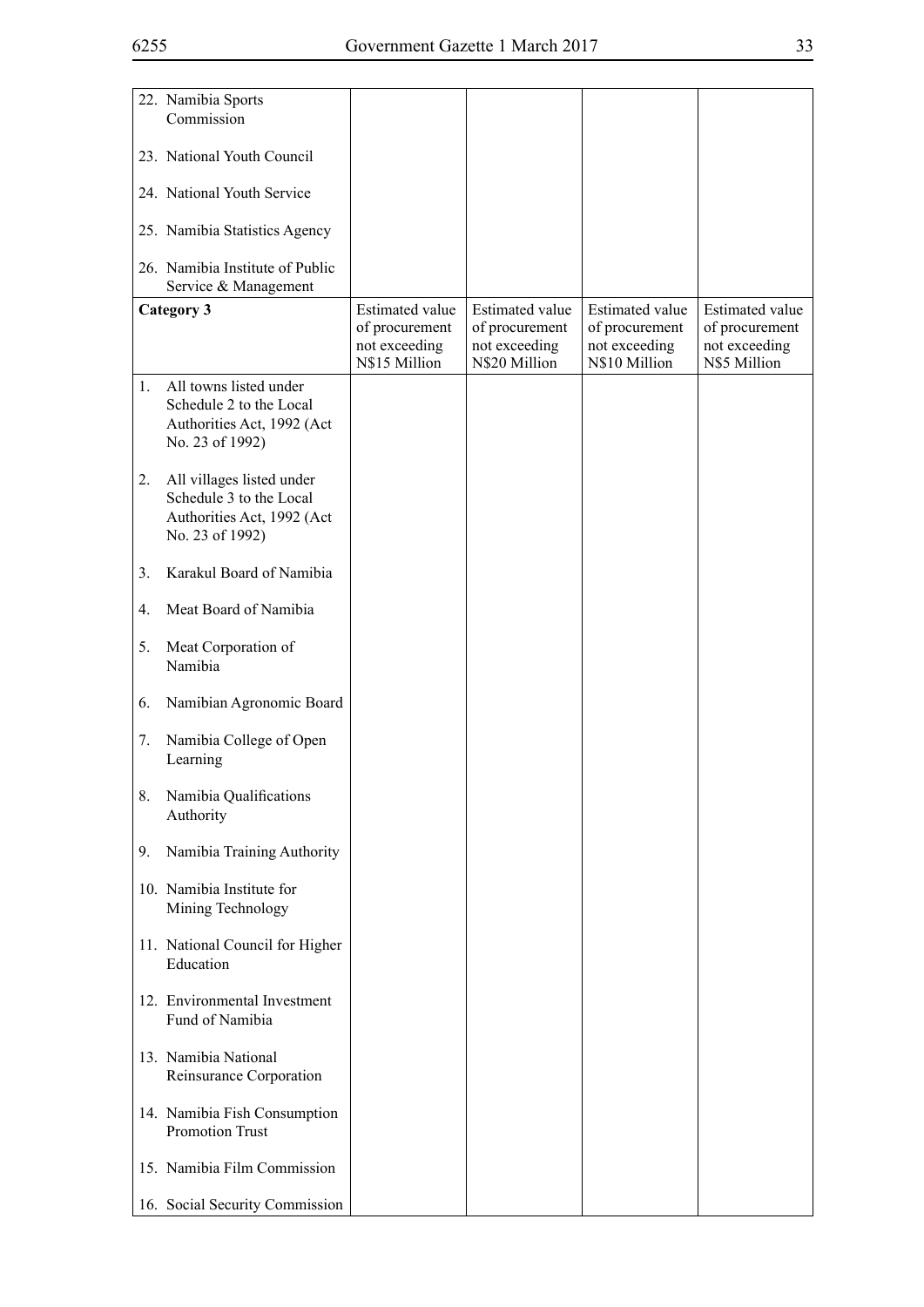|  | 17. Communications<br>Regulatory Authority of<br>Namibia                    |  |  |
|--|-----------------------------------------------------------------------------|--|--|
|  | 18. Namibia Post &<br>Telecommunications Ltd                                |  |  |
|  | 19. Namibia Post & Telecoms<br>Holdings                                     |  |  |
|  | 20. New Era Publications                                                    |  |  |
|  | 21. Minerals Development<br>Fund of Namibia                                 |  |  |
|  | 22. Namibia Standards<br>Institution                                        |  |  |
|  | 23. Namibian Competition<br>Commission                                      |  |  |
|  | 24. Namibia Development<br>Corporation                                      |  |  |
|  | 25. National Commission<br>on Research, Science &<br>Technology             |  |  |
|  | 26. Offshore Development<br>Company                                         |  |  |
|  | 27. Roads Fund Administration                                               |  |  |
|  | 28. Sat-Com Company (Pty) Ltd                                               |  |  |
|  | 29. Agro-Tour Company                                                       |  |  |
|  | 30. Game Products Trust Fund                                                |  |  |
|  | 31. Namibia Special Risk<br><b>Insurance Association</b>                    |  |  |
|  | 32. Zambezi Waterfront<br>(Proprietary) Limited                             |  |  |
|  | 33. Luderitz Waterfront<br>Company (Proprietary)<br>Limited                 |  |  |
|  | 34. Financial Intelligence<br>Centre                                        |  |  |
|  | 35. Fishery Observers Agency                                                |  |  |
|  | 36. Namibia Maritime Fisheries<br>Institute                                 |  |  |
|  | 37. National Fishing<br>Corporation of Namibia<br>(under Seaflower company) |  |  |
|  | 38. National Disability Council                                             |  |  |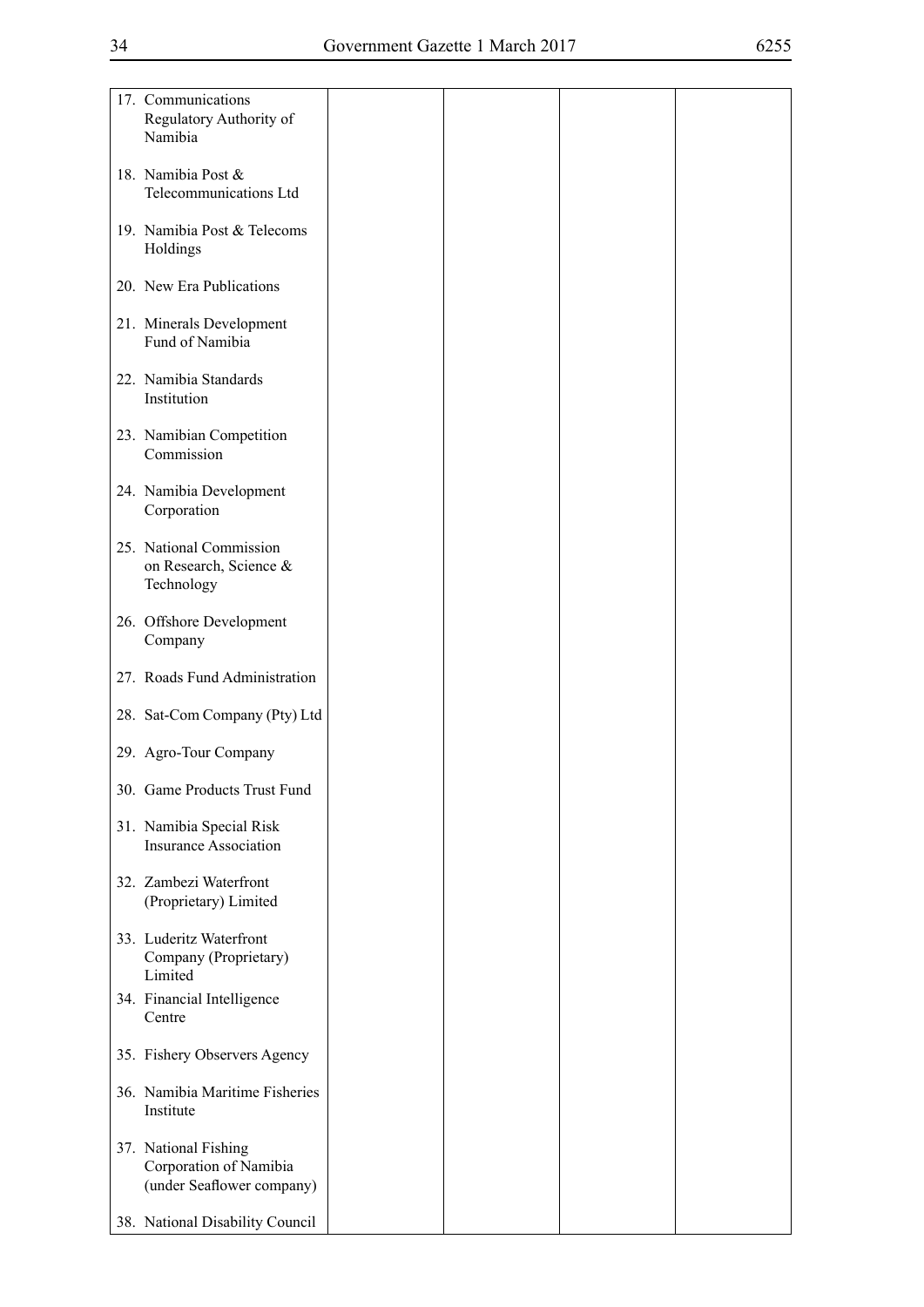| 39. Namibia Press Agency                                            |  |  |
|---------------------------------------------------------------------|--|--|
| 40. NamZim                                                          |  |  |
| 41. Trust Fund For Regional<br>Development & Equity<br>Provisions   |  |  |
| 42. Diamond Board of Namibia                                        |  |  |
| 43. Security Enterprises &<br>Security Officers Regulation<br>Board |  |  |
| 44. Accreditation Board of<br>Namibia                               |  |  |
| 45. Namibia Estates Agents<br>Board                                 |  |  |
| 46. Business and Intellectual<br>Property Authority                 |  |  |
| 47. National Heritage Council                                       |  |  |
| 48. National Art Gallery of<br>Namibia                              |  |  |
| 49. National Theatre of<br>Namibia                                  |  |  |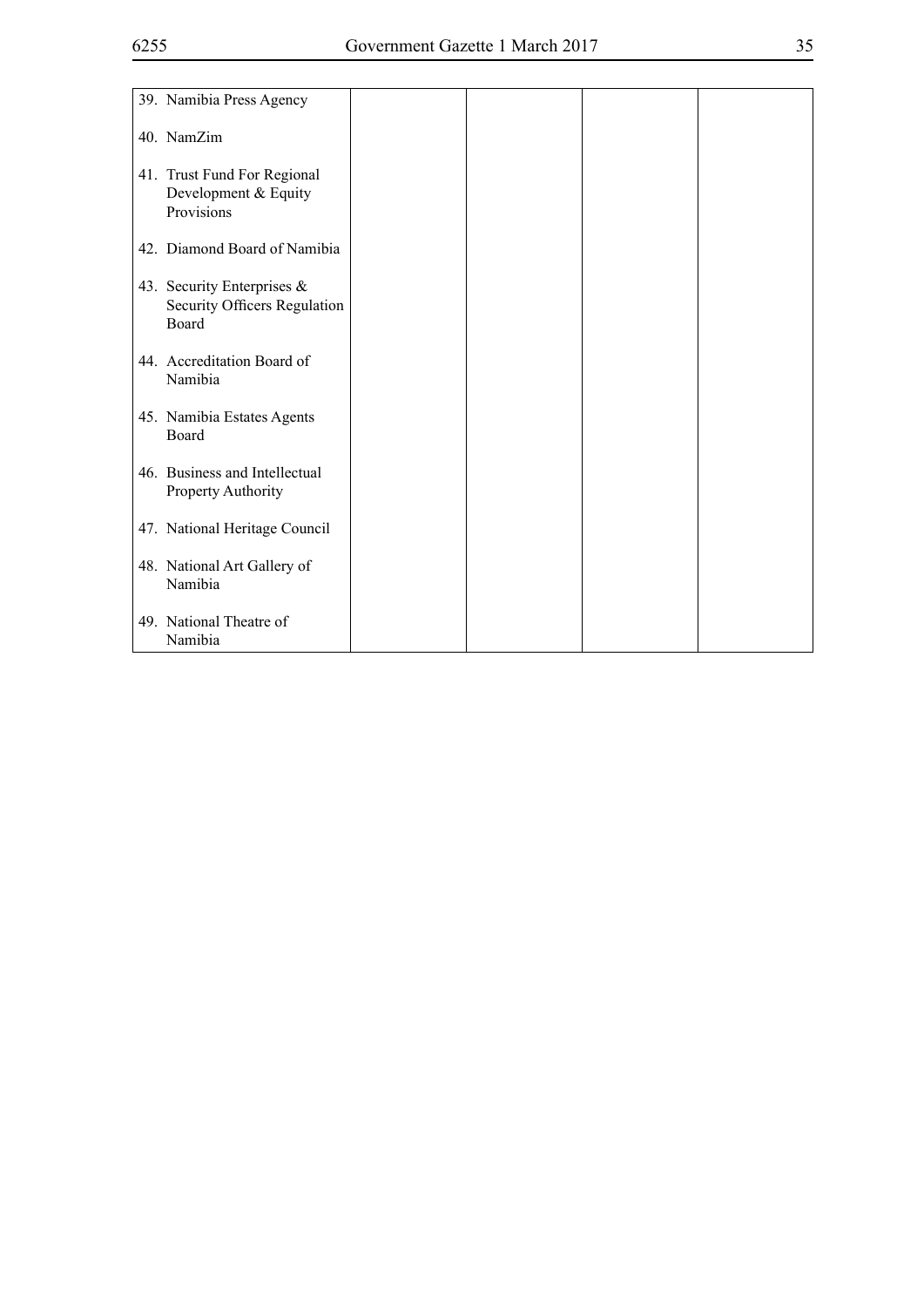# **Annexure 2** PROCUREMENT THRESHOLDS FOR PROCUREMENT METHODS (Section 30(a), 31(1)(b), 32(1), 35(2) and 38(1) of the Act) (Regulation 3)

| Choice of procure-<br>ment method                  | Type of procurement contract                                       |                                                                    |                                                                 |                                                                    |  |
|----------------------------------------------------|--------------------------------------------------------------------|--------------------------------------------------------------------|-----------------------------------------------------------------|--------------------------------------------------------------------|--|
|                                                    | Goods                                                              | Works                                                              | <b>Consultancy ser-</b><br>vices                                | Non-consultancy<br>services                                        |  |
| Open international<br>bidding (section<br>30(a)    | estimated value of<br>procurement ex-<br>ceeds N\$25 Million       | estimated value of<br>procurement ex-<br>ceeds N\$40 Million       | Not applicable                                                  | Not applicable                                                     |  |
| Restricted bidding<br>(section $31(1)(b)$ )        | estimated value of<br>procurement not<br>exceeding N\$3<br>Million | estimated value of<br>procurement not<br>exceeding N\$3<br>Million | Not applicable                                                  | estimated value of<br>procurement not<br>exceeding N\$2<br>Million |  |
| Request for sealed<br>quotations (section<br>32(1) | estimated value of<br>procurement not<br>exceeding N\$2<br>Million | estimated value of<br>procurement not<br>exceeding N\$2<br>Million | Not applicable                                                  | estimated value of<br>procurement not<br>exceeding N\$2<br>Million |  |
| Request for propos-<br>als (section $35(2)$ )      | Not applicable                                                     | Not applicable                                                     | estimated value<br>of procurement is<br>above N\$5 Million      | Not applicable                                                     |  |
| Small value pro-<br>curement (section<br>38(1)     | estimated value of<br>procurement not<br>exceeding N\$15<br>000    | estimated value of<br>procurement not<br>exceeding N\$15<br>000    | estimated value of<br>procurement not<br>exceeding N\$15<br>000 | estimated value of<br>procurement not<br>exceeding N\$15<br>000    |  |

# **Annexure 3** THRESHOLD FOR PURPOSES OF SECTION 5 OF ACT (Section  $5(2)(a)$  of Act) (Regulation 4)

| Declaration of an entity to be a public entity | funds exceeding N\$5 Million |
|------------------------------------------------|------------------------------|
| under section $5(2)$ of the Act                |                              |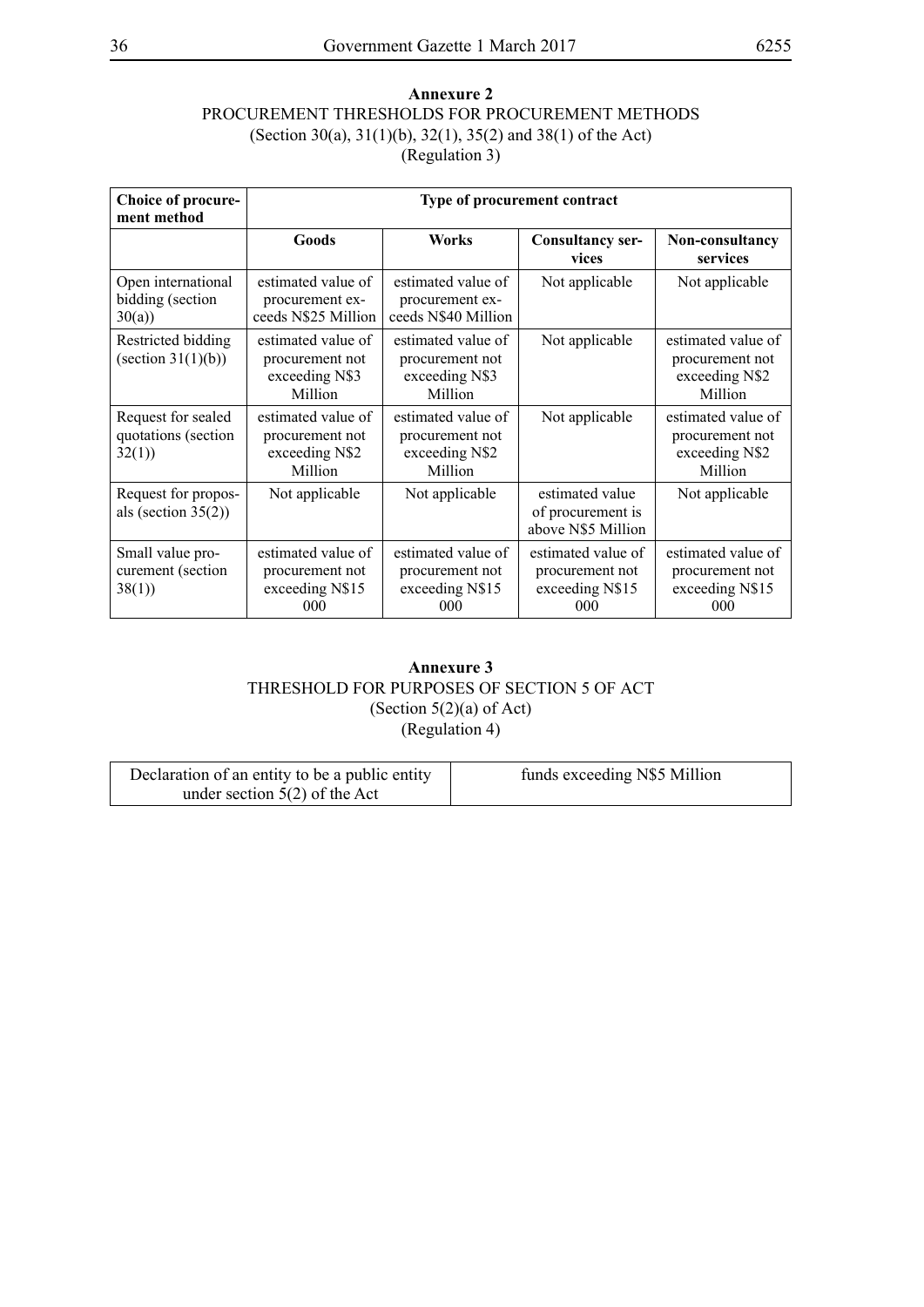# **Annexure 4** BID SECURING DECLARATION (Section 45 of Act) (Regulation 37 $(5)$  and 56 $(2)$ )

Date: .................................................................................

Bid No.: ............................................................................

To: ........................................................................................................................................................

*[insert complete name of Public Entity*]

I/We\* understand that in terms of section 45 of the Act a public entity must include in the bidding document the requirement for a declaration as an alternative form of bid security.

I/We\* accept that under section 45 of the Act, I/we\* may be suspended or disqualified in the event  $of -$ 

(a) a modification or withdrawal of a bid after the deadline for submission of bids during its period of validity;

- (b) refusal by a bidder to accept a correction of an error eppearing on the face of a bid;
- (c) failure to sign a procurement contract in accordance with the terms and conditions set forth in the bidding document, should I/We\* be successful bidder; or
- (d) failure to provide security for the performance of the procurement contract if required to do so by the bidding document.

I/We\* understand this bid securing declaration ceases to be valid if I am/We are\* not the successful Bidder

Signed: .................................................................................................................................................. [*insert signature of person whose name and capacity are shown*]

Capacity of:

*[indicate legal capacity of person(s) signing the Bid Securing Declaration]*

Name: ................................................................................................................................................... *[insert complete name of person signing the Bid Securing Declaration]*

Duly authorized to sign the bid for and on behalf of: [insert complete name of Bidder]

Dated on \_\_\_\_\_\_\_\_\_\_\_\_ day of \_\_\_\_\_\_\_\_\_\_\_\_\_\_\_\_\_\_, \_\_\_\_\_\_\_ [*insert date of signing]*

Corporate Seal (where appropriate)

[Note\*: In case of a joint venture, the bid securing declaration must be in the name of all partners to the joint venture that submits the bid.] *\*delete if not applicableappropriate*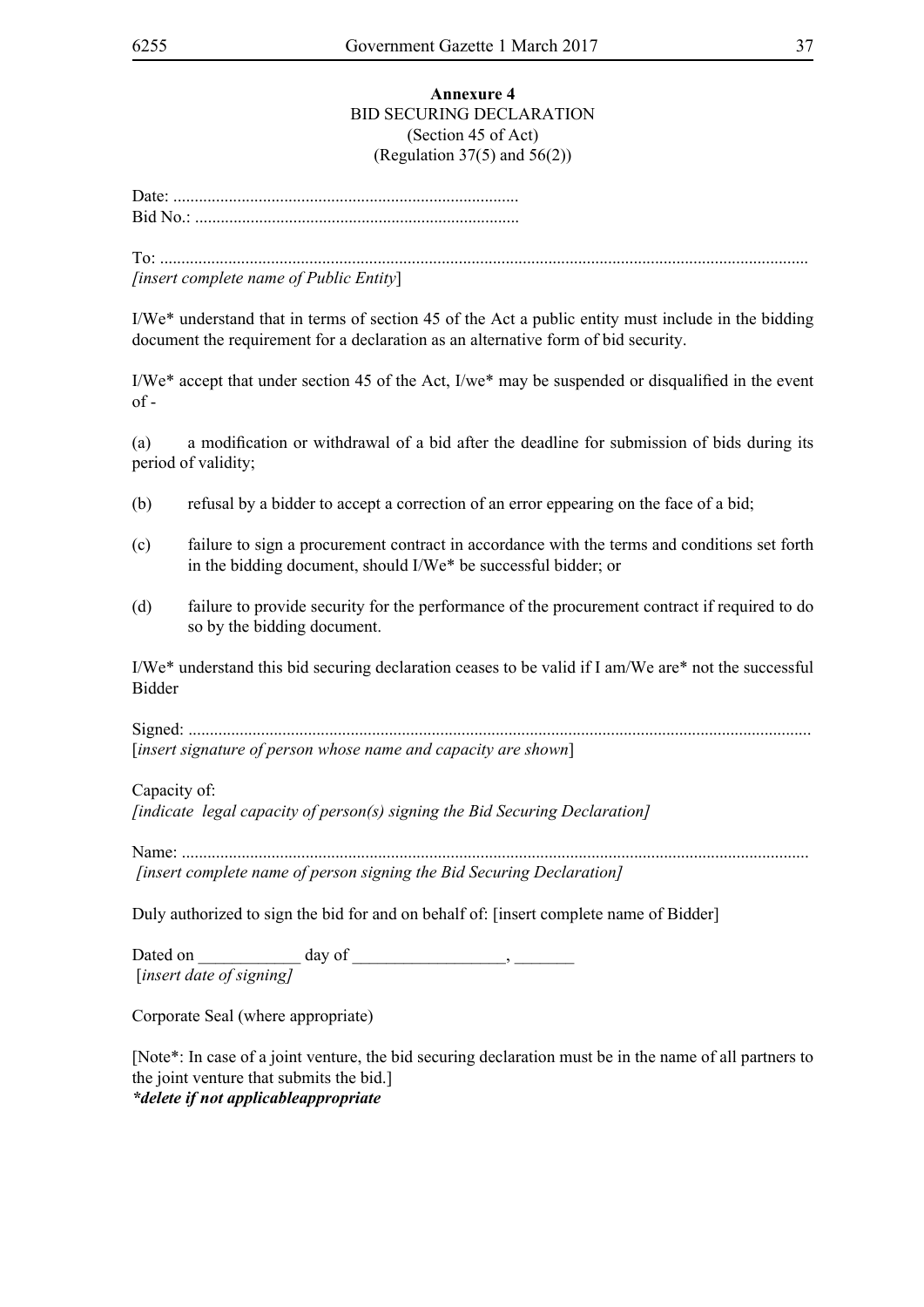# **Annexure 5** NOTICE FOR SELECTION OF AWARD (Section 55(4) of Act) (Regulation 38(1))

### **PART A Notice to bidder selected for award**

|     | (insert name of public entity giving notice)                                                                                                                                                                                                                                                                                                                          |
|-----|-----------------------------------------------------------------------------------------------------------------------------------------------------------------------------------------------------------------------------------------------------------------------------------------------------------------------------------------------------------------------|
|     |                                                                                                                                                                                                                                                                                                                                                                       |
|     | [Name of bidder selected for the award and address]                                                                                                                                                                                                                                                                                                                   |
| (a) | Kindly note in terms of section 55 of the Public Procurement Act, 2015 (Act No. 15 of 2015),<br>you have been you have been selected for the award under subsection (4) of that section.                                                                                                                                                                              |
| (b) | You are informed that in the absence of any application for the review of the selection for the<br>award referred to in paragraph (a) within 7 days of this notice, the accounting officer of the<br>public entity will award the contract to you.                                                                                                                    |
| (c) |                                                                                                                                                                                                                                                                                                                                                                       |
|     | <b>PART B</b><br>Notice to bidder not selected for award                                                                                                                                                                                                                                                                                                              |
|     | [name and particulars f bidder not selected for award]                                                                                                                                                                                                                                                                                                                |
| (a) | Kindly note that a bidder whose particulars are specified in PART A has been selected for<br>the award.                                                                                                                                                                                                                                                               |
| (b) | The price offered by the bidder referred to in paragraph (a) is an amount of<br>(Bidder may provide for alternate offers)                                                                                                                                                                                                                                             |
| (c) | The criteria used to select for the award the bidder referred to in paragraph (a) is set out in                                                                                                                                                                                                                                                                       |
| (d) | Kindly note that if you are not satisfy with the selection for the award made by the public<br>entity, you may make an application for the review of the selection made within 7 days of<br>this notice, and in the absence of an application for review, the accounting office of the<br>public entity will award the contract to the person selected for the award. |
| (e) |                                                                                                                                                                                                                                                                                                                                                                       |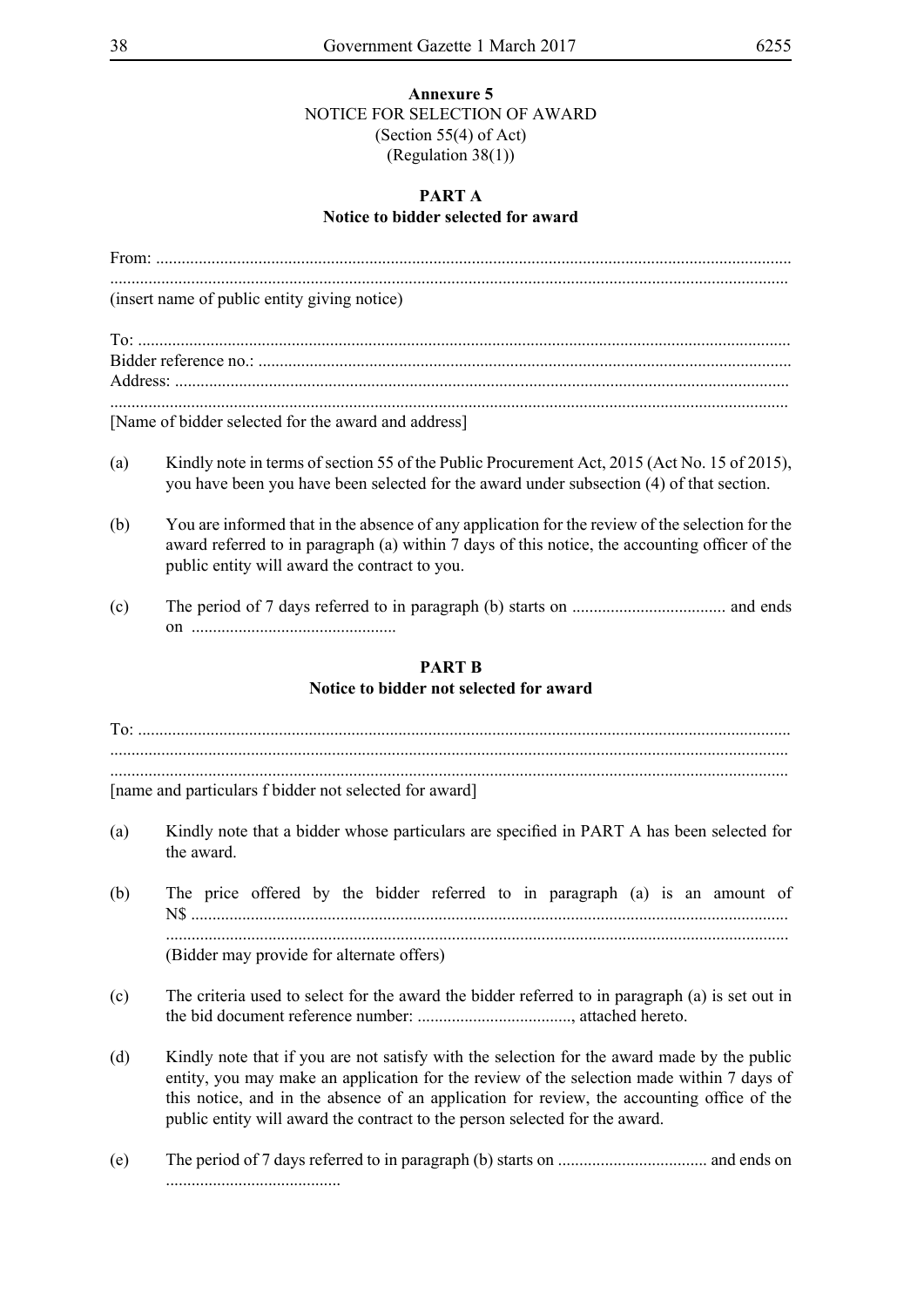#### ............................................................................ ............................................................... Signed on behalf of public entity and capacity Date

# **Annexure 6** OATH OR SOLEMN AFFIRMATION OF MEMBERS OF BOARD OR REVIEW PANEL (Section 75 of Act) (Regulation 58)

I, .......................................................... , do hereby swear/solemnly affirm that I will faithfully and impartially to the best of my abilities perform the duties and functions required of me as a member of the Board/Review Panel and I will not without being duly authorised disclose to a person any information which I have obtained or to which I had access by virtue of my powers exercised or functions performed by me under the Act.

So help me God/I so affirm.

# **Annexure 7** AMOUNTS FOR PURPOSES OF EXCLUSIVE PREFERENCE TO LOCAL SUPPLIERS (Section  $72(1)$ ) (Regulation 53)

| <b>Procurement type</b>     | Value                       |  |  |
|-----------------------------|-----------------------------|--|--|
| Works                       | Not exceeding N\$30 000 000 |  |  |
| <b>Consultancy Services</b> | Not exceeding N\$10 000 000 |  |  |
| Goods                       | Not exceeding N\$10 000 000 |  |  |
| Non-Consultant Services     | Not exceeding N\$10 000 000 |  |  |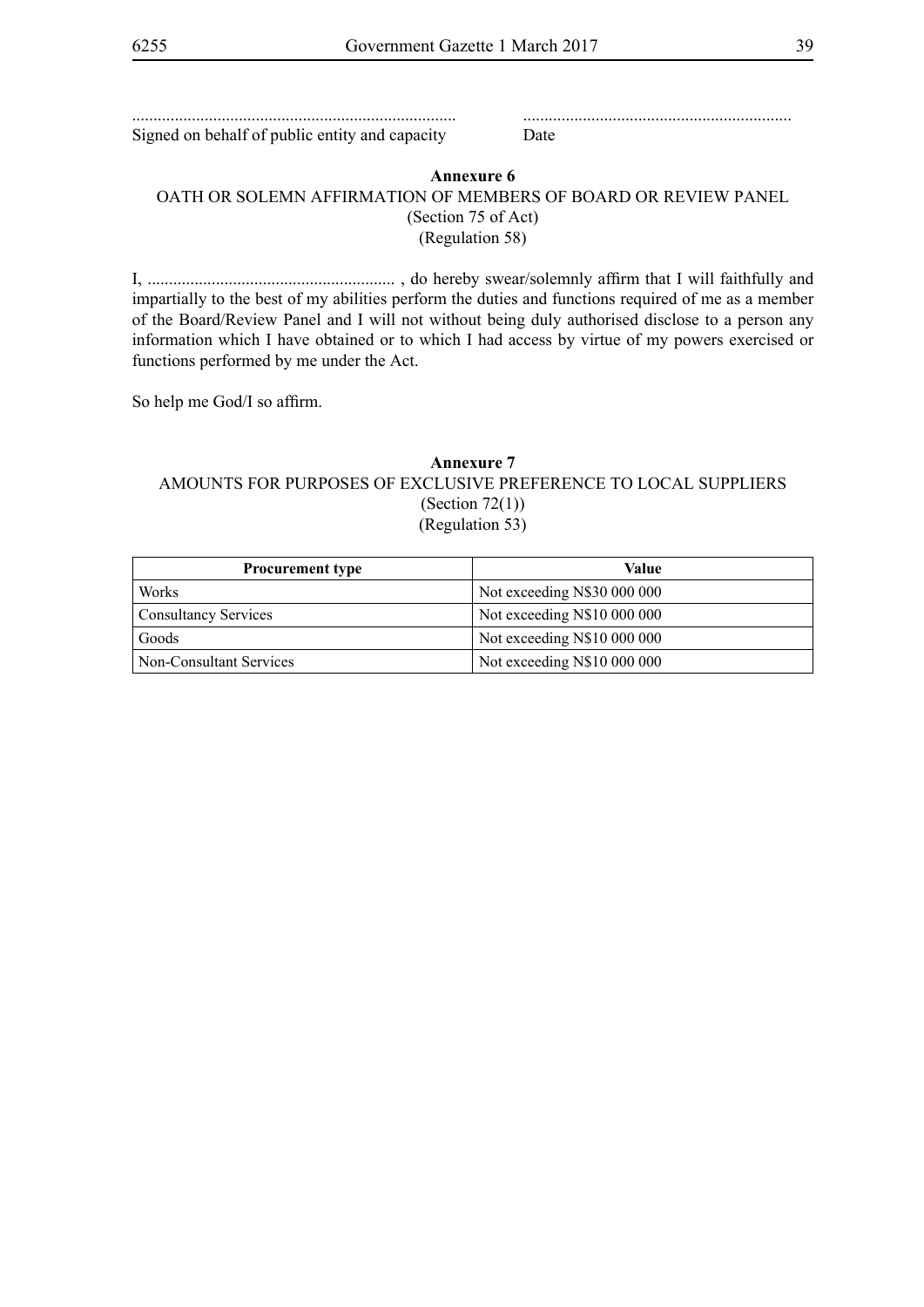# **Annexure 8** REGISTRATION OF BIDDERS AND SUPPLIERS TO BE ELIGIBLE FOR PREFERENCE (Regulation 54)

# PART 1 REGISTRATION FORM

|                  | PARTICULARS OF ENTITY                                                                                    |
|------------------|----------------------------------------------------------------------------------------------------------|
| $\mathbf{1}$ .   | Name of entity                                                                                           |
| $\overline{2}$ . | Registration number of entity                                                                            |
| 3.               | Shareholding or member interest structure of entity                                                      |
| $\overline{4}$   | Names of shareholders, members, partners or persons with interest in<br>the entity                       |
| 5                | Nationality of each shareholder, member, Partners or persons                                             |
| 6                | Equity held by each Shareholder, member, partner or interest holder                                      |
| 7.               | Category (Supplier, contractor, Consultant, Service Provider)                                            |
| 8.               | VAT Number                                                                                               |
| 9.               | Social Security registration Number                                                                      |
| 10               | Telephone Number                                                                                         |
| 11.              | Fax Number                                                                                               |
| 12.              | E-mail                                                                                                   |
| 13               | Website                                                                                                  |
| 14.              | <b>Postal Address</b>                                                                                    |
| 15.              | Region                                                                                                   |
| 16.              | City                                                                                                     |
| 17.              | Region                                                                                                   |
| 18.              | Type of Business (indicate your specialization)                                                          |
| 19.              | Number of full time employees                                                                            |
|                  | <b>CONTACT PERSON DETAILS</b>                                                                            |
| 20.              | Name of the Contact Person                                                                               |
| 21.              | Position                                                                                                 |
| 22.              | Telephone Number                                                                                         |
| 23.              | E-mail                                                                                                   |
|                  | <b>BUSINESS EXPERIENCE</b>                                                                               |
| 24.              | List tenders that you have participated in (give tender particulars and<br>name of the procuring entity) |
| 25.              | List contracts with their values (including Purchase orders) you had<br>won                              |
| 26.              | Other relevant information as per registration for preference scheme                                     |

 $\Gamma$